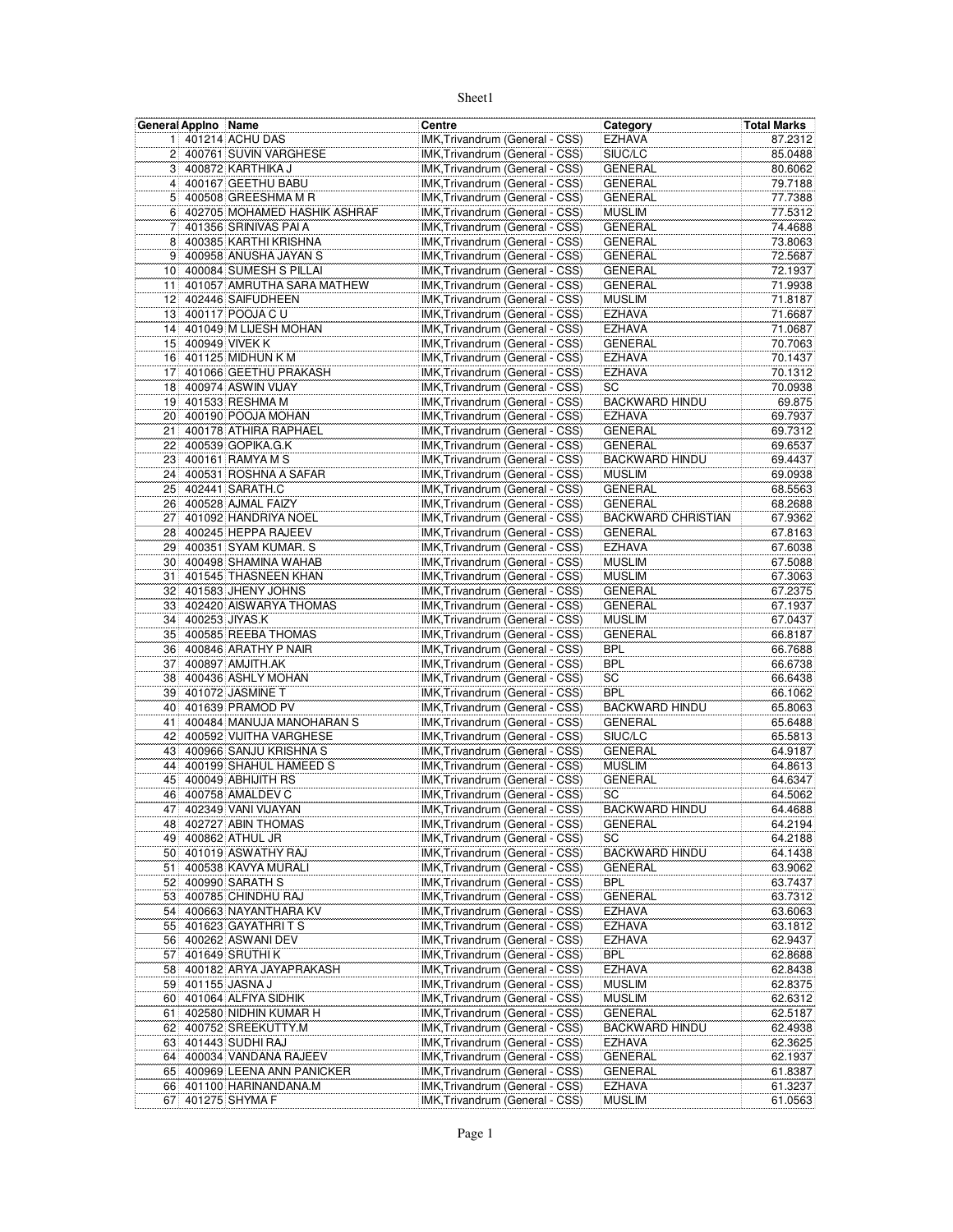|     | 68 400894 SRUTHY B S         | IMK, Trivandrum (General - CSS) | <b>GENERAL</b>        | 60.7562 |
|-----|------------------------------|---------------------------------|-----------------------|---------|
|     | 69 400532 NEETHU L           | IMK, Trivandrum (General - CSS) | <b>GENERAL</b>        | 60.6188 |
|     | 70 400219 PRANAV S KUMAR     | IMK, Trivandrum (General - CSS) | <b>EZHAVA</b>         | 59.9313 |
| 71  | 400617 REVATHY S R           | IMK, Trivandrum (General - CSS) | BPL                   | 59.6188 |
| 72  | 401088 DIVYAMOL PB           | IMK, Trivandrum (General - CSS) | <b>EZHAVA</b>         | 59.4863 |
| 73  | 401061 AMAL RAJ S            | IMK, Trivandrum (General - CSS) | <b>EZHAVA</b>         | 59.1813 |
| 74  | 400361 DARSANA.S             |                                 | <b>EZHAVA</b>         |         |
|     |                              | IMK, Trivandrum (General - CSS) |                       | 58.9562 |
|     | 75 401295 REVANTH RAJU       | IMK, Trivandrum (General - CSS) | SC                    | 58.7812 |
| 76  | 402414 JITHIN S K            | IMK, Trivandrum (General - CSS) | <b>GENERAL</b>        | 58.6438 |
| 77  | 400207 CHRISTOPHER JOHN      | IMK, Trivandrum (General - CSS) | SIUC/LC               | 58.6062 |
| 78  | 400191 AMINA S               | IMK, Trivandrum (General - CSS) | <b>MUSLIM</b>         | 58.5063 |
| 79  | 400581 JISHNUM N             | IMK, Trivandrum (General - CSS) | GENERAL               | 58.3188 |
| 80  | 400615 SIYAZ R               | IMK, Trivandrum (General - CSS) | <b>MUSLIM</b>         | 58.1188 |
| 81  | 401018 JAISY P JOHNSON       | IMK, Trivandrum (General - CSS) | GENERAL               | 57.6063 |
| 82  | 400259 ARUN KUMAR.M.C        | IMK, Trivandrum (General - CSS) | <b>GENERAL</b>        | 57.0562 |
|     |                              |                                 |                       |         |
| 83  | 400554 NEENA S KUMAR         | IMK, Trivandrum (General - CSS) | <b>BACKWARD HINDU</b> | 57.0412 |
| 84  | 402675 SUJITH.S              | IMK, Trivandrum (General - CSS) | <b>GENERAL</b>        | 56.9806 |
| 85  | 400080 NANDU MOHAN           | IMK, Trivandrum (General - CSS) | SC                    | 56.8438 |
|     | 86 400883 VISHN PRASAD S     | IMK, Trivandrum (General - CSS) | <b>GENERAL</b>        | 56.7113 |
| 87  | 401551 PREETHI K NAIR        | IMK, Trivandrum (General - CSS) | <b>GENERAL</b>        | 56.65   |
|     | 88 400879 FAHARUDEEN A       | IMK, Trivandrum (General - CSS) | BPL                   | 56.4188 |
| 89  | 400128 PRIYANKA PL           | IMK, Trivandrum (General - CSS) | <b>EZHAVA</b>         | 56.1813 |
|     | 90 402412 SRUTHY M R         | IMK, Trivandrum (General - CSS) | <b>BACKWARD HINDU</b> | 55.5813 |
|     | 400187 KIRAN SANKAR A G      | IMK, Trivandrum (General - CSS) |                       |         |
| 91  |                              |                                 | <b>BACKWARD HINDU</b> | 55.4563 |
| 92  | 402769 ASMINA SHEIKH S       | IMK, Trivandrum (General - CSS) | <b>MUSLIM</b>         | 54.8778 |
| 93  | 402709 SABEENA SALIM         | IMK, Trivandrum (General - CSS) | <b>MUSLIM</b>         | 54.7188 |
| 94  | 400651 SHILPA K R            | IMK, Trivandrum (General - CSS) | <b>GENERAL</b>        | 54.6437 |
| 95  | 400784 LEKSHMI B             | IMK, Trivandrum (General - CSS) | SC                    | 54.5312 |
| 96  | 400791 ARDRA RAJ             | IMK, Trivandrum (General - CSS) | <b>BPL</b>            | 54.1688 |
| 97  | 401059 SANITHA V S           | IMK, Trivandrum (General - CSS) | <b>BACKWARD HINDU</b> | 54.1188 |
| 98  | 400721 SAJNA S               | IMK, Trivandrum (General - CSS) | <b>MUSLIM</b>         | 53.5312 |
|     | 99 400961 YESUDASAN J        | IMK, Trivandrum (General - CSS) | SIUC/LC               | 52.9688 |
|     | 100 400237 SEETHALAKSHMIPS   |                                 | <b>BPL</b>            | 52.3917 |
|     |                              | IMK, Trivandrum (General - CSS) |                       |         |
| 101 | 402579 DANIA ELAN J S        | IMK, Trivandrum (General - CSS) | <b>GENERAL</b>        | 52.0472 |
|     | 102 400210 KRISHNA.M.A       | IMK, Trivandrum (General - CSS) | GENERAL               | 50.2438 |
|     | 103 400179 ROMI AJITH        | IMK, Trivandrum (General - CSS) | <b>MUSLIM</b>         | 50.125  |
|     | 104 400093 GOUTHAM A.S       | IMK, Trivandrum (General - CSS) | <b>GENERAL</b>        | 49.8438 |
|     | 105 400073 GOPIKA S M        | IMK, Trivandrum (General - CSS) | <b>GENERAL</b>        | 49.4938 |
| 106 | 400858 RISMI NAJEEB          | IMK, Trivandrum (General - CSS) | <b>MUSLIM</b>         | 49.4875 |
| 107 | 401373 SIDHARTH K AJITH      | IMK, Trivandrum (General - CSS) | <b>GENERAL</b>        | 49.375  |
| 108 | 402574 GOPIKA RAJ            | IMK, Trivandrum (General - CSS) | <b>GENERAL</b>        | 49.0583 |
|     |                              |                                 |                       |         |
|     | 109 401191 SHERIN SHAMSUDEEN | IMK, Trivandrum (General - CSS) | <b>MUSLIM</b>         | 48.7562 |
| 110 | 402544 JIMI AJAY             | IMK, Trivandrum (General - CSS) | EZHAVA                | 47.5833 |
|     | 111 402552 AKHIL V SEKHAR    | IMK, Trivandrum (General - CSS) | <b>GENERAL</b>        | 47.1528 |
| 112 | 400807 DEEPIKA S             | IMK, Trivandrum (General - CSS) | <b>GENERAL</b>        | 47.15   |
|     | 113 402586 ASWANI V PILLAI   | IMK, Trivandrum (General - CSS) | BPL                   | 46.5833 |
|     | 114 402693 VISHNU S NAIR     | IMK, Trivandrum (General - CSS) | <b>GENERAL</b>        | 46.2438 |
|     | 115 402477 PAVANA C.P        | IMK, Trivandrum (General - CSS) | <b>EZHAVA</b>         | 46.0889 |
|     | 116 402539 S JYOTHIS         | IMK, Trivandrum (General - CSS) | <b>EZHAVA</b>         | 45.9167 |
| 117 | 400143 MANASA RAJ            | IMK, Trivandrum (General - CSS) | EZHAVA                | 45.4139 |
|     | 118 400347 NAVANEETH M       | IMK, Trivandrum (General - CSS) | <b>GENERAL</b>        | 44.6739 |
|     |                              |                                 |                       |         |
|     | 119 402396 ELDHO GEORGE      | IMK, Trivandrum (General - CSS) | GENERAL               | 44.2167 |
|     | 120 402427 MITHUN PK         | IMK, Trivandrum (General - CSS) | GENERAL               | 43.9861 |
| 121 | 402615 ANJALI K V S          | IMK, Trivandrum (General - CSS) | SC                    | 43.9667 |
|     | 122 400135 AMRITHA V M       | IMK, Trivandrum (General - CSS) | GENERAL               | 43.8972 |
| 123 | 402508 RIBIN RAJAN           | IMK, Trivandrum (General - CSS) | <b>GENERAL</b>        | 43.8194 |
|     | 124 402493 DEVI KRISHNA PU   | IMK, Trivandrum (General - CSS) | SC                    | 43.8    |
| 125 | 400789 CHINCHU RAJAN N       | IMK, Trivandrum (General - CSS) | <b>EZHAVA</b>         | 43.625  |
|     | 126 402516 NIPINRAJ S        | IMK, Trivandrum (General - CSS) | <b>EZHAVA</b>         | 43.4639 |
| 127 | 401300 BINISHA P             | IMK, Trivandrum (General - CSS) | GENERAL               | 43.3688 |
|     |                              |                                 |                       |         |
|     | 128 401721 VISHNU V A        | IMK, Trivandrum (General - CSS) | <b>GENERAL</b>        | 43.2994 |
|     | 129 402481 ADARSH S          | IMK, Trivandrum (General - CSS) | <b>GENERAL</b>        | 43.1583 |
|     | 130 400945 LEKSHMI G MOHAN   | IMK, Trivandrum (General - CSS) | <b>EZHAVA</b>         | 42.5633 |
| 131 | 400415 DAISE MARIA THOMAS    | IMK, Trivandrum (General - CSS) | GENERAL               | 42.3875 |
|     | 132 401347 GOVIND S          | IMK, Trivandrum (General - CSS) | GENERAL               | 41.9194 |
| 133 | 400130 STALIN PETER          | IMK, Trivandrum (General - CSS) | SIUC/LC               | 41.6813 |
|     | 134 400724 SANGEETHA V       | IMK, Trivandrum (General - CSS) | <b>GENERAL</b>        | 41.6583 |
|     | 135 402757 SHERIN HUSSAIN S  | IMK, Trivandrum (General - CSS) | <b>MUSLIM</b>         | 41.3722 |
|     |                              |                                 |                       |         |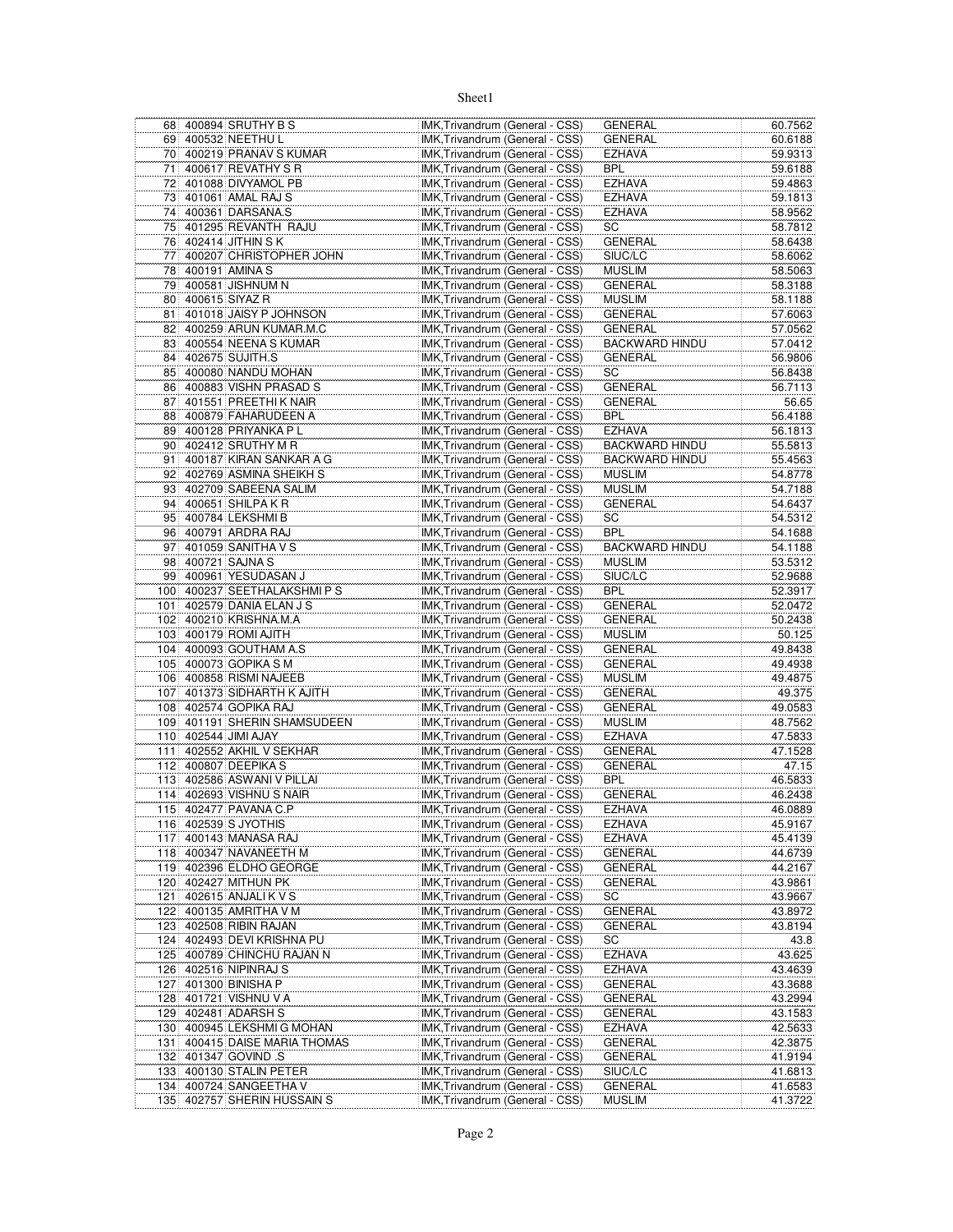|     |                    | 136 402759 APARNA P P            | IMK, Trivandrum (General - CSS) | <b>EZHAVA</b>             | 41.0889 |
|-----|--------------------|----------------------------------|---------------------------------|---------------------------|---------|
|     |                    | 137 400242 MUHAMMED SABIR N      | IMK, Trivandrum (General - CSS) | <b>MUSLIM</b>             | 40.8194 |
|     | 138 400124 AJIMI J |                                  | IMK, Trivandrum (General - CSS) | <b>MUSLIM</b>             | 40.8    |
|     |                    | 139 402561 VISHNU S S            | IMK, Trivandrum (General - CSS) | <b>BACKWARD HINDU</b>     | 40.5139 |
|     |                    | 140 400639 MOHAMMED ASLAM A      | IMK, Trivandrum (General - CSS) | <b>MUSLIM</b>             | 40.3417 |
|     |                    | 141 402735 ASWATHY B V           | IMK, Trivandrum (General - CSS) | <b>BACKWARD HINDU</b>     | 39.9528 |
|     |                    | 142 400331 SHAFAF A              | IMK, Trivandrum (General - CSS) | GENERAL                   | 39.9278 |
|     |                    |                                  |                                 |                           |         |
|     |                    | 143 402789 SANDEEPCHANDRAN S     | IMK, Trivandrum (General - CSS) | GENERAL                   | 39.8583 |
|     |                    | 144 400665 SALINI THOMAS         | IMK, Trivandrum (General - CSS) | GENERAL                   | 39.8139 |
|     |                    | 145 400887 SANDEEP CHANDRAN S    | IMK, Trivandrum (General - CSS) | GENERAL                   | 39.7083 |
|     |                    | 146 402400 SRUTHI SR             | IMK, Trivandrum (General - CSS) | <b>BACKWARD HINDU</b>     | 39.1778 |
|     |                    | 147 402517 JOBIN BABU            | IMK, Trivandrum (General - CSS) | <b>GENERAL</b>            | 39.0583 |
|     |                    | 148 401711 CHINNU MOHANAN        | IMK, Trivandrum (General - CSS) | <b>EZHAVA</b>             | 38.9    |
|     |                    | 149 402509 GIFTY S               | IMK, Trivandrum (General - CSS) | <b>EZHAVA</b>             | 38.8694 |
|     |                    | 150 402644 GOPU M                | IMK, Trivandrum (General - CSS) | SC                        | 38.8472 |
|     |                    | 151 402668 LOVIS MARIUM VARGHESE | IMK, Trivandrum (General - CSS) | GENERAL                   | 38.8389 |
|     |                    | 152 400175 DEVIKA M              |                                 |                           |         |
|     |                    |                                  | IMK, Trivandrum (General - CSS) | GENERAL                   | 38.735  |
|     |                    | 153 400500 MANJIMA M S           | IMK, Trivandrum (General - CSS) | GENERAL                   | 38.7139 |
|     |                    | 154 402758 ATHIRA T K            | IMK, Trivandrum (General - CSS) | <b>EZHAVA</b>             | 38.5306 |
|     |                    | 155 402738 ABIN JOY              | IMK, Trivandrum (General - CSS) | GENERAL                   | 38.4583 |
|     |                    | 156 400031 S T MOHAMMED          | IMK, Trivandrum (General - CSS) | <b>MUSLIM</b>             | 38.325  |
|     |                    | 157 400123 NEETHU.T              | IMK, Trivandrum (General - CSS) | <b>GENERAL</b>            | 37.9139 |
|     |                    | 158 402661 JJJJJ JOHN            | IMK, Trivandrum (General - CSS) | GENERAL                   | 37.8889 |
|     |                    | 159 400644 AZHAR MOHAMED A.R     | IMK, Trivandrum (General - CSS) | <b>MUSLIM</b>             | 37.8433 |
|     |                    | 160 402784 JYOTHI.S              | IMK, Trivandrum (General - CSS) | <b>BACKWARD HINDU</b>     | 37.7778 |
|     |                    | 161 400491 VIDHU.S.R             | IMK, Trivandrum (General - CSS) | GENERAL                   | 37.6083 |
|     |                    |                                  |                                 |                           |         |
|     |                    | 162 402524 ANOOP A U             | IMK, Trivandrum (General - CSS) | GENERAL                   | 37.5528 |
|     |                    | 163 400225 GOPIKA.K.G            | IMK, Trivandrum (General - CSS) | GENERAL                   | 37.5444 |
|     |                    | 164 402716 RESHMA C PIOUS        | IMK, Trivandrum (General - CSS) | SIUC/LC                   | 37.5306 |
|     |                    | 165 402682 RESHMA K G            | IMK, Trivandrum (General - CSS) | EZHAVA                    | 37.4444 |
|     |                    | 166 402685 MAYA KRISHNAN K       | IMK, Trivandrum (General - CSS) | GENERAL                   | 37.1139 |
|     |                    | 167 400254 MAXMIN KULAS          | IMK, Trivandrum (General - CSS) | SIUC/LC                   | 37.0889 |
|     |                    | 168 400490 JITHIN B S            | IMK, Trivandrum (General - CSS) | SC                        | 36.9472 |
|     |                    | 169 402377 SHEEJA R U            | IMK, Trivandrum (General - CSS) | SIUC/LC                   | 36.8806 |
|     |                    | 170 400234 ATHISH M NAIR         | IMK, Trivandrum (General - CSS) | GENERAL                   | 36.8611 |
|     |                    |                                  |                                 |                           |         |
| 171 |                    | 400624 SUGA PRIYA                | IMK, Trivandrum (General - CSS) | <b>BACKWARD HINDU</b>     | 36.7361 |
|     |                    | 172 402590 RESHMA B              | IMK, Trivandrum (General - CSS) | GENERAL                   | 36.7361 |
|     |                    | 173 400913 KAVERIK MURALI        | IMK, Trivandrum (General - CSS) | <b>EZHAVA</b>             | 36.1167 |
|     |                    | 174 402686 REMYA SOMAN           | IMK, Trivandrum (General - CSS) | EZHAVA                    | 35.9278 |
|     |                    | 175 402549 NITHIN CHANDRAN B     | IMK, Trivandrum (General - CSS) | <b>EZHAVA</b>             | 35.6722 |
|     |                    | 176 401597 DIVYA RAJ             | IMK, Trivandrum (General - CSS) | <b>EZHAVA</b>             | 35.6306 |
|     |                    | 177 400097 VIBHIN T L            | IMK, Trivandrum (General - CSS) | SC                        | 35.5028 |
|     |                    | 178 402742 AKHILCHAND P R        | IMK, Trivandrum (General - CSS) | SC                        | 35.4472 |
|     |                    | 179 402704 NANDU VIJAYAN         | IMK, Trivandrum (General - CSS) | <b>EZHAVA</b>             | 35.3639 |
|     |                    |                                  |                                 |                           |         |
|     |                    | 180 402681 RUKZANA K             | IMK, Trivandrum (General - CSS) | <b>MUSLIM</b>             | 35.3583 |
|     |                    | 181 401110 ANN MARY V            | IMK, Trivandrum (General - CSS) | SIUC/LC                   | 35.2694 |
|     |                    | 182 402648 LISSA PANCRABAS       | IMK, Trivandrum (General - CSS) | SIUC/LC                   | 35.2611 |
|     |                    | 183 402575 SHILCY K R            | IMK, Trivandrum (General - CSS) | <b>BACKWARD CHRISTIAN</b> | 34.9306 |
|     |                    | 184 400416 SACHIN SOMAN          | IMK, Trivandrum (General - CSS) | GENERAL                   | 34.9194 |
|     |                    | 185 402702 ANCY ACHANKUNJU       | IMK, Trivandrum (General - CSS) | GENERAL                   | 34.7611 |
|     |                    | 186 400256 MANUPRAKASH.P.O       | IMK, Trivandrum (General - CSS) | GENERAL                   | 34.7194 |
|     |                    | 187 402756 SHAHANAZ              | IMK, Trivandrum (General - CSS) | <b>MUSLIM</b>             | 34.5556 |
|     |                    | 188 400693 ARYA K S              | IMK, Trivandrum (General - CSS) | GENERAL                   | 34.46   |
|     |                    | 189 400964 ARAVIND S NAIR        | IMK, Trivandrum (General - CSS) | GENERAL                   | 34.4    |
|     |                    | 190 402659 IRTHU UDAI            | IMK, Trivandrum (General - CSS) | EZHAVA                    | 34.3944 |
|     |                    |                                  |                                 |                           |         |
| 191 |                    | 401387 VISHNU UDAYAN             | IMK, Trivandrum (General - CSS) | <b>BACKWARD HINDU</b>     | 34.3528 |
|     |                    | 192 402645 ASWANY ANILKUMAR      | IMK, Trivandrum (General - CSS) | <b>BPL</b>                | 34.1028 |
|     |                    | 193 402596 MOHAMMED AJIMSHAH S   | IMK, Trivandrum (General - CSS) | <b>MUSLIM</b>             | 33.8611 |
| 194 |                    | 402760 SHAFEEK HUSSAIN S         | IMK, Trivandrum (General - CSS) | <b>MUSLIM</b>             | 33.4972 |
|     |                    | 195 400152 AMAL BABU G           | IMK, Trivandrum (General - CSS) | <b>BPL</b>                | 33.2917 |
|     |                    | 196 400069 AISWARYAMOHAN         | IMK, Trivandrum (General - CSS) | GENERAL                   | 33.1944 |
|     |                    | 197 400350 ALU LISSA SAMUEL      | IMK, Trivandrum (General - CSS) | GENERAL                   | 33.1111 |
|     |                    | 198 402362 SIVASOORYA.M.S        | IMK, Trivandrum (General - CSS) | EZHAVA                    | 33.0583 |
|     |                    | 199 400224 ARUN BABU ETTAPPATTU  | IMK, Trivandrum (General - CSS) | <b>EZHAVA</b>             | 33.0278 |
|     |                    | 200 402492 GOLDIRAJ RL           | IMK, Trivandrum (General - CSS) | <b>BPL</b>                | 33.0194 |
|     |                    |                                  |                                 |                           |         |
| 201 |                    | 402351 MAHIMA.M                  | IMK, Trivandrum (General - CSS) | <b>EZHAVA</b>             | 32.8472 |
|     |                    | 202 402494 ANJALI B              | IMK, Trivandrum (General - CSS) | <b>GENERAL</b>            | 32.7528 |
|     |                    | 203 402728 ANILA S SALIMKUMAR    | IMK, Trivandrum (General - CSS) | SC                        | 32.4861 |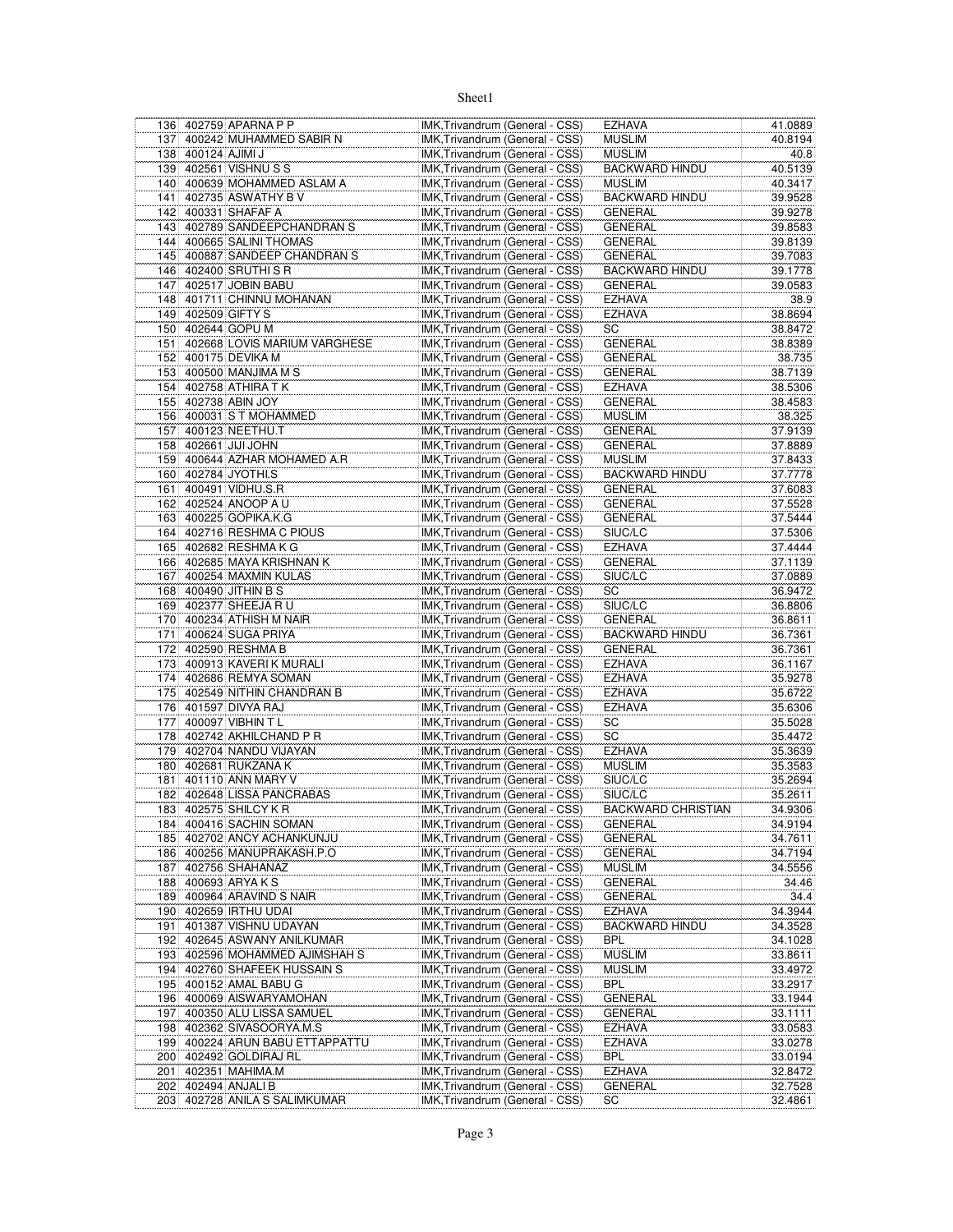|     |                    | 204 402564 ARATHY AP                     | IMK, Trivandrum (General - CSS)                                    |                                 | SC                          | 32.4472           |
|-----|--------------------|------------------------------------------|--------------------------------------------------------------------|---------------------------------|-----------------------------|-------------------|
|     |                    | 205 400567 PRIYESH CHACKO                | IMK, Trivandrum (General - CSS)                                    |                                 | <b>GENERAL</b>              | 32.4444           |
|     |                    | 206 400303 SHARAN DAS                    | IMK, Trivandrum (General - CSS)                                    |                                 | SIUC/LC                     | 32.3194           |
|     |                    | 207 402542 SHAHANA J S                   | IMK, Trivandrum (General - CSS)                                    |                                 | <b>GENERAL</b>              | 32.2389           |
|     |                    | 208 402710 ASWATHY KRISHNA E M           | IMK, Trivandrum (General - CSS)                                    |                                 | EZHAVA                      | 32.1139           |
|     |                    | 209 400322 MOHAMMED IJAS A               | IMK, Trivandrum (General - CSS)                                    |                                 | MUSLIM                      | 32.0472           |
|     |                    | 210 402589 ANJU SREENIVASAN              | IMK, Trivandrum (General - CSS)                                    |                                 | EZHAVA                      | 31.9606           |
|     |                    | 211 401268 PARVATHY G P                  | IMK, Trivandrum (General - CSS)                                    |                                 | <b>GENERAL</b>              | 31.6694           |
| 212 |                    | 400250 JASMINE JOY                       | IMK, Trivandrum (General - CSS)                                    |                                 | GENERAL                     | 31.4694           |
|     |                    | 213 400378 ARYA J.S                      | IMK, Trivandrum (General - CSS)                                    |                                 | GENERAL                     | 31.425            |
| 214 |                    | 402627 SHAHUL KHAN BADUSHA               | IMK, Trivandrum (General - CSS)                                    |                                 | MUSLIM                      | 31.3778           |
|     |                    | 215 400805 DHANESHMON D S                | IMK, Trivandrum (General - CSS)                                    |                                 | <b>BACKWARD HINDU</b>       | 31.3389           |
|     |                    | 216 400221 ANSON P JOHNSON               | IMK, Trivandrum (General - CSS)                                    |                                 | BPL                         | 31.1417           |
|     |                    | 217 400754 ALEENA JOSEPH                 | IMK, Trivandrum (General - CSS)                                    |                                 | <b>GENERAL</b>              | 31.0167           |
|     |                    | 218 402680 SARANIMA TK                   | IMK, Trivandrum (General - CSS)                                    |                                 | SC                          | 30.9306           |
|     |                    | 219 400185 VISHNU M                      | IMK, Trivandrum (General - CSS)                                    |                                 | GENERAL                     | 30.7083           |
|     |                    | 220 402623 ANJANA KRISHNA S              | IMK, Trivandrum (General - CSS)                                    |                                 | GENERAL                     | 30.6861           |
| 221 |                    | 402708 ASHIMA F                          | IMK, Trivandrum (General - CSS)                                    |                                 | SIUC/LC                     | 30.4361           |
|     |                    | 222 400261 VISHNU A.S                    | IMK, Trivandrum (General - CSS)                                    |                                 | GENERAL                     | 30.2056           |
|     |                    | 223 400267 REMYA S                       | IMK, Trivandrum (General - CSS)                                    |                                 | BPL                         | 30.1444           |
|     |                    | 224 402754 AMAL SURESH                   | IMK, Trivandrum (General - CSS)                                    |                                 | SC                          | 30.1411           |
| 225 |                    | 400815 PARVATHY CHANDRAN                 | IMK, Trivandrum (General - CSS)                                    |                                 | EZHAVA                      | 29.9167           |
|     |                    | 226 402655 ATHIRA U                      | IMK, Trivandrum (General - CSS)                                    |                                 | GENERAL                     | 29.6611           |
| 227 |                    | 400546 IRENE NETTO                       | IMK, Trivandrum (General - CSS)                                    |                                 | <b>BACKWARD CHRISTIAN</b>   | 29.6444           |
| 228 |                    | 402511 SRUTHI G S                        | IMK, Trivandrum (General - CSS)                                    |                                 | GENERAL                     | 29.6333           |
|     |                    | 229 400446 SHAHANA S                     | IMK, Trivandrum (General - CSS)                                    |                                 | MUSLIM                      | 29.6211           |
| 230 |                    | 401395 LEKSHMI B                         | IMK, Trivandrum (General - CSS)                                    |                                 | <b>BACKWARD HINDU</b>       | 29.4083           |
| 231 |                    | 400753 ATHULYA SOBHAN                    | IMK, Trivandrum (General - CSS)                                    |                                 | EZHAVA                      | 29.2889           |
|     |                    | 232 400444 JANCY J A                     | IMK, Trivandrum (General - CSS)                                    |                                 | SIUC/LC                     | 29.2861           |
|     |                    | 233 402649 RAHUL R. NANDAN               | IMK, Trivandrum (General - CSS)                                    |                                 | GENERAL                     | 28.9556           |
|     |                    | 234 400565 SHILPA JOHN                   | IMK, Trivandrum (General - CSS)                                    |                                 | GENERAL                     | 28.8794           |
|     |                    | 235 401526 MEENU RENJAN                  | IMK, Trivandrum (General - CSS)                                    |                                 | <b>EZHAVA</b>               | 28.816            |
|     |                    | 236 400287 POOJA PUSHPAN                 | IMK, Trivandrum (General - CSS)                                    |                                 | GENERAL                     | 28.8111           |
| 237 |                    | 402598 MOHAMMED SAJIMSHAH S              | IMK, Trivandrum (General - CSS)                                    |                                 | <b>MUSLIM</b>               | 28.7611           |
|     |                    | 238 400324 ASWATHY S.S                   | IMK, Trivandrum (General - CSS)                                    |                                 | EZHAVA                      | 28.635            |
| 239 |                    | 400918 GOPAN.R                           | IMK, Trivandrum (General - CSS)                                    |                                 | GENERAL                     | 28.575            |
|     |                    | 240 400243 THANSI A                      | IMK, Trivandrum (General - CSS)                                    |                                 | MUSLIM                      | 28.4889           |
| 241 |                    | 400589 REVATHY G S                       | IMK, Trivandrum (General - CSS)                                    |                                 | <b>BACKWARD HINDU</b>       | 28.2572           |
|     |                    | 242 400138 ANJANA ANIL L                 | IMK, Trivandrum (General - CSS)                                    |                                 | GENERAL                     | 28.0778           |
|     |                    | 243 402657 ANEESA M S                    | IMK, Trivandrum (General - CSS)                                    |                                 | GENERAL                     | 28.0583           |
|     |                    | 244 400457 AMEENA LATHEEF                | IMK, Trivandrum (General - CSS)                                    |                                 | MUSLIM                      | 28.0289           |
|     |                    | 245 401410 SILPA RAJ S                   | IMK, Trivandrum (General - CSS)                                    |                                 | GENERAL                     | 27.9417           |
| 246 |                    | 402663 DRISYA SATHYAN.P.S                | IMK, Trivandrum (General - CSS)                                    |                                 | GENERAL                     |                   |
| 247 |                    | 400342 SAINA M                           |                                                                    |                                 |                             |                   |
|     |                    |                                          |                                                                    |                                 |                             | 27.8861           |
|     |                    |                                          |                                                                    | IMK, Trivandrum (General - CSS) | MUSLIM                      | 27.8833           |
|     |                    | 248 402771 CHIPPY MURALI                 | IMK, Trivandrum (General - CSS)                                    |                                 | <b>EZHAVA</b>               | 27.8611           |
|     | 249 402719 PRIYA L |                                          | IMK, Trivandrum (General - CSS)                                    |                                 | SC                          | 27.6083           |
|     |                    | 250 401024 NICKY R VIJAY                 | IMK, Trivandrum (General - CSS)                                    |                                 | BPL                         | 27.4667           |
|     |                    | 251 401104 MEERA GOPALAN                 | IMK, Trivandrum (General - CSS)                                    |                                 | SC                          | 27.3944           |
|     |                    | 252 401062 THASNI A                      | IMK, Trivandrum (General - CSS)                                    |                                 | <b>MUSLIM</b>               |                   |
|     |                    | 253 400228 ASHNA NAZAR                   | IMK, Trivandrum (General - CSS)                                    |                                 | GENERAL                     | 26.4306           |
|     |                    | 254 400514 ARUN S                        | IMK, Trivandrum (General - CSS)                                    |                                 | EZHAVA                      | 26.1944           |
| 255 |                    | 402717 MAHAMOOD H                        | IMK, Trivandrum (General - CSS)                                    |                                 | <b>MUSLIM</b>               | 25.8194           |
|     |                    | 256 401217 NITHIN R                      | IMK, Trivandrum (General - CSS)                                    |                                 | SC                          | 25.6215           |
|     |                    | 257 402405 BINSY GREGORIOUS              | IMK, Trivandrum (General - CSS)                                    |                                 | <b>GENERAL</b>              | 25.5098           |
|     |                    | 258 400142 SYAMA KRISHNAN                | IMK, Trivandrum (General - CSS)                                    |                                 | GENERAL                     | 25.4083           |
|     |                    | 259 402602 NAVANEETH KRISHNA B R         | IMK, Trivandrum (General - CSS)                                    |                                 | GENERAL                     | 25.3694           |
|     |                    | 260 401673 AJANA NAZAR                   | IMK, Trivandrum (General - CSS)                                    |                                 | MUSLIM                      | 26.65<br>25.3639  |
|     |                    | 261 400198 VAISHAK S NAIR                | IMK, Trivandrum (General - CSS)                                    |                                 | <b>GENERAL</b>              | 25.0028           |
|     |                    | 262 400120 ANJU VASANTHAN G              | IMK, Trivandrum (General - CSS)                                    |                                 | BPL                         | 24.7889           |
|     |                    | 263 402749 AMAL SASTHA P                 | IMK, Trivandrum (General - CSS)                                    |                                 | <b>BACKWARD HINDU</b>       | 24.5306           |
| 264 |                    | 400747 KAVITHA S                         | IMK, Trivandrum (General - CSS)                                    |                                 | BACKWARD HINDU              | 24.3667           |
|     |                    | 265 402593 SHANU MON S                   | IMK, Trivandrum (General - CSS)                                    |                                 | SC                          | 23.5806           |
|     |                    | 266 400309 ANTONY S                      | IMK, Trivandrum (General - CSS)                                    |                                 | SIUC/LC                     | 23.5361           |
|     |                    | 267 400265 MUNEERA BEEVI                 | IMK, Trivandrum (General - CSS)                                    |                                 | MUSLIM                      | 23.4861           |
|     |                    | 268 400658 ASHFAQ AHAMMED P              | IMK, Trivandrum (General - CSS)                                    |                                 | MUSLIM                      | 23.2028           |
|     |                    | 269 400344 ANUSHA ASOKAN                 | IMK, Trivandrum (General - CSS)                                    |                                 | <b>BACKWARD HINDU</b>       | 22.5667           |
| 271 |                    | 270 400612 SARANIA S<br>402555 ARAVIND A | IMK, Trivandrum (General - CSS)<br>IMK, Trivandrum (General - CSS) |                                 | <b>BACKWARD HINDU</b><br>SC | 21.725<br>21.4528 |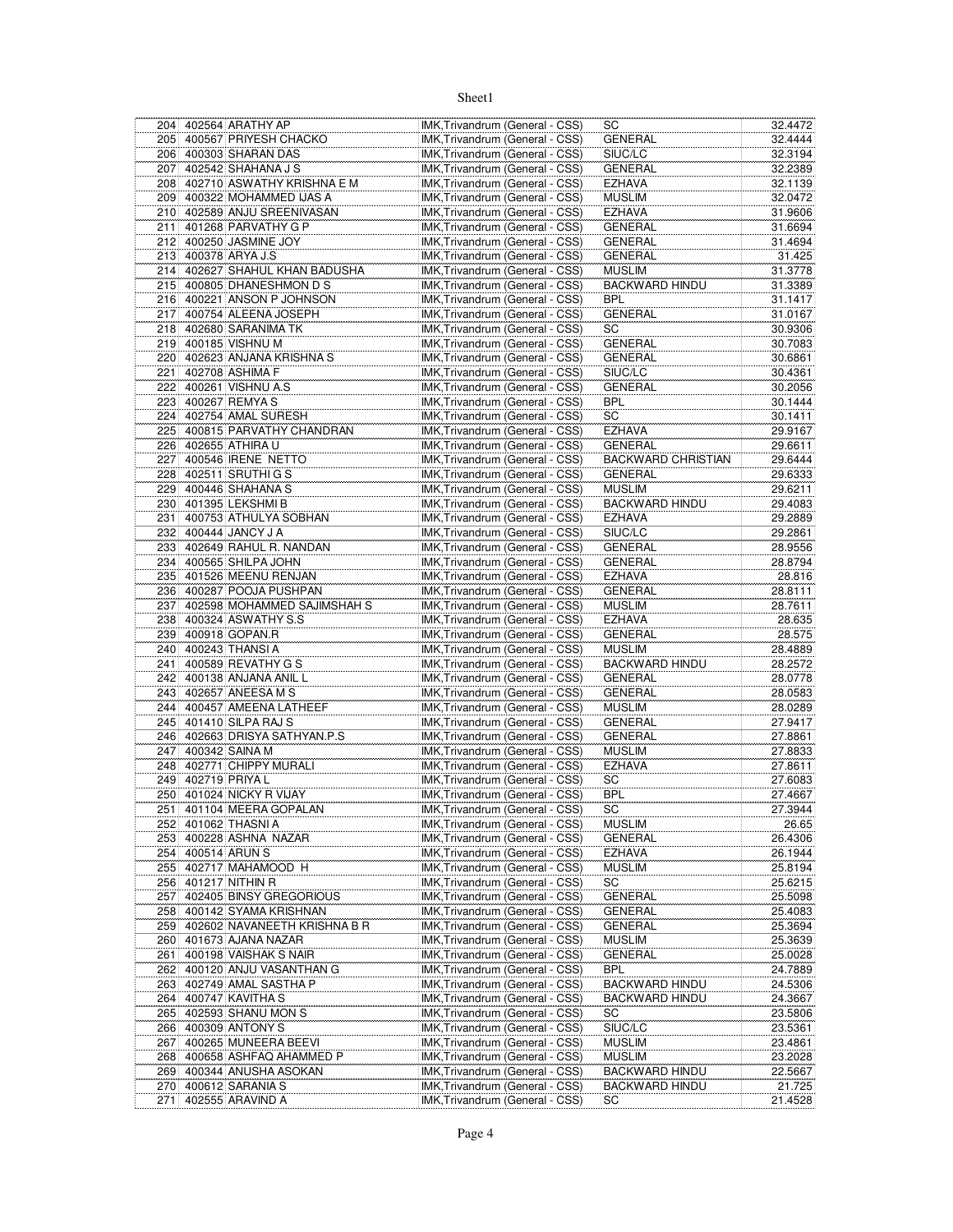|                 | 272 402605 MUHAMMED RISHAN I | IMK, Trivandrum (General - CSS) | <b>MUSLIM</b>         | 20.8444 |
|-----------------|------------------------------|---------------------------------|-----------------------|---------|
| 273             | 400362 ASHARAF A             | IMK, Trivandrum (General - CSS) | <b>MUSLIM</b>         | 20.525  |
|                 | 274 400094 HARSHA VIJAYAN    | IMK, Trivandrum (General - CSS) | SC                    | 19.9972 |
| 275             | 400629 SUBIN S               | IMK, Trivandrum (General - CSS) | <b>GENERAL</b>        | 19.2489 |
|                 | 276 401179 AKHIL P J         | IMK, Trivandrum (General - CSS) | SC                    | 19.0111 |
| 277             | 400809 SUKANYA SL            | IMK, Trivandrum (General - CSS) | SC                    | 18.6722 |
|                 |                              |                                 |                       |         |
| 278             | 400468 ATHIRA M S            | IMK, Trivandrum (General - CSS) | <b>GENERAL</b>        | 18.3472 |
|                 | 279 400286 DEVIKA P          | IMK, Trivandrum (General - CSS) | <b>EZHAVA</b>         | 16.8461 |
| 280             | 400616 SREE HARI J J         | IMK, Trivandrum (General - CSS) | <b>EZHAVA</b>         | 16.7572 |
| 11              | 401214 ACHU DAS              | IMK, Trivandrum (Tourism - CSS) | <b>EZHAVA</b>         | 87.2312 |
| 2               | 400167 GEETHU BABU           | IMK, Trivandrum (Tourism - CSS) | <b>GENERAL</b>        | 79.7188 |
|                 | 3 401356 SRINIVAS PAI A      | IMK, Trivandrum (Tourism - CSS) | GENERAL               | 74.4688 |
| $\overline{4}$  | 400385 KARTHI KRISHNA        | IMK, Trivandrum (Tourism - CSS) | GENERAL               | 73.8063 |
| 5               | 402446 SAIFUDHEEN            | IMK, Trivandrum (Tourism - CSS) | <b>MUSLIM</b>         | 71.8187 |
|                 | 6 400190 POOJA MOHAN         | IMK, Trivandrum (Tourism - CSS) | <b>EZHAVA</b>         | 69.7937 |
|                 |                              |                                 |                       |         |
| 71              | 400178 ATHIRA RAPHAEL        | IMK, Trivandrum (Tourism - CSS) | <b>GENERAL</b>        | 69.7312 |
| 8 <sup>1</sup>  | 400528 AJMAL FAIZY           | IMK, Trivandrum (Tourism - CSS) | <b>GENERAL</b>        | 68.2688 |
| 9               | 402420 AISWARYA THOMAS       | IMK, Trivandrum (Tourism - CSS) | <b>GENERAL</b>        | 67.1937 |
|                 | 10 400846 ARATHY P NAIR      | IMK, Trivandrum (Tourism - CSS) | <b>BPL</b>            | 66.7688 |
|                 | 11 401639 PRAMOD PV          | IMK, Trivandrum (Tourism - CSS) | <b>BACKWARD HINDU</b> | 65.8063 |
|                 | 12 400966 SANJU KRISHNA S    | IMK, Trivandrum (Tourism - CSS) | GENERAL               | 64.9187 |
| 13              | 402545 VINEETHA S WARRIER    | IMK, Trivandrum (Tourism - CSS) | <b>GENERAL</b>        | 64.7312 |
|                 | 14 402349 VANI VIJAYAN       | IMK, Trivandrum (Tourism - CSS) | <b>BACKWARD HINDU</b> | 64.4688 |
| 15              | 402727 ABIN THOMAS           | IMK, Trivandrum (Tourism - CSS) | <b>GENERAL</b>        | 64.2194 |
|                 |                              |                                 |                       |         |
| 16              | 400663 NAYANTHARA KV         | IMK, Trivandrum (Tourism - CSS) | <b>EZHAVA</b>         | 63.6063 |
| 17              | 401623 GAYATHRITS            | IMK, Trivandrum (Tourism - CSS) | <b>EZHAVA</b>         | 63.1812 |
| 18              | 400262 ASWANI DEV            | IMK, Trivandrum (Tourism - CSS) | <b>EZHAVA</b>         | 62.9437 |
|                 | 19 401649 SRUTHI K           | IMK, Trivandrum (Tourism - CSS) | <b>BPL</b>            | 62.8688 |
| 20 <sup>1</sup> | 400182 ARYA JAYAPRAKASH      | IMK, Trivandrum (Tourism - CSS) | <b>EZHAVA</b>         | 62.8438 |
| 21              | 401443 SUDHI RAJ             | IMK, Trivandrum (Tourism - CSS) | <b>EZHAVA</b>         | 62.3625 |
| 22              | 400034 VANDANA RAJEEV        | IMK, Trivandrum (Tourism - CSS) | <b>GENERAL</b>        | 62.1937 |
|                 | 23 401100 HARINANDANA.M      | IMK, Trivandrum (Tourism - CSS) | <b>EZHAVA</b>         | 61.3237 |
| 24              | 401275 SHYMA F               |                                 | <b>MUSLIM</b>         |         |
|                 |                              | IMK, Trivandrum (Tourism - CSS) |                       | 61.0563 |
| 25              | 400617 REVATHY S R           | IMK, Trivandrum (Tourism - CSS) | <b>BPL</b>            | 59.6188 |
| 26              | 401061 AMAL RAJ S            | IMK, Trivandrum (Tourism - CSS) | <b>EZHAVA</b>         | 59.1813 |
| 27 <sup>2</sup> | 400361 DARSANA.S             | IMK, Trivandrum (Tourism - CSS) | <b>EZHAVA</b>         | 58.9562 |
|                 | 28 402414 JITHIN SK          | IMK, Trivandrum (Tourism - CSS) | <b>GENERAL</b>        | 58.6438 |
| 29              | 400207 CHRISTOPHER JOHN      | IMK, Trivandrum (Tourism - CSS) | SIUC/LC               | 58.6062 |
| 30 <sup>2</sup> | 400191 AMINA S               | IMK, Trivandrum (Tourism - CSS) | <b>MUSLIM</b>         | 58.5063 |
| 31              | 400615 SIYAZ R               | IMK, Trivandrum (Tourism - CSS) | <b>MUSLIM</b>         | 58.1188 |
| 32              | 400236 NIVYA G               | IMK, Trivandrum (Tourism - CSS) | <b>GENERAL</b>        | 57.7938 |
| 33              | 400259 ARUN KUMAR.M.C        | IMK, Trivandrum (Tourism - CSS) | <b>GENERAL</b>        | 57.0562 |
|                 |                              |                                 |                       |         |
| 34              | 402675 SUJITH.S              | IMK, Trivandrum (Tourism - CSS) | <b>GENERAL</b>        | 56.9806 |
|                 | 35 400883 VISHN PRASAD S     | IMK, Trivandrum (Tourism - CSS) | <b>GENERAL</b>        | 56.7113 |
|                 | 36 400128 PRIYANKA PL        | IMK, Trivandrum (Tourism - CSS) | <b>EZHAVA</b>         | 56.1813 |
| 37              | 400187 KIRAN SANKAR A G      | IMK, Trivandrum (Tourism - CSS) | <b>BACKWARD HINDU</b> | 55.4563 |
| $38$            | 400651 SHILPA K R            | IMK, Trivandrum (Tourism - CSS) | <b>GENERAL</b>        | 54.6437 |
|                 | 39 400137 MUHAMMAD SADIK A M | IMK, Trivandrum (Tourism - CSS) | <b>MUSLIM</b>         | 54.5437 |
|                 | 40 400961 YESUDASAN J        | IMK, Trivandrum (Tourism - CSS) | SIUC/LC               | 52.9688 |
| 41              | 400210 KRISHNA.M.A           | IMK, Trivandrum (Tourism - CSS) | <b>GENERAL</b>        | 50.2438 |
| 42              | 400093 GOUTHAM A.S           | IMK, Trivandrum (Tourism - CSS) | <b>GENERAL</b>        | 49.8438 |
|                 |                              |                                 |                       |         |
| 43              | 401373 SIDHARTH K AJITH      | IMK, Trivandrum (Tourism - CSS) | GENERAL               | 49.375  |
|                 | 44 402574 GOPIKA RAJ         | IMK, Trivandrum (Tourism - CSS) | <b>GENERAL</b>        | 49.0583 |
| 45              | 401191 SHERIN SHAMSUDEEN     | IMK, Trivandrum (Tourism - CSS) | <b>MUSLIM</b>         | 48.7562 |
| 46              | 402693 VISHNU S NAIR         | IMK, Trivandrum (Tourism - CSS) | <b>GENERAL</b>        | 46.2438 |
| 47              | 402477 PAVANA C.P            | IMK, Trivandrum (Tourism - CSS) | <b>EZHAVA</b>         | 46.0889 |
| 48              | 402539 S JYOTHIS             | IMK, Trivandrum (Tourism - CSS) | <b>EZHAVA</b>         | 45.9167 |
| 49              | 400143 MANASA RAJ            | IMK, Trivandrum (Tourism - CSS) | <b>EZHAVA</b>         | 45.4139 |
| 50              | 400347 NAVANEETH M           | IMK, Trivandrum (Tourism - CSS) | <b>GENERAL</b>        | 44.6739 |
| 51              | 402396 ELDHO GEORGE          | IMK, Trivandrum (Tourism - CSS) | <b>GENERAL</b>        | 44.2167 |
|                 | 52 402516 NIPINRAJ S         | IMK, Trivandrum (Tourism - CSS) |                       |         |
|                 |                              |                                 | <b>EZHAVA</b>         | 43.4639 |
|                 | 53 400130 STALIN PETER       | IMK, Trivandrum (Tourism - CSS) | SIUC/LC               | 41.6813 |
| 54              | 400242 MUHAMMED SABIR N      | IMK, Trivandrum (Tourism - CSS) | <b>MUSLIM</b>         | 40.8194 |
|                 | 55 400639 MOHAMMED ASLAM A   | IMK, Trivandrum (Tourism - CSS) | <b>MUSLIM</b>         | 40.3417 |
|                 | 56 402735 ASWATHY B V        | IMK, Trivandrum (Tourism - CSS) | <b>BACKWARD HINDU</b> | 39.9528 |
| 57              | 402789 SANDEEPCHANDRAN S     | IMK, Trivandrum (Tourism - CSS) | <b>GENERAL</b>        | 39.8583 |
|                 | 58 400887 SANDEEP CHANDRAN S | IMK, Trivandrum (Tourism - CSS) | <b>GENERAL</b>        | 39.7083 |
|                 | 59 401711 CHINNU MOHANAN     | IMK, Trivandrum (Tourism - CSS) | <b>EZHAVA</b>         | 38.9    |
|                 |                              |                                 |                       |         |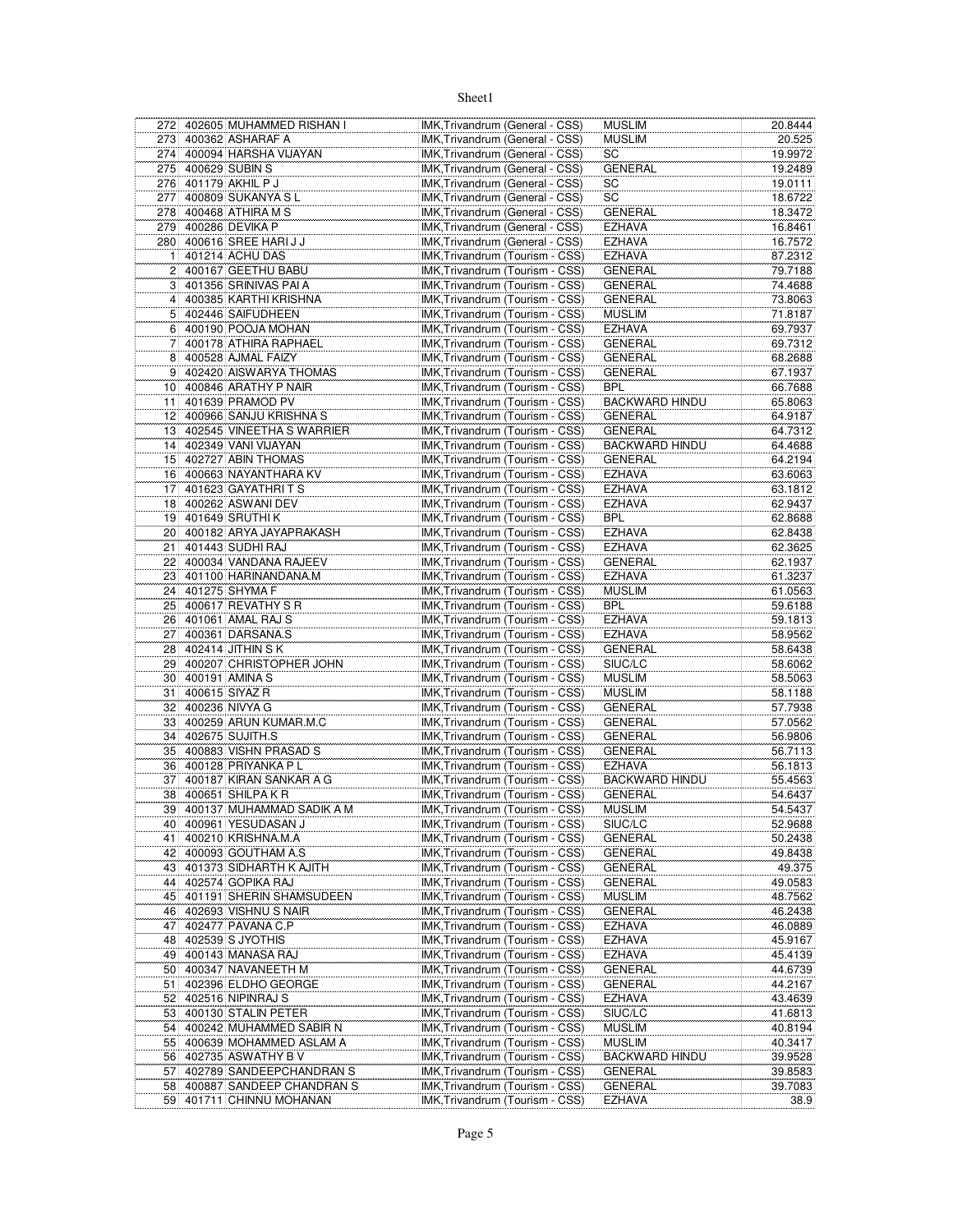|                 | 60 402509 GIFTY S                | IMK, Trivandrum (Tourism - CSS)             | <b>EZHAVA</b>             | 38.8694 |
|-----------------|----------------------------------|---------------------------------------------|---------------------------|---------|
| 61              | 402668 LOVIS MARIUM VARGHESE     | IMK, Trivandrum (Tourism - CSS)             | <b>GENERAL</b>            | 38.8389 |
|                 | 62 400175 DEVIKA M               | IMK, Trivandrum (Tourism - CSS)             | <b>GENERAL</b>            | 38.735  |
| 63              | 400031 S T MOHAMMED              | IMK, Trivandrum (Tourism - CSS)             | <b>MUSLIM</b>             | 38.325  |
|                 | 64 402661 JJJJJJOHN              | IMK, Trivandrum (Tourism - CSS)             | <b>GENERAL</b>            | 37.8889 |
| 65              | 400644 AZHAR MOHAMED A.R         | IMK, Trivandrum (Tourism - CSS)             | <b>MUSLIM</b>             | 37.8433 |
|                 |                                  |                                             | <b>GENERAL</b>            |         |
|                 | 66 400491 VIDHU.S.R              | IMK, Trivandrum (Tourism - CSS)             |                           | 37.6083 |
| 671             | 400225 GOPIKA.K.G                | IMK, Trivandrum (Tourism - CSS)             | <b>GENERAL</b>            | 37.5444 |
| 68              | 402716 RESHMA C PIOUS            | IMK, Trivandrum (Tourism - CSS)             | SIUC/LC                   | 37.5306 |
| 69              | 400490 JITHIN B S                | IMK, Trivandrum (Tourism - CSS)             | SC                        | 36.9472 |
|                 | 70 400234 ATHISH M NAIR          | IMK, Trivandrum (Tourism - CSS)             | <b>GENERAL</b>            | 36.8611 |
| 71              | 402590 RESHMA B                  | IMK, Trivandrum (Tourism - CSS)             | GENERAL                   | 36.7361 |
| 72              | 401597 DIVYA RAJ                 | IMK, Trivandrum (Tourism - CSS)             | <b>EZHAVA</b>             | 35.6306 |
| 73              | 400097 VIBHIN T L                | IMK, Trivandrum (Tourism - CSS)             | SC                        | 35.5028 |
| 74              | 402742 AKHILCHAND P R            | IMK, Trivandrum (Tourism - CSS)             | SC                        | 35.4472 |
| 75              | 402485 ADHARSH CHANDRAN B        | IMK, Trivandrum (Tourism - CSS)             | <b>GENERAL</b>            | 35.375  |
|                 |                                  |                                             |                           |         |
|                 | 76 402704 NANDU VIJAYAN          | IMK, Trivandrum (Tourism - CSS)             | <b>EZHAVA</b>             | 35.3639 |
| 77              | 402681 RUKZANA K                 | IMK, Trivandrum (Tourism - CSS)             | <b>MUSLIM</b>             | 35.3583 |
|                 | 78 401110 ANN MARY V             | IMK, Trivandrum (Tourism - CSS)             | SIUC/LC                   | 35.2694 |
|                 | 79 402648 LISSA PANCRABAS        | IMK, Trivandrum (Tourism - CSS)             | SIUC/LC                   | 35.2611 |
|                 | 80 402575 SHILCY KR              | IMK, Trivandrum (Tourism - CSS)             | <b>BACKWARD CHRISTIAN</b> | 34.9306 |
| 81              | 400416 SACHIN SOMAN              | IMK, Trivandrum (Tourism - CSS)             | <b>GENERAL</b>            | 34.9194 |
| 82              | 400256 MANUPRAKASH.P.O           | IMK, Trivandrum (Tourism - CSS)             | <b>GENERAL</b>            | 34.7194 |
| 83              | 400693 ARYA K S                  | IMK, Trivandrum (Tourism - CSS)             | <b>GENERAL</b>            | 34.46   |
| 84              | 400964 ARAVIND S NAIR            | IMK, Trivandrum (Tourism - CSS)             | <b>GENERAL</b>            | 34.4    |
| 85              | 402596 MOHAMMED AJIMSHAH S       | IMK, Trivandrum (Tourism - CSS)             | <b>MUSLIM</b>             | 33.8611 |
|                 |                                  |                                             |                           |         |
| 86              | 400152 AMAL BABU G               | IMK, Trivandrum (Tourism - CSS)             | <b>BPL</b>                | 33.2917 |
| 87              | 402351 MAHIMA.M                  | IMK, Trivandrum (Tourism - CSS)             | <b>EZHAVA</b>             | 32.8472 |
| 88              | 400303 SHARAN DAS                | IMK, Trivandrum (Tourism - CSS)             | SIUC/LC                   | 32.3194 |
|                 | 89 402542 SHAHANA J S            | IMK, Trivandrum (Tourism - CSS)             | <b>GENERAL</b>            | 32.2389 |
|                 | 90 400322 MOHAMMED IJAS A        | IMK, Trivandrum (Tourism - CSS)             | <b>MUSLIM</b>             | 32.0472 |
| 91              | 401268 PARVATHY G P              | IMK, Trivandrum (Tourism - CSS)             | <b>GENERAL</b>            | 31.6694 |
| 92              | 400221 ANSON P JOHNSON           | IMK, Trivandrum (Tourism - CSS)             | <b>BPL</b>                | 31.1417 |
| 93              | 400754 ALEENA JOSEPH             | IMK, Trivandrum (Tourism - CSS)             | <b>GENERAL</b>            | 31.0167 |
| 94              | 400185 VISHNU M                  |                                             |                           |         |
|                 |                                  | IMK, Trivandrum (Tourism - CSS)             | <b>GENERAL</b>            | 30.7083 |
|                 | 95 402770 MUHAMMED NISHAD.CP     | IMK, Trivandrum (Tourism - CSS)             | <b>MUSLIM</b>             | 30.5139 |
|                 | 96 402525 RANIN RAJ              | IMK, Trivandrum (Tourism - CSS)             | <b>GENERAL</b>            | 30.4944 |
| 97 <sup>1</sup> | 402754 AMAL SURESH               | IMK, Trivandrum (Tourism - CSS)             | SC                        | 30.1411 |
| 98              | 400815 PARVATHY CHANDRAN         | IMK, Trivandrum (Tourism - CSS)             | <b>EZHAVA</b>             | 29.9167 |
|                 | 99 402655 ATHIRA U               | IMK, Trivandrum (Tourism - CSS)             | <b>GENERAL</b>            | 29.6611 |
| 100             | 400446 SHAHANA S                 | IMK, Trivandrum (Tourism - CSS)             | <b>MUSLIM</b>             | 29.6211 |
| 101             | 400753 ATHULYA SOBHAN            | IMK, Trivandrum (Tourism - CSS)             | <b>EZHAVA</b>             | 29.2889 |
| 102             | 402649 RAHUL R. NANDAN           | IMK, Trivandrum (Tourism - CSS)             | <b>GENERAL</b>            | 28.9556 |
|                 | 103 402598 MOHAMMED SAJIMSHAH S  | IMK, Trivandrum (Tourism - CSS)             | <b>MUSLIM</b>             | 28.7611 |
|                 | 104 400918 GOPAN.R               | IMK, Trivandrum (Tourism - CSS)             | <b>GENERAL</b>            |         |
|                 |                                  |                                             |                           | 28.575  |
|                 | 105 400589 REVATHY G S           | IMK, Trivandrum (Tourism - CSS)             | <b>BACKWARD HINDU</b>     | 28.2572 |
|                 | 106 402662 KAVYA MOHAN P         | IMK, Trivandrum (Tourism - CSS)             | <b>GENERAL</b>            | 28.1222 |
|                 | 107 400138 ANJANA ANIL L         | IMK, Trivandrum (Tourism - CSS)             | <b>GENERAL</b>            | 28.0778 |
|                 | 108 400342 SAINA M               | IMK, Trivandrum (Tourism - CSS)             | <b>MUSLIM</b>             | 27.8833 |
|                 | 109 402719 PRIYA L               | IMK, Trivandrum (Tourism - CSS)             | SC                        | 27.6083 |
|                 | 110 401024 NICKY R VIJAY         | IMK, Trivandrum (Tourism - CSS)             | <b>BPL</b>                | 27.4667 |
| 111             | 400228 ASHNA NAZAR               | IMK, Trivandrum (Tourism - CSS)             | <b>GENERAL</b>            | 26.4306 |
|                 | 112 400514 ARUN S                | IMK, Trivandrum (Tourism - CSS)             | <b>EZHAVA</b>             | 26.1944 |
|                 | 113 401217 NITHIN R              | IMK, Trivandrum (Tourism - CSS)             | SC                        | 25.6215 |
|                 | 114 402405 BINSY GREGORIOUS      | IMK, Trivandrum (Tourism - CSS)             |                           |         |
|                 |                                  |                                             | <b>GENERAL</b>            | 25.5098 |
|                 | 115 402602 NAVANEETH KRISHNA B R | IMK, Trivandrum (Tourism - CSS)             | <b>GENERAL</b>            | 25.3694 |
|                 | 116 401673 AJANA NAZAR           | IMK, Trivandrum (Tourism - CSS)             | <b>MUSLIM</b>             | 25.3639 |
| 117             | 400198 VAISHAK S NAIR            | IMK, Trivandrum (Tourism - CSS)             | <b>GENERAL</b>            | 25.0028 |
|                 | 118 402593 SHANU MON S           | IMK, Trivandrum (Tourism - CSS)             | SC                        | 23.5806 |
|                 | 119 400265 MUNEERA BEEVI         | IMK, Trivandrum (Tourism - CSS)             | <b>MUSLIM</b>             | 23.4861 |
|                 | 120 400658 ASHFAQ AHAMMED P      | IMK, Trivandrum (Tourism - CSS)             | <b>MUSLIM</b>             | 23.2028 |
|                 | 121 400344 ANUSHA ASOKAN         | IMK, Trivandrum (Tourism - CSS)             | <b>BACKWARD HINDU</b>     | 22.5667 |
| 122             | 400362 ASHARAF A                 | IMK, Trivandrum (Tourism - CSS)             | <b>MUSLIM</b>             | 20.525  |
| 123             | 400286 DEVIKA P                  | IMK, Trivandrum (Tourism - CSS)             | <b>EZHAVA</b>             | 16.8461 |
| 1 <sup>1</sup>  | 400768 KIRAN JOY                 | IMK, Trivandrum (Evening - Regular) GENERAL |                           | 86.2812 |
|                 |                                  |                                             |                           |         |
| 2               | 400508 GREESHMA M R              | IMK, Trivandrum (Evening - Regular) GENERAL |                           | 77.7388 |
|                 | 3 400066 AJITH KUMAR B           | IMK, Trivandrum (Evening - Regular) GENERAL |                           | 60.8722 |
| $\overline{4}$  | 400149 DEEPAK D                  | IMK, Trivandrum (Evening - Regular) GENERAL |                           | 58.0239 |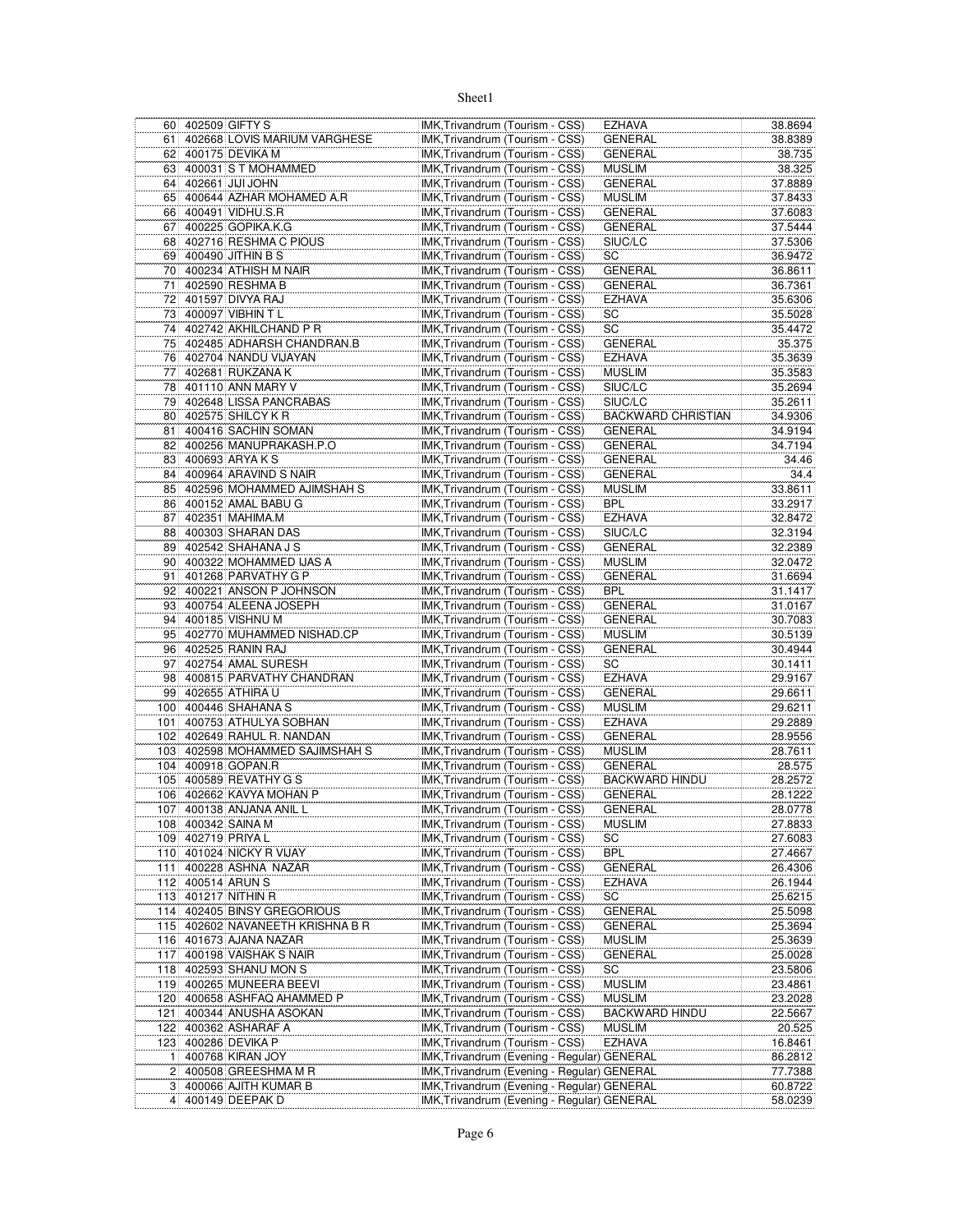|                 |                    | 5 400560 A.R. VINAYAK DAS  | IMK, Trivandrum (Evening - Regular) GENERAL        |                       | 57.1278            |
|-----------------|--------------------|----------------------------|----------------------------------------------------|-----------------------|--------------------|
|                 |                    | 6 402565 ANWAI P A         | IMK, Trivandrum (Evening - Regular) EZHAVA         |                       | 47.1889            |
| 7 <sup>1</sup>  |                    | 402541 PREM PRASANTH PS    | IMK, Trivandrum (Evening - Regular) GENERAL        |                       | 44.4528            |
| 8               |                    | 400789 CHINCHU RAJAN N     | IMK, Trivandrum (Evening - Regular) EZHAVA         |                       | 43.625             |
| 9               |                    | 402516 NIPINRAJ S          | IMK, Trivandrum (Evening - Regular) EZHAVA         |                       | 43.4639            |
|                 |                    | 10 400162 VYSAKH UDAYAN    | IMK, Trivandrum (Evening - Regular) GENERAL        |                       | 43.0278            |
| 11              |                    | 400724 SANGEETHA V         | IMK, Trivandrum (Evening - Regular) GENERAL        |                       | 41.6583            |
|                 |                    | 12 400639 MOHAMMED ASLAM A | IMK, Trivandrum (Evening - Regular) MUSLIM         |                       | 40.3417            |
|                 |                    |                            | IMK, Trivandrum (Evening - Regular) GENERAL        |                       | 40.175             |
| 13              |                    | 400096 VINODKUMAR S        |                                                    |                       |                    |
|                 |                    | 14 400491 VIDHU.S.R        | IMK, Trivandrum (Evening - Regular) GENERAL        |                       | 37.6083            |
| 15 <sup>1</sup> |                    | 400077 NIDHIN NEELAKANT S  | IMK, Trivandrum (Evening - Regular) GENERAL        |                       | 37.6017            |
| 16              |                    | 402480 DR. P.JINIMON       | IMK, Trivandrum (Evening - Regular) BACKWARD HINDU |                       | 36.0778            |
| 17              |                    | 400125 ANU ALEX            | IMK, Trivandrum (Evening - Regular) GENERAL        |                       | 33.4806            |
| 18              |                    | 400805 DHANESHMON D S      | IMK, Trivandrum (Evening - Regular) BACKWARD HINDU |                       | 31.3389            |
|                 |                    | 19 400649 SENTHIL R        | IMK, Trivandrum (Evening - Regular) GENERAL        |                       | 31.1675            |
| 11              |                    | 400167 GEETHU BABU         | UIM (ICM - Poojapura)                              | <b>GENERAL</b>        | 79.7188            |
|                 |                    | 2 400508 GREESHMA M R      | UIM (ICM - Poojapura)                              | GENERAL               | 77.7388            |
|                 |                    | 3 401356 SRINIVAS PAI A    | UIM (ICM - Poojapura)                              | GENERAL               | 74.4688            |
|                 |                    | 4 400385 KARTHI KRISHNA    | UIM (ICM - Poojapura)                              | GENERAL               | 73.8063            |
| 5               |                    | 400958 ANUSHA JAYAN S      | UIM (ICM - Poojapura)                              | <b>GENERAL</b>        | 72.5687            |
| 6               |                    | 400117 POOJA C U           | UIM (ICM - Poojapura)                              | <b>EZHAVA</b>         | 71.6687            |
| 7               |                    | 400949 VIVEK K             | UIM (ICM - Poojapura)                              | <b>GENERAL</b>        | 70.7063            |
| 8               |                    | 401125 MIDHUN K M          | UIM (ICM - Poojapura)                              | <b>EZHAVA</b>         |                    |
| 9 <sup>1</sup>  |                    | 400190 POOJA MOHAN         | UIM (ICM - Poojapura)                              | <b>EZHAVA</b>         | 70.1437<br>69.7937 |
|                 |                    |                            |                                                    |                       |                    |
|                 | 10 400042 JIJI B J |                            | UIM (ICM - Poojapura)                              | <b>BACKWARD HINDU</b> | 69.6613            |
| 11              |                    | 400161 RAMYA M S           | UIM (ICM - Poojapura)                              | <b>BACKWARD HINDU</b> | 69.4437            |
| 12              |                    | 400528 AJMAL FAIZY         | UIM (ICM - Poojapura)                              | <b>GENERAL</b>        | 68.2688            |
| 13              |                    | 400245 HEPPA RAJEEV        | UIM (ICM - Poojapura)                              | <b>GENERAL</b>        | 67.8163            |
| 14              |                    | 400351 SYAM KUMAR. S       | UIM (ICM - Poojapura)                              | <b>EZHAVA</b>         | 67.6038            |
|                 |                    | 15 400498 SHAMINA WAHAB    | UIM (ICM - Poojapura)                              | MUSLIM                | 67.5088            |
|                 |                    | 16 401545 THASNEEN KHAN    | UIM (ICM - Poojapura)                              | <b>MUSLIM</b>         | 67.3063            |
| 171             |                    | 400253 JIYAS.K             | UIM (ICM - Poojapura)                              | <b>MUSLIM</b>         | 67.0437            |
| 18              |                    | 400846 ARATHY P NAIR       | UIM (ICM - Poojapura)                              | <b>BPL</b>            | 66.7688            |
| 19              |                    | 400897 AMJITH.AK           | UIM (ICM - Poojapura)                              | BPL                   | 66.6738            |
|                 |                    | 20 401639 PRAMOD PV        | UIM (ICM - Poojapura)                              | BACKWARD HINDU        | 65.8063            |
| 21              |                    | 400592 VIJITHA VARGHESE    | UIM (ICM - Poojapura)                              | SIUC/LC               | 65.5813            |
| 22              |                    | 400991 DEVI SANJU.P.U      | UIM (ICM - Poojapura)                              | BACKWARD HINDU        | 65.3187            |
|                 |                    | 23 400966 SANJU KRISHNA S  | UIM (ICM - Poojapura)                              | GENERAL               | 64.9187            |
|                 |                    |                            |                                                    |                       |                    |
| 24              |                    | 400758 AMALDEV C           | UIM (ICM - Poojapura)                              | SC                    | 64.5062            |
| 25              |                    | 402727 ABIN THOMAS         | UIM (ICM - Poojapura)                              | <b>GENERAL</b>        | 64.2194            |
| 26              |                    | 400862 ATHUL JR            | UIM (ICM - Poojapura)                              | SC                    | 64.2188            |
| 27              |                    | 400538 KAVYA MURALI        | UIM (ICM - Poojapura)                              | GENERAL               | 63.9062            |
| 28              |                    | 400990 SARATH S            | UIM (ICM - Poojapura)                              | BPL                   | 63.7437            |
|                 |                    | 29 400663 NAYANTHARA KV    | UIM (ICM - Poojapura)                              | <b>EZHAVA</b>         | 63.6063            |
| 30 <sup>1</sup> |                    | 401623 GAYATHRITS          | UIM (ICM - Poojapura)                              | EZHAVA                | 63.1812            |
| 31              |                    | 400182 ARYA JAYAPRAKASH    | UIM (ICM - Poojapura)                              | <b>EZHAVA</b>         | 62.8438            |
| 32              |                    | 402580 NIDHIN KUMAR H      | UIM (ICM - Poojapura)                              | GENERAL               | 62.5187            |
|                 |                    | 33 400752 SREEKUTTY.M      | UIM (ICM - Poojapura)                              | <b>BACKWARD HINDU</b> | 62.4938            |
|                 |                    | 34 401443 SUDHI RAJ        | UIM (ICM - Poojapura)                              | <b>EZHAVA</b>         | 62.3625            |
|                 |                    | 35 400034 VANDANA RAJEEV   | UIM (ICM - Poojapura)                              | <b>GENERAL</b>        | 62.1937            |
|                 |                    | 36 401275 SHYMA F          | UIM (ICM - Poojapura)                              | MUSLIM                | 61.0563            |
|                 |                    | 37 400617 REVATHY S R      | UIM (ICM - Poojapura)                              | BPL                   | 59.6188            |
|                 |                    | 38 400361 DARSANA.S        | UIM (ICM - Poojapura)                              | <b>EZHAVA</b>         | 58.9562            |
|                 |                    | 39 401295 REVANTH RAJU     | UIM (ICM - Poojapura)                              | SC                    | 58.7812            |
|                 |                    |                            |                                                    |                       |                    |
|                 |                    | 40 402414 JITHIN S K       | UIM (ICM - Poojapura)                              | GENERAL               | 58.6438            |
| 41              |                    | 400207 CHRISTOPHER JOHN    | UIM (ICM - Poojapura)                              | SIUC/LC               | 58.6062            |
| 42              |                    | 400191 AMINA S             | UIM (ICM - Poojapura)                              | <b>MUSLIM</b>         | 58.5063            |
| 43              |                    | 400615 SIYAZ R             | UIM (ICM - Poojapura)                              | MUSLIM                | 58.1188            |
|                 |                    | 44 400236 NIVYA G          | UIM (ICM - Poojapura)                              | GENERAL               | 57.7938            |
|                 |                    | 45 400554 NEENA S KUMAR    | UIM (ICM - Poojapura)                              | <b>BACKWARD HINDU</b> | 57.0412            |
|                 |                    | 46 402675 SUJITH.S         | UIM (ICM - Poojapura)                              | GENERAL               | 56.9806            |
| 47              |                    | 400128 PRIYANKA PL         | UIM (ICM - Poojapura)                              | EZHAVA                | 56.1813            |
| 48              |                    | 402412 SRUTHY M R          | UIM (ICM - Poojapura)                              | <b>BACKWARD HINDU</b> | 55.5813            |
| 49              |                    | 400187 KIRAN SANKAR A G    | UIM (ICM - Poojapura)                              | <b>BACKWARD HINDU</b> | 55.4563            |
|                 |                    | 50 402769 ASMINA SHEIKH S  | UIM (ICM - Poojapura)                              | <b>MUSLIM</b>         | 54.8778            |
| 51              |                    | 400791 ARDRA RAJ           | UIM (ICM - Poojapura)                              | <b>BPL</b>            | 54.1688            |
|                 |                    | 52 400961 YESUDASAN J      | UIM (ICM - Poojapura)                              | SIUC/LC               | 52.9688            |
|                 |                    | 53 402579 DANIA ELAN J S   | UIM (ICM - Poojapura)                              | GENERAL               |                    |
|                 |                    |                            |                                                    |                       | 52.0472            |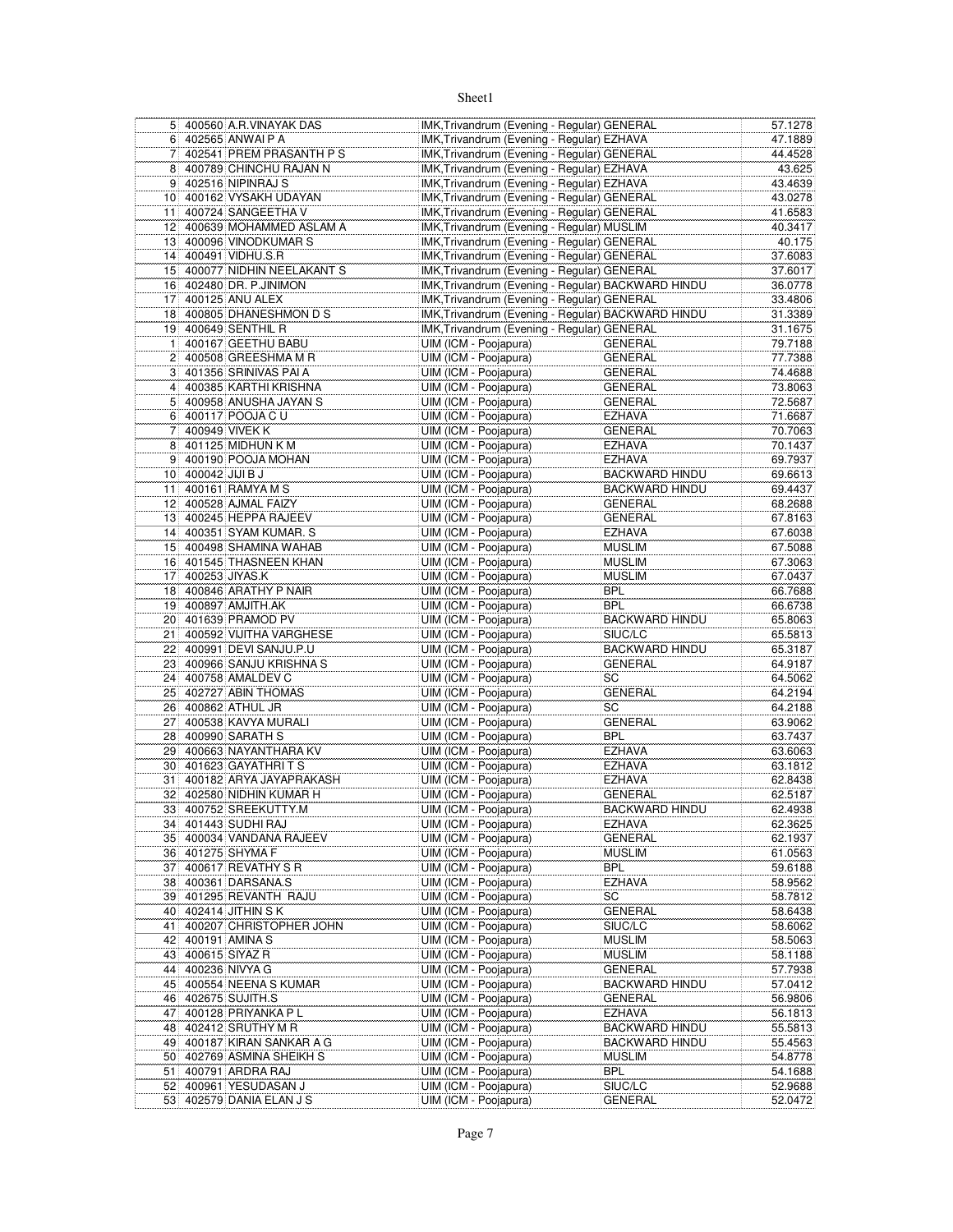| 55 400210 KRISHNA.M.A<br>UIM (ICM - Poojapura)<br>GENERAL<br>50.2438<br>56 400093 GOUTHAM A.S<br>UIM (ICM - Poojapura)<br>49.8438<br><b>GENERAL</b><br>400073 GOPIKA S M<br>UIM (ICM - Poojapura)<br>49.4938<br>57 <sup>1</sup><br><b>GENERAL</b><br>58 401373 SIDHARTH K AJITH<br>UIM (ICM - Poojapura)<br>GENERAL<br>402574 GOPIKA RAJ<br>UIM (ICM - Poojapura)<br>59<br><b>GENERAL</b><br>401191 SHERIN SHAMSUDEEN<br>UIM (ICM - Poojapura)<br><b>MUSLIM</b><br>60<br>402565 ANWAI P A<br>UIM (ICM - Poojapura)<br><b>EZHAVA</b><br>61 <br>402693 VISHNU S NAIR<br>UIM (ICM - Poojapura)<br>62 <br>GENERAL<br>402477 PAVANA C.P<br>UIM (ICM - Poojapura)<br>63<br>EZHAVA<br>400143 MANASA RAJ<br>UIM (ICM - Poojapura)<br><b>EZHAVA</b><br>64<br>400347 NAVANEETH M<br>UIM (ICM - Poojapura)<br>65<br>GENERAL<br>66 402427 MITHUN PK<br>UIM (ICM - Poojapura)<br><b>GENERAL</b><br>402615 ANJALI K V S<br>UIM (ICM - Poojapura)<br>SC<br>671<br>400135 AMRITHA V M<br>UIM (ICM - Poojapura)<br><b>GENERAL</b><br>68<br>69 402508 RIBIN RAJAN<br>UIM (ICM - Poojapura)<br>GENERAL<br>70 402493 DEVI KRISHNA PU<br>UIM (ICM - Poojapura)<br>SC<br>400789 CHINCHU RAJAN N<br>UIM (ICM - Poojapura)<br>711<br>EZHAVA<br>402516 NIPINRAJ S<br>UIM (ICM - Poojapura)<br><b>EZHAVA</b><br>72<br>401300 BINISHA P<br>UIM (ICM - Poojapura)<br><b>GENERAL</b><br>73<br>74 402481 ADARSH S<br>UIM (ICM - Poojapura)<br><b>GENERAL</b><br>75 400945 LEKSHMIG MOHAN<br>UIM (ICM - Poojapura)<br><b>EZHAVA</b><br>400130 STALIN PETER<br>UIM (ICM - Poojapura)<br>SIUC/LC<br>76<br>400724 SANGEETHA V<br>UIM (ICM - Poojapura)<br>GENERAL<br>77<br>402757 SHERIN HUSSAIN S<br>78<br>UIM (ICM - Poojapura)<br><b>MUSLIM</b><br>79 400242 MUHAMMED SABIR N<br>UIM (ICM - Poojapura)<br><b>MUSLIM</b><br>400124 AJIMI J<br>UIM (ICM - Poojapura)<br>80<br><b>MUSLIM</b><br>402561 VISHNU S S<br>UIM (ICM - Poojapura)<br><b>BACKWARD HINDU</b><br>81<br>400639 MOHAMMED ASLAM A<br>UIM (ICM - Poojapura)<br><b>MUSLIM</b><br>82<br>402735 ASWATHY B V<br>83<br>UIM (ICM - Poojapura)<br><b>BACKWARD HINDU</b><br>400331 SHAFAF A<br>UIM (ICM - Poojapura)<br>84<br><b>GENERAL</b><br>402789 SANDEEPCHANDRAN S<br>UIM (ICM - Poojapura)<br><b>GENERAL</b><br>85<br>400665 SALINI THOMAS<br>UIM (ICM - Poojapura)<br>86<br>GENERAL<br>402400 SRUTHI S R<br>UIM (ICM - Poojapura)<br><b>BACKWARD HINDU</b><br>87<br>88 402517 JOBIN BABU<br>UIM (ICM - Poojapura)<br>GENERAL<br>402509 GIFTY S<br>UIM (ICM - Poojapura)<br><b>EZHAVA</b><br>89<br>402668 LOVIS MARIUM VARGHESE<br>UIM (ICM - Poojapura)<br>90 <sub>1</sub><br>GENERAL<br>400175 DEVIKA M<br>UIM (ICM - Poojapura)<br><b>GENERAL</b><br>91<br>402738 ABIN JOY<br>92 <br>UIM (ICM - Poojapura)<br><b>GENERAL</b><br>402674 MOHAMMED RAFFIS<br>UIM (ICM - Poojapura)<br><b>MUSLIM</b><br>93<br>400123 NEETHU.T<br>94<br>UIM (ICM - Poojapura)<br>GENERAL<br>95 402661 JJJJ JOHN<br>UIM (ICM - Poojapura)<br><b>GENERAL</b><br>400644 AZHAR MOHAMED A.R<br>96<br>UIM (ICM - Poojapura)<br><b>MUSLIM</b><br>400491 VIDHU.S.R<br>UIM (ICM - Poojapura)<br>97<br>GENERAL<br>400225 GOPIKA.K.G<br>UIM (ICM - Poojapura)<br>98<br><b>GENERAL</b><br>99 402716 RESHMA C PIOUS<br>UIM (ICM - Poojapura)<br>SIUC/LC<br>100 400254 MAXMIN KULAS<br>UIM (ICM - Poojapura)<br>SIUC/LC<br>101 400490 JITHIN B S<br>UIM (ICM - Poojapura)<br>SC<br>102 402377 SHEEJA R U<br>UIM (ICM - Poojapura)<br>SIUC/LC<br>103 402590 RESHMA B<br>UIM (ICM - Poojapura)<br>GENERAL<br>104 400913 KAVERIK MURALI<br>UIM (ICM - Poojapura)<br>EZHAVA<br>105 402686 REMYA SOMAN<br>UIM (ICM - Poojapura)<br>EZHAVA<br>106 402549 NITHIN CHANDRAN B<br>UIM (ICM - Poojapura)<br>EZHAVA<br>401597 DIVYA RAJ<br>UIM (ICM - Poojapura)<br>107<br>EZHAVA<br>400097 VIBHIN T L<br>UIM (ICM - Poojapura)<br>108<br>SC<br>109<br>402742 AKHILCHAND P R<br>UIM (ICM - Poojapura)<br>SC<br><b>GENERAL</b><br>402485 ADHARSH CHANDRAN.B<br>UIM (ICM - Poojapura)<br>110<br><b>EZHAVA</b><br>402704 NANDU VIJAYAN<br>UIM (ICM - Poojapura)<br>111<br>112 402681 RUKZANA K<br><b>MUSLIM</b><br>UIM (ICM - Poojapura)<br>113 401110 ANN MARY V<br>UIM (ICM - Poojapura)<br>SIUC/LC<br>114 402648 LISSA PANCRABAS<br>UIM (ICM - Poojapura)<br>SIUC/LC<br>115 402575 SHILCY K R<br>UIM (ICM - Poojapura)<br><b>BACKWARD CHRISTIAN</b><br>116 400256 MANUPRAKASH.P.O<br>UIM (ICM - Poojapura)<br>GENERAL<br>402756 SHAHANAZ<br>UIM (ICM - Poojapura)<br>MUSLIM<br>117<br>118 400693 ARYA K S<br>UIM (ICM - Poojapura)<br>GENERAL<br>400964 ARAVIND S NAIR<br>UIM (ICM - Poojapura)<br>GENERAL<br>119<br>120 402659 IRTHU UDAI<br>UIM (ICM - Poojapura)<br><b>EZHAVA</b><br>UIM (ICM - Poojapura)<br>121 402645 ASWANY ANILKUMAR<br>BPL |  | 54 400087 LIJU MON.F | UIM (ICM - Poojapura) | SIUC/LC | 51.6813 |
|----------------------------------------------------------------------------------------------------------------------------------------------------------------------------------------------------------------------------------------------------------------------------------------------------------------------------------------------------------------------------------------------------------------------------------------------------------------------------------------------------------------------------------------------------------------------------------------------------------------------------------------------------------------------------------------------------------------------------------------------------------------------------------------------------------------------------------------------------------------------------------------------------------------------------------------------------------------------------------------------------------------------------------------------------------------------------------------------------------------------------------------------------------------------------------------------------------------------------------------------------------------------------------------------------------------------------------------------------------------------------------------------------------------------------------------------------------------------------------------------------------------------------------------------------------------------------------------------------------------------------------------------------------------------------------------------------------------------------------------------------------------------------------------------------------------------------------------------------------------------------------------------------------------------------------------------------------------------------------------------------------------------------------------------------------------------------------------------------------------------------------------------------------------------------------------------------------------------------------------------------------------------------------------------------------------------------------------------------------------------------------------------------------------------------------------------------------------------------------------------------------------------------------------------------------------------------------------------------------------------------------------------------------------------------------------------------------------------------------------------------------------------------------------------------------------------------------------------------------------------------------------------------------------------------------------------------------------------------------------------------------------------------------------------------------------------------------------------------------------------------------------------------------------------------------------------------------------------------------------------------------------------------------------------------------------------------------------------------------------------------------------------------------------------------------------------------------------------------------------------------------------------------------------------------------------------------------------------------------------------------------------------------------------------------------------------------------------------------------------------------------------------------------------------------------------------------------------------------------------------------------------------------------------------------------------------------------------------------------------------------------------------------------------------------------------------------------------------------------------------------------------------------------------------------------------------------------------------------------------------------------------------------------------------------------------------------------------------------------------------------------------------------------------------------------------------------------------------------------------------------------------------------------------------------------------------------------------------------------------------------------------------------------------------------------------------------------------------------------------|--|----------------------|-----------------------|---------|---------|
|                                                                                                                                                                                                                                                                                                                                                                                                                                                                                                                                                                                                                                                                                                                                                                                                                                                                                                                                                                                                                                                                                                                                                                                                                                                                                                                                                                                                                                                                                                                                                                                                                                                                                                                                                                                                                                                                                                                                                                                                                                                                                                                                                                                                                                                                                                                                                                                                                                                                                                                                                                                                                                                                                                                                                                                                                                                                                                                                                                                                                                                                                                                                                                                                                                                                                                                                                                                                                                                                                                                                                                                                                                                                                                                                                                                                                                                                                                                                                                                                                                                                                                                                                                                                                                                                                                                                                                                                                                                                                                                                                                                                                                                                                                                                        |  |                      |                       |         |         |
|                                                                                                                                                                                                                                                                                                                                                                                                                                                                                                                                                                                                                                                                                                                                                                                                                                                                                                                                                                                                                                                                                                                                                                                                                                                                                                                                                                                                                                                                                                                                                                                                                                                                                                                                                                                                                                                                                                                                                                                                                                                                                                                                                                                                                                                                                                                                                                                                                                                                                                                                                                                                                                                                                                                                                                                                                                                                                                                                                                                                                                                                                                                                                                                                                                                                                                                                                                                                                                                                                                                                                                                                                                                                                                                                                                                                                                                                                                                                                                                                                                                                                                                                                                                                                                                                                                                                                                                                                                                                                                                                                                                                                                                                                                                                        |  |                      |                       |         |         |
|                                                                                                                                                                                                                                                                                                                                                                                                                                                                                                                                                                                                                                                                                                                                                                                                                                                                                                                                                                                                                                                                                                                                                                                                                                                                                                                                                                                                                                                                                                                                                                                                                                                                                                                                                                                                                                                                                                                                                                                                                                                                                                                                                                                                                                                                                                                                                                                                                                                                                                                                                                                                                                                                                                                                                                                                                                                                                                                                                                                                                                                                                                                                                                                                                                                                                                                                                                                                                                                                                                                                                                                                                                                                                                                                                                                                                                                                                                                                                                                                                                                                                                                                                                                                                                                                                                                                                                                                                                                                                                                                                                                                                                                                                                                                        |  |                      |                       |         |         |
| 49.0583<br>48.7562<br>47.1889<br>46.2438<br>46.0889<br>45.4139<br>44.6739<br>43.9861<br>43.9667<br>43.8972<br>43.8194<br>43.8<br>43.625<br>43.4639<br>43.3688<br>43.1583<br>42.5633<br>41.6813<br>41.6583<br>41.3722<br>40.8194<br>40.8<br>40.5139<br>40.3417<br>38.8694<br>38.735<br>38.4583<br>37.0889<br>36.9472<br>36.7361<br>35.2611<br>34.3944                                                                                                                                                                                                                                                                                                                                                                                                                                                                                                                                                                                                                                                                                                                                                                                                                                                                                                                                                                                                                                                                                                                                                                                                                                                                                                                                                                                                                                                                                                                                                                                                                                                                                                                                                                                                                                                                                                                                                                                                                                                                                                                                                                                                                                                                                                                                                                                                                                                                                                                                                                                                                                                                                                                                                                                                                                                                                                                                                                                                                                                                                                                                                                                                                                                                                                                                                                                                                                                                                                                                                                                                                                                                                                                                                                                                                                                                                                                                                                                                                                                                                                                                                                                                                                                                                                                                                                                   |  |                      |                       |         | 49.375  |
|                                                                                                                                                                                                                                                                                                                                                                                                                                                                                                                                                                                                                                                                                                                                                                                                                                                                                                                                                                                                                                                                                                                                                                                                                                                                                                                                                                                                                                                                                                                                                                                                                                                                                                                                                                                                                                                                                                                                                                                                                                                                                                                                                                                                                                                                                                                                                                                                                                                                                                                                                                                                                                                                                                                                                                                                                                                                                                                                                                                                                                                                                                                                                                                                                                                                                                                                                                                                                                                                                                                                                                                                                                                                                                                                                                                                                                                                                                                                                                                                                                                                                                                                                                                                                                                                                                                                                                                                                                                                                                                                                                                                                                                                                                                                        |  |                      |                       |         |         |
|                                                                                                                                                                                                                                                                                                                                                                                                                                                                                                                                                                                                                                                                                                                                                                                                                                                                                                                                                                                                                                                                                                                                                                                                                                                                                                                                                                                                                                                                                                                                                                                                                                                                                                                                                                                                                                                                                                                                                                                                                                                                                                                                                                                                                                                                                                                                                                                                                                                                                                                                                                                                                                                                                                                                                                                                                                                                                                                                                                                                                                                                                                                                                                                                                                                                                                                                                                                                                                                                                                                                                                                                                                                                                                                                                                                                                                                                                                                                                                                                                                                                                                                                                                                                                                                                                                                                                                                                                                                                                                                                                                                                                                                                                                                                        |  |                      |                       |         |         |
|                                                                                                                                                                                                                                                                                                                                                                                                                                                                                                                                                                                                                                                                                                                                                                                                                                                                                                                                                                                                                                                                                                                                                                                                                                                                                                                                                                                                                                                                                                                                                                                                                                                                                                                                                                                                                                                                                                                                                                                                                                                                                                                                                                                                                                                                                                                                                                                                                                                                                                                                                                                                                                                                                                                                                                                                                                                                                                                                                                                                                                                                                                                                                                                                                                                                                                                                                                                                                                                                                                                                                                                                                                                                                                                                                                                                                                                                                                                                                                                                                                                                                                                                                                                                                                                                                                                                                                                                                                                                                                                                                                                                                                                                                                                                        |  |                      |                       |         |         |
|                                                                                                                                                                                                                                                                                                                                                                                                                                                                                                                                                                                                                                                                                                                                                                                                                                                                                                                                                                                                                                                                                                                                                                                                                                                                                                                                                                                                                                                                                                                                                                                                                                                                                                                                                                                                                                                                                                                                                                                                                                                                                                                                                                                                                                                                                                                                                                                                                                                                                                                                                                                                                                                                                                                                                                                                                                                                                                                                                                                                                                                                                                                                                                                                                                                                                                                                                                                                                                                                                                                                                                                                                                                                                                                                                                                                                                                                                                                                                                                                                                                                                                                                                                                                                                                                                                                                                                                                                                                                                                                                                                                                                                                                                                                                        |  |                      |                       |         |         |
|                                                                                                                                                                                                                                                                                                                                                                                                                                                                                                                                                                                                                                                                                                                                                                                                                                                                                                                                                                                                                                                                                                                                                                                                                                                                                                                                                                                                                                                                                                                                                                                                                                                                                                                                                                                                                                                                                                                                                                                                                                                                                                                                                                                                                                                                                                                                                                                                                                                                                                                                                                                                                                                                                                                                                                                                                                                                                                                                                                                                                                                                                                                                                                                                                                                                                                                                                                                                                                                                                                                                                                                                                                                                                                                                                                                                                                                                                                                                                                                                                                                                                                                                                                                                                                                                                                                                                                                                                                                                                                                                                                                                                                                                                                                                        |  |                      |                       |         |         |
|                                                                                                                                                                                                                                                                                                                                                                                                                                                                                                                                                                                                                                                                                                                                                                                                                                                                                                                                                                                                                                                                                                                                                                                                                                                                                                                                                                                                                                                                                                                                                                                                                                                                                                                                                                                                                                                                                                                                                                                                                                                                                                                                                                                                                                                                                                                                                                                                                                                                                                                                                                                                                                                                                                                                                                                                                                                                                                                                                                                                                                                                                                                                                                                                                                                                                                                                                                                                                                                                                                                                                                                                                                                                                                                                                                                                                                                                                                                                                                                                                                                                                                                                                                                                                                                                                                                                                                                                                                                                                                                                                                                                                                                                                                                                        |  |                      |                       |         |         |
|                                                                                                                                                                                                                                                                                                                                                                                                                                                                                                                                                                                                                                                                                                                                                                                                                                                                                                                                                                                                                                                                                                                                                                                                                                                                                                                                                                                                                                                                                                                                                                                                                                                                                                                                                                                                                                                                                                                                                                                                                                                                                                                                                                                                                                                                                                                                                                                                                                                                                                                                                                                                                                                                                                                                                                                                                                                                                                                                                                                                                                                                                                                                                                                                                                                                                                                                                                                                                                                                                                                                                                                                                                                                                                                                                                                                                                                                                                                                                                                                                                                                                                                                                                                                                                                                                                                                                                                                                                                                                                                                                                                                                                                                                                                                        |  |                      |                       |         |         |
|                                                                                                                                                                                                                                                                                                                                                                                                                                                                                                                                                                                                                                                                                                                                                                                                                                                                                                                                                                                                                                                                                                                                                                                                                                                                                                                                                                                                                                                                                                                                                                                                                                                                                                                                                                                                                                                                                                                                                                                                                                                                                                                                                                                                                                                                                                                                                                                                                                                                                                                                                                                                                                                                                                                                                                                                                                                                                                                                                                                                                                                                                                                                                                                                                                                                                                                                                                                                                                                                                                                                                                                                                                                                                                                                                                                                                                                                                                                                                                                                                                                                                                                                                                                                                                                                                                                                                                                                                                                                                                                                                                                                                                                                                                                                        |  |                      |                       |         |         |
|                                                                                                                                                                                                                                                                                                                                                                                                                                                                                                                                                                                                                                                                                                                                                                                                                                                                                                                                                                                                                                                                                                                                                                                                                                                                                                                                                                                                                                                                                                                                                                                                                                                                                                                                                                                                                                                                                                                                                                                                                                                                                                                                                                                                                                                                                                                                                                                                                                                                                                                                                                                                                                                                                                                                                                                                                                                                                                                                                                                                                                                                                                                                                                                                                                                                                                                                                                                                                                                                                                                                                                                                                                                                                                                                                                                                                                                                                                                                                                                                                                                                                                                                                                                                                                                                                                                                                                                                                                                                                                                                                                                                                                                                                                                                        |  |                      |                       |         |         |
|                                                                                                                                                                                                                                                                                                                                                                                                                                                                                                                                                                                                                                                                                                                                                                                                                                                                                                                                                                                                                                                                                                                                                                                                                                                                                                                                                                                                                                                                                                                                                                                                                                                                                                                                                                                                                                                                                                                                                                                                                                                                                                                                                                                                                                                                                                                                                                                                                                                                                                                                                                                                                                                                                                                                                                                                                                                                                                                                                                                                                                                                                                                                                                                                                                                                                                                                                                                                                                                                                                                                                                                                                                                                                                                                                                                                                                                                                                                                                                                                                                                                                                                                                                                                                                                                                                                                                                                                                                                                                                                                                                                                                                                                                                                                        |  |                      |                       |         |         |
|                                                                                                                                                                                                                                                                                                                                                                                                                                                                                                                                                                                                                                                                                                                                                                                                                                                                                                                                                                                                                                                                                                                                                                                                                                                                                                                                                                                                                                                                                                                                                                                                                                                                                                                                                                                                                                                                                                                                                                                                                                                                                                                                                                                                                                                                                                                                                                                                                                                                                                                                                                                                                                                                                                                                                                                                                                                                                                                                                                                                                                                                                                                                                                                                                                                                                                                                                                                                                                                                                                                                                                                                                                                                                                                                                                                                                                                                                                                                                                                                                                                                                                                                                                                                                                                                                                                                                                                                                                                                                                                                                                                                                                                                                                                                        |  |                      |                       |         |         |
|                                                                                                                                                                                                                                                                                                                                                                                                                                                                                                                                                                                                                                                                                                                                                                                                                                                                                                                                                                                                                                                                                                                                                                                                                                                                                                                                                                                                                                                                                                                                                                                                                                                                                                                                                                                                                                                                                                                                                                                                                                                                                                                                                                                                                                                                                                                                                                                                                                                                                                                                                                                                                                                                                                                                                                                                                                                                                                                                                                                                                                                                                                                                                                                                                                                                                                                                                                                                                                                                                                                                                                                                                                                                                                                                                                                                                                                                                                                                                                                                                                                                                                                                                                                                                                                                                                                                                                                                                                                                                                                                                                                                                                                                                                                                        |  |                      |                       |         |         |
|                                                                                                                                                                                                                                                                                                                                                                                                                                                                                                                                                                                                                                                                                                                                                                                                                                                                                                                                                                                                                                                                                                                                                                                                                                                                                                                                                                                                                                                                                                                                                                                                                                                                                                                                                                                                                                                                                                                                                                                                                                                                                                                                                                                                                                                                                                                                                                                                                                                                                                                                                                                                                                                                                                                                                                                                                                                                                                                                                                                                                                                                                                                                                                                                                                                                                                                                                                                                                                                                                                                                                                                                                                                                                                                                                                                                                                                                                                                                                                                                                                                                                                                                                                                                                                                                                                                                                                                                                                                                                                                                                                                                                                                                                                                                        |  |                      |                       |         |         |
|                                                                                                                                                                                                                                                                                                                                                                                                                                                                                                                                                                                                                                                                                                                                                                                                                                                                                                                                                                                                                                                                                                                                                                                                                                                                                                                                                                                                                                                                                                                                                                                                                                                                                                                                                                                                                                                                                                                                                                                                                                                                                                                                                                                                                                                                                                                                                                                                                                                                                                                                                                                                                                                                                                                                                                                                                                                                                                                                                                                                                                                                                                                                                                                                                                                                                                                                                                                                                                                                                                                                                                                                                                                                                                                                                                                                                                                                                                                                                                                                                                                                                                                                                                                                                                                                                                                                                                                                                                                                                                                                                                                                                                                                                                                                        |  |                      |                       |         |         |
|                                                                                                                                                                                                                                                                                                                                                                                                                                                                                                                                                                                                                                                                                                                                                                                                                                                                                                                                                                                                                                                                                                                                                                                                                                                                                                                                                                                                                                                                                                                                                                                                                                                                                                                                                                                                                                                                                                                                                                                                                                                                                                                                                                                                                                                                                                                                                                                                                                                                                                                                                                                                                                                                                                                                                                                                                                                                                                                                                                                                                                                                                                                                                                                                                                                                                                                                                                                                                                                                                                                                                                                                                                                                                                                                                                                                                                                                                                                                                                                                                                                                                                                                                                                                                                                                                                                                                                                                                                                                                                                                                                                                                                                                                                                                        |  |                      |                       |         |         |
|                                                                                                                                                                                                                                                                                                                                                                                                                                                                                                                                                                                                                                                                                                                                                                                                                                                                                                                                                                                                                                                                                                                                                                                                                                                                                                                                                                                                                                                                                                                                                                                                                                                                                                                                                                                                                                                                                                                                                                                                                                                                                                                                                                                                                                                                                                                                                                                                                                                                                                                                                                                                                                                                                                                                                                                                                                                                                                                                                                                                                                                                                                                                                                                                                                                                                                                                                                                                                                                                                                                                                                                                                                                                                                                                                                                                                                                                                                                                                                                                                                                                                                                                                                                                                                                                                                                                                                                                                                                                                                                                                                                                                                                                                                                                        |  |                      |                       |         |         |
|                                                                                                                                                                                                                                                                                                                                                                                                                                                                                                                                                                                                                                                                                                                                                                                                                                                                                                                                                                                                                                                                                                                                                                                                                                                                                                                                                                                                                                                                                                                                                                                                                                                                                                                                                                                                                                                                                                                                                                                                                                                                                                                                                                                                                                                                                                                                                                                                                                                                                                                                                                                                                                                                                                                                                                                                                                                                                                                                                                                                                                                                                                                                                                                                                                                                                                                                                                                                                                                                                                                                                                                                                                                                                                                                                                                                                                                                                                                                                                                                                                                                                                                                                                                                                                                                                                                                                                                                                                                                                                                                                                                                                                                                                                                                        |  |                      |                       |         |         |
|                                                                                                                                                                                                                                                                                                                                                                                                                                                                                                                                                                                                                                                                                                                                                                                                                                                                                                                                                                                                                                                                                                                                                                                                                                                                                                                                                                                                                                                                                                                                                                                                                                                                                                                                                                                                                                                                                                                                                                                                                                                                                                                                                                                                                                                                                                                                                                                                                                                                                                                                                                                                                                                                                                                                                                                                                                                                                                                                                                                                                                                                                                                                                                                                                                                                                                                                                                                                                                                                                                                                                                                                                                                                                                                                                                                                                                                                                                                                                                                                                                                                                                                                                                                                                                                                                                                                                                                                                                                                                                                                                                                                                                                                                                                                        |  |                      |                       |         |         |
|                                                                                                                                                                                                                                                                                                                                                                                                                                                                                                                                                                                                                                                                                                                                                                                                                                                                                                                                                                                                                                                                                                                                                                                                                                                                                                                                                                                                                                                                                                                                                                                                                                                                                                                                                                                                                                                                                                                                                                                                                                                                                                                                                                                                                                                                                                                                                                                                                                                                                                                                                                                                                                                                                                                                                                                                                                                                                                                                                                                                                                                                                                                                                                                                                                                                                                                                                                                                                                                                                                                                                                                                                                                                                                                                                                                                                                                                                                                                                                                                                                                                                                                                                                                                                                                                                                                                                                                                                                                                                                                                                                                                                                                                                                                                        |  |                      |                       |         |         |
|                                                                                                                                                                                                                                                                                                                                                                                                                                                                                                                                                                                                                                                                                                                                                                                                                                                                                                                                                                                                                                                                                                                                                                                                                                                                                                                                                                                                                                                                                                                                                                                                                                                                                                                                                                                                                                                                                                                                                                                                                                                                                                                                                                                                                                                                                                                                                                                                                                                                                                                                                                                                                                                                                                                                                                                                                                                                                                                                                                                                                                                                                                                                                                                                                                                                                                                                                                                                                                                                                                                                                                                                                                                                                                                                                                                                                                                                                                                                                                                                                                                                                                                                                                                                                                                                                                                                                                                                                                                                                                                                                                                                                                                                                                                                        |  |                      |                       |         |         |
|                                                                                                                                                                                                                                                                                                                                                                                                                                                                                                                                                                                                                                                                                                                                                                                                                                                                                                                                                                                                                                                                                                                                                                                                                                                                                                                                                                                                                                                                                                                                                                                                                                                                                                                                                                                                                                                                                                                                                                                                                                                                                                                                                                                                                                                                                                                                                                                                                                                                                                                                                                                                                                                                                                                                                                                                                                                                                                                                                                                                                                                                                                                                                                                                                                                                                                                                                                                                                                                                                                                                                                                                                                                                                                                                                                                                                                                                                                                                                                                                                                                                                                                                                                                                                                                                                                                                                                                                                                                                                                                                                                                                                                                                                                                                        |  |                      |                       |         |         |
|                                                                                                                                                                                                                                                                                                                                                                                                                                                                                                                                                                                                                                                                                                                                                                                                                                                                                                                                                                                                                                                                                                                                                                                                                                                                                                                                                                                                                                                                                                                                                                                                                                                                                                                                                                                                                                                                                                                                                                                                                                                                                                                                                                                                                                                                                                                                                                                                                                                                                                                                                                                                                                                                                                                                                                                                                                                                                                                                                                                                                                                                                                                                                                                                                                                                                                                                                                                                                                                                                                                                                                                                                                                                                                                                                                                                                                                                                                                                                                                                                                                                                                                                                                                                                                                                                                                                                                                                                                                                                                                                                                                                                                                                                                                                        |  |                      |                       |         |         |
|                                                                                                                                                                                                                                                                                                                                                                                                                                                                                                                                                                                                                                                                                                                                                                                                                                                                                                                                                                                                                                                                                                                                                                                                                                                                                                                                                                                                                                                                                                                                                                                                                                                                                                                                                                                                                                                                                                                                                                                                                                                                                                                                                                                                                                                                                                                                                                                                                                                                                                                                                                                                                                                                                                                                                                                                                                                                                                                                                                                                                                                                                                                                                                                                                                                                                                                                                                                                                                                                                                                                                                                                                                                                                                                                                                                                                                                                                                                                                                                                                                                                                                                                                                                                                                                                                                                                                                                                                                                                                                                                                                                                                                                                                                                                        |  |                      |                       |         |         |
| 39.9528<br>39.9278<br>39.8583<br>39.8139<br>39.1778<br>39.0583<br>38.8389<br>38.35<br>37.9139<br>37.8889<br>37.8433<br>37.6083<br>37.5444<br>37.5306<br>36.8806<br>36.1167<br>35.9278<br>35.6722<br>35.6306<br>35.5028<br>35.4472<br>35.375<br>35.3639<br>35.3583<br>35.2694<br>34.9306<br>34.7194<br>34.5556<br>34.46<br>34.4<br>34.1028                                                                                                                                                                                                                                                                                                                                                                                                                                                                                                                                                                                                                                                                                                                                                                                                                                                                                                                                                                                                                                                                                                                                                                                                                                                                                                                                                                                                                                                                                                                                                                                                                                                                                                                                                                                                                                                                                                                                                                                                                                                                                                                                                                                                                                                                                                                                                                                                                                                                                                                                                                                                                                                                                                                                                                                                                                                                                                                                                                                                                                                                                                                                                                                                                                                                                                                                                                                                                                                                                                                                                                                                                                                                                                                                                                                                                                                                                                                                                                                                                                                                                                                                                                                                                                                                                                                                                                                              |  |                      |                       |         |         |
|                                                                                                                                                                                                                                                                                                                                                                                                                                                                                                                                                                                                                                                                                                                                                                                                                                                                                                                                                                                                                                                                                                                                                                                                                                                                                                                                                                                                                                                                                                                                                                                                                                                                                                                                                                                                                                                                                                                                                                                                                                                                                                                                                                                                                                                                                                                                                                                                                                                                                                                                                                                                                                                                                                                                                                                                                                                                                                                                                                                                                                                                                                                                                                                                                                                                                                                                                                                                                                                                                                                                                                                                                                                                                                                                                                                                                                                                                                                                                                                                                                                                                                                                                                                                                                                                                                                                                                                                                                                                                                                                                                                                                                                                                                                                        |  |                      |                       |         |         |
|                                                                                                                                                                                                                                                                                                                                                                                                                                                                                                                                                                                                                                                                                                                                                                                                                                                                                                                                                                                                                                                                                                                                                                                                                                                                                                                                                                                                                                                                                                                                                                                                                                                                                                                                                                                                                                                                                                                                                                                                                                                                                                                                                                                                                                                                                                                                                                                                                                                                                                                                                                                                                                                                                                                                                                                                                                                                                                                                                                                                                                                                                                                                                                                                                                                                                                                                                                                                                                                                                                                                                                                                                                                                                                                                                                                                                                                                                                                                                                                                                                                                                                                                                                                                                                                                                                                                                                                                                                                                                                                                                                                                                                                                                                                                        |  |                      |                       |         |         |
|                                                                                                                                                                                                                                                                                                                                                                                                                                                                                                                                                                                                                                                                                                                                                                                                                                                                                                                                                                                                                                                                                                                                                                                                                                                                                                                                                                                                                                                                                                                                                                                                                                                                                                                                                                                                                                                                                                                                                                                                                                                                                                                                                                                                                                                                                                                                                                                                                                                                                                                                                                                                                                                                                                                                                                                                                                                                                                                                                                                                                                                                                                                                                                                                                                                                                                                                                                                                                                                                                                                                                                                                                                                                                                                                                                                                                                                                                                                                                                                                                                                                                                                                                                                                                                                                                                                                                                                                                                                                                                                                                                                                                                                                                                                                        |  |                      |                       |         |         |
|                                                                                                                                                                                                                                                                                                                                                                                                                                                                                                                                                                                                                                                                                                                                                                                                                                                                                                                                                                                                                                                                                                                                                                                                                                                                                                                                                                                                                                                                                                                                                                                                                                                                                                                                                                                                                                                                                                                                                                                                                                                                                                                                                                                                                                                                                                                                                                                                                                                                                                                                                                                                                                                                                                                                                                                                                                                                                                                                                                                                                                                                                                                                                                                                                                                                                                                                                                                                                                                                                                                                                                                                                                                                                                                                                                                                                                                                                                                                                                                                                                                                                                                                                                                                                                                                                                                                                                                                                                                                                                                                                                                                                                                                                                                                        |  |                      |                       |         |         |
|                                                                                                                                                                                                                                                                                                                                                                                                                                                                                                                                                                                                                                                                                                                                                                                                                                                                                                                                                                                                                                                                                                                                                                                                                                                                                                                                                                                                                                                                                                                                                                                                                                                                                                                                                                                                                                                                                                                                                                                                                                                                                                                                                                                                                                                                                                                                                                                                                                                                                                                                                                                                                                                                                                                                                                                                                                                                                                                                                                                                                                                                                                                                                                                                                                                                                                                                                                                                                                                                                                                                                                                                                                                                                                                                                                                                                                                                                                                                                                                                                                                                                                                                                                                                                                                                                                                                                                                                                                                                                                                                                                                                                                                                                                                                        |  |                      |                       |         |         |
|                                                                                                                                                                                                                                                                                                                                                                                                                                                                                                                                                                                                                                                                                                                                                                                                                                                                                                                                                                                                                                                                                                                                                                                                                                                                                                                                                                                                                                                                                                                                                                                                                                                                                                                                                                                                                                                                                                                                                                                                                                                                                                                                                                                                                                                                                                                                                                                                                                                                                                                                                                                                                                                                                                                                                                                                                                                                                                                                                                                                                                                                                                                                                                                                                                                                                                                                                                                                                                                                                                                                                                                                                                                                                                                                                                                                                                                                                                                                                                                                                                                                                                                                                                                                                                                                                                                                                                                                                                                                                                                                                                                                                                                                                                                                        |  |                      |                       |         |         |
|                                                                                                                                                                                                                                                                                                                                                                                                                                                                                                                                                                                                                                                                                                                                                                                                                                                                                                                                                                                                                                                                                                                                                                                                                                                                                                                                                                                                                                                                                                                                                                                                                                                                                                                                                                                                                                                                                                                                                                                                                                                                                                                                                                                                                                                                                                                                                                                                                                                                                                                                                                                                                                                                                                                                                                                                                                                                                                                                                                                                                                                                                                                                                                                                                                                                                                                                                                                                                                                                                                                                                                                                                                                                                                                                                                                                                                                                                                                                                                                                                                                                                                                                                                                                                                                                                                                                                                                                                                                                                                                                                                                                                                                                                                                                        |  |                      |                       |         |         |
|                                                                                                                                                                                                                                                                                                                                                                                                                                                                                                                                                                                                                                                                                                                                                                                                                                                                                                                                                                                                                                                                                                                                                                                                                                                                                                                                                                                                                                                                                                                                                                                                                                                                                                                                                                                                                                                                                                                                                                                                                                                                                                                                                                                                                                                                                                                                                                                                                                                                                                                                                                                                                                                                                                                                                                                                                                                                                                                                                                                                                                                                                                                                                                                                                                                                                                                                                                                                                                                                                                                                                                                                                                                                                                                                                                                                                                                                                                                                                                                                                                                                                                                                                                                                                                                                                                                                                                                                                                                                                                                                                                                                                                                                                                                                        |  |                      |                       |         |         |
|                                                                                                                                                                                                                                                                                                                                                                                                                                                                                                                                                                                                                                                                                                                                                                                                                                                                                                                                                                                                                                                                                                                                                                                                                                                                                                                                                                                                                                                                                                                                                                                                                                                                                                                                                                                                                                                                                                                                                                                                                                                                                                                                                                                                                                                                                                                                                                                                                                                                                                                                                                                                                                                                                                                                                                                                                                                                                                                                                                                                                                                                                                                                                                                                                                                                                                                                                                                                                                                                                                                                                                                                                                                                                                                                                                                                                                                                                                                                                                                                                                                                                                                                                                                                                                                                                                                                                                                                                                                                                                                                                                                                                                                                                                                                        |  |                      |                       |         |         |
|                                                                                                                                                                                                                                                                                                                                                                                                                                                                                                                                                                                                                                                                                                                                                                                                                                                                                                                                                                                                                                                                                                                                                                                                                                                                                                                                                                                                                                                                                                                                                                                                                                                                                                                                                                                                                                                                                                                                                                                                                                                                                                                                                                                                                                                                                                                                                                                                                                                                                                                                                                                                                                                                                                                                                                                                                                                                                                                                                                                                                                                                                                                                                                                                                                                                                                                                                                                                                                                                                                                                                                                                                                                                                                                                                                                                                                                                                                                                                                                                                                                                                                                                                                                                                                                                                                                                                                                                                                                                                                                                                                                                                                                                                                                                        |  |                      |                       |         |         |
|                                                                                                                                                                                                                                                                                                                                                                                                                                                                                                                                                                                                                                                                                                                                                                                                                                                                                                                                                                                                                                                                                                                                                                                                                                                                                                                                                                                                                                                                                                                                                                                                                                                                                                                                                                                                                                                                                                                                                                                                                                                                                                                                                                                                                                                                                                                                                                                                                                                                                                                                                                                                                                                                                                                                                                                                                                                                                                                                                                                                                                                                                                                                                                                                                                                                                                                                                                                                                                                                                                                                                                                                                                                                                                                                                                                                                                                                                                                                                                                                                                                                                                                                                                                                                                                                                                                                                                                                                                                                                                                                                                                                                                                                                                                                        |  |                      |                       |         |         |
|                                                                                                                                                                                                                                                                                                                                                                                                                                                                                                                                                                                                                                                                                                                                                                                                                                                                                                                                                                                                                                                                                                                                                                                                                                                                                                                                                                                                                                                                                                                                                                                                                                                                                                                                                                                                                                                                                                                                                                                                                                                                                                                                                                                                                                                                                                                                                                                                                                                                                                                                                                                                                                                                                                                                                                                                                                                                                                                                                                                                                                                                                                                                                                                                                                                                                                                                                                                                                                                                                                                                                                                                                                                                                                                                                                                                                                                                                                                                                                                                                                                                                                                                                                                                                                                                                                                                                                                                                                                                                                                                                                                                                                                                                                                                        |  |                      |                       |         |         |
|                                                                                                                                                                                                                                                                                                                                                                                                                                                                                                                                                                                                                                                                                                                                                                                                                                                                                                                                                                                                                                                                                                                                                                                                                                                                                                                                                                                                                                                                                                                                                                                                                                                                                                                                                                                                                                                                                                                                                                                                                                                                                                                                                                                                                                                                                                                                                                                                                                                                                                                                                                                                                                                                                                                                                                                                                                                                                                                                                                                                                                                                                                                                                                                                                                                                                                                                                                                                                                                                                                                                                                                                                                                                                                                                                                                                                                                                                                                                                                                                                                                                                                                                                                                                                                                                                                                                                                                                                                                                                                                                                                                                                                                                                                                                        |  |                      |                       |         |         |
|                                                                                                                                                                                                                                                                                                                                                                                                                                                                                                                                                                                                                                                                                                                                                                                                                                                                                                                                                                                                                                                                                                                                                                                                                                                                                                                                                                                                                                                                                                                                                                                                                                                                                                                                                                                                                                                                                                                                                                                                                                                                                                                                                                                                                                                                                                                                                                                                                                                                                                                                                                                                                                                                                                                                                                                                                                                                                                                                                                                                                                                                                                                                                                                                                                                                                                                                                                                                                                                                                                                                                                                                                                                                                                                                                                                                                                                                                                                                                                                                                                                                                                                                                                                                                                                                                                                                                                                                                                                                                                                                                                                                                                                                                                                                        |  |                      |                       |         |         |
|                                                                                                                                                                                                                                                                                                                                                                                                                                                                                                                                                                                                                                                                                                                                                                                                                                                                                                                                                                                                                                                                                                                                                                                                                                                                                                                                                                                                                                                                                                                                                                                                                                                                                                                                                                                                                                                                                                                                                                                                                                                                                                                                                                                                                                                                                                                                                                                                                                                                                                                                                                                                                                                                                                                                                                                                                                                                                                                                                                                                                                                                                                                                                                                                                                                                                                                                                                                                                                                                                                                                                                                                                                                                                                                                                                                                                                                                                                                                                                                                                                                                                                                                                                                                                                                                                                                                                                                                                                                                                                                                                                                                                                                                                                                                        |  |                      |                       |         |         |
|                                                                                                                                                                                                                                                                                                                                                                                                                                                                                                                                                                                                                                                                                                                                                                                                                                                                                                                                                                                                                                                                                                                                                                                                                                                                                                                                                                                                                                                                                                                                                                                                                                                                                                                                                                                                                                                                                                                                                                                                                                                                                                                                                                                                                                                                                                                                                                                                                                                                                                                                                                                                                                                                                                                                                                                                                                                                                                                                                                                                                                                                                                                                                                                                                                                                                                                                                                                                                                                                                                                                                                                                                                                                                                                                                                                                                                                                                                                                                                                                                                                                                                                                                                                                                                                                                                                                                                                                                                                                                                                                                                                                                                                                                                                                        |  |                      |                       |         |         |
|                                                                                                                                                                                                                                                                                                                                                                                                                                                                                                                                                                                                                                                                                                                                                                                                                                                                                                                                                                                                                                                                                                                                                                                                                                                                                                                                                                                                                                                                                                                                                                                                                                                                                                                                                                                                                                                                                                                                                                                                                                                                                                                                                                                                                                                                                                                                                                                                                                                                                                                                                                                                                                                                                                                                                                                                                                                                                                                                                                                                                                                                                                                                                                                                                                                                                                                                                                                                                                                                                                                                                                                                                                                                                                                                                                                                                                                                                                                                                                                                                                                                                                                                                                                                                                                                                                                                                                                                                                                                                                                                                                                                                                                                                                                                        |  |                      |                       |         |         |
|                                                                                                                                                                                                                                                                                                                                                                                                                                                                                                                                                                                                                                                                                                                                                                                                                                                                                                                                                                                                                                                                                                                                                                                                                                                                                                                                                                                                                                                                                                                                                                                                                                                                                                                                                                                                                                                                                                                                                                                                                                                                                                                                                                                                                                                                                                                                                                                                                                                                                                                                                                                                                                                                                                                                                                                                                                                                                                                                                                                                                                                                                                                                                                                                                                                                                                                                                                                                                                                                                                                                                                                                                                                                                                                                                                                                                                                                                                                                                                                                                                                                                                                                                                                                                                                                                                                                                                                                                                                                                                                                                                                                                                                                                                                                        |  |                      |                       |         |         |
|                                                                                                                                                                                                                                                                                                                                                                                                                                                                                                                                                                                                                                                                                                                                                                                                                                                                                                                                                                                                                                                                                                                                                                                                                                                                                                                                                                                                                                                                                                                                                                                                                                                                                                                                                                                                                                                                                                                                                                                                                                                                                                                                                                                                                                                                                                                                                                                                                                                                                                                                                                                                                                                                                                                                                                                                                                                                                                                                                                                                                                                                                                                                                                                                                                                                                                                                                                                                                                                                                                                                                                                                                                                                                                                                                                                                                                                                                                                                                                                                                                                                                                                                                                                                                                                                                                                                                                                                                                                                                                                                                                                                                                                                                                                                        |  |                      |                       |         |         |
|                                                                                                                                                                                                                                                                                                                                                                                                                                                                                                                                                                                                                                                                                                                                                                                                                                                                                                                                                                                                                                                                                                                                                                                                                                                                                                                                                                                                                                                                                                                                                                                                                                                                                                                                                                                                                                                                                                                                                                                                                                                                                                                                                                                                                                                                                                                                                                                                                                                                                                                                                                                                                                                                                                                                                                                                                                                                                                                                                                                                                                                                                                                                                                                                                                                                                                                                                                                                                                                                                                                                                                                                                                                                                                                                                                                                                                                                                                                                                                                                                                                                                                                                                                                                                                                                                                                                                                                                                                                                                                                                                                                                                                                                                                                                        |  |                      |                       |         |         |
|                                                                                                                                                                                                                                                                                                                                                                                                                                                                                                                                                                                                                                                                                                                                                                                                                                                                                                                                                                                                                                                                                                                                                                                                                                                                                                                                                                                                                                                                                                                                                                                                                                                                                                                                                                                                                                                                                                                                                                                                                                                                                                                                                                                                                                                                                                                                                                                                                                                                                                                                                                                                                                                                                                                                                                                                                                                                                                                                                                                                                                                                                                                                                                                                                                                                                                                                                                                                                                                                                                                                                                                                                                                                                                                                                                                                                                                                                                                                                                                                                                                                                                                                                                                                                                                                                                                                                                                                                                                                                                                                                                                                                                                                                                                                        |  |                      |                       |         |         |
|                                                                                                                                                                                                                                                                                                                                                                                                                                                                                                                                                                                                                                                                                                                                                                                                                                                                                                                                                                                                                                                                                                                                                                                                                                                                                                                                                                                                                                                                                                                                                                                                                                                                                                                                                                                                                                                                                                                                                                                                                                                                                                                                                                                                                                                                                                                                                                                                                                                                                                                                                                                                                                                                                                                                                                                                                                                                                                                                                                                                                                                                                                                                                                                                                                                                                                                                                                                                                                                                                                                                                                                                                                                                                                                                                                                                                                                                                                                                                                                                                                                                                                                                                                                                                                                                                                                                                                                                                                                                                                                                                                                                                                                                                                                                        |  |                      |                       |         |         |
|                                                                                                                                                                                                                                                                                                                                                                                                                                                                                                                                                                                                                                                                                                                                                                                                                                                                                                                                                                                                                                                                                                                                                                                                                                                                                                                                                                                                                                                                                                                                                                                                                                                                                                                                                                                                                                                                                                                                                                                                                                                                                                                                                                                                                                                                                                                                                                                                                                                                                                                                                                                                                                                                                                                                                                                                                                                                                                                                                                                                                                                                                                                                                                                                                                                                                                                                                                                                                                                                                                                                                                                                                                                                                                                                                                                                                                                                                                                                                                                                                                                                                                                                                                                                                                                                                                                                                                                                                                                                                                                                                                                                                                                                                                                                        |  |                      |                       |         |         |
|                                                                                                                                                                                                                                                                                                                                                                                                                                                                                                                                                                                                                                                                                                                                                                                                                                                                                                                                                                                                                                                                                                                                                                                                                                                                                                                                                                                                                                                                                                                                                                                                                                                                                                                                                                                                                                                                                                                                                                                                                                                                                                                                                                                                                                                                                                                                                                                                                                                                                                                                                                                                                                                                                                                                                                                                                                                                                                                                                                                                                                                                                                                                                                                                                                                                                                                                                                                                                                                                                                                                                                                                                                                                                                                                                                                                                                                                                                                                                                                                                                                                                                                                                                                                                                                                                                                                                                                                                                                                                                                                                                                                                                                                                                                                        |  |                      |                       |         |         |
|                                                                                                                                                                                                                                                                                                                                                                                                                                                                                                                                                                                                                                                                                                                                                                                                                                                                                                                                                                                                                                                                                                                                                                                                                                                                                                                                                                                                                                                                                                                                                                                                                                                                                                                                                                                                                                                                                                                                                                                                                                                                                                                                                                                                                                                                                                                                                                                                                                                                                                                                                                                                                                                                                                                                                                                                                                                                                                                                                                                                                                                                                                                                                                                                                                                                                                                                                                                                                                                                                                                                                                                                                                                                                                                                                                                                                                                                                                                                                                                                                                                                                                                                                                                                                                                                                                                                                                                                                                                                                                                                                                                                                                                                                                                                        |  |                      |                       |         |         |
|                                                                                                                                                                                                                                                                                                                                                                                                                                                                                                                                                                                                                                                                                                                                                                                                                                                                                                                                                                                                                                                                                                                                                                                                                                                                                                                                                                                                                                                                                                                                                                                                                                                                                                                                                                                                                                                                                                                                                                                                                                                                                                                                                                                                                                                                                                                                                                                                                                                                                                                                                                                                                                                                                                                                                                                                                                                                                                                                                                                                                                                                                                                                                                                                                                                                                                                                                                                                                                                                                                                                                                                                                                                                                                                                                                                                                                                                                                                                                                                                                                                                                                                                                                                                                                                                                                                                                                                                                                                                                                                                                                                                                                                                                                                                        |  |                      |                       |         |         |
|                                                                                                                                                                                                                                                                                                                                                                                                                                                                                                                                                                                                                                                                                                                                                                                                                                                                                                                                                                                                                                                                                                                                                                                                                                                                                                                                                                                                                                                                                                                                                                                                                                                                                                                                                                                                                                                                                                                                                                                                                                                                                                                                                                                                                                                                                                                                                                                                                                                                                                                                                                                                                                                                                                                                                                                                                                                                                                                                                                                                                                                                                                                                                                                                                                                                                                                                                                                                                                                                                                                                                                                                                                                                                                                                                                                                                                                                                                                                                                                                                                                                                                                                                                                                                                                                                                                                                                                                                                                                                                                                                                                                                                                                                                                                        |  |                      |                       |         |         |
|                                                                                                                                                                                                                                                                                                                                                                                                                                                                                                                                                                                                                                                                                                                                                                                                                                                                                                                                                                                                                                                                                                                                                                                                                                                                                                                                                                                                                                                                                                                                                                                                                                                                                                                                                                                                                                                                                                                                                                                                                                                                                                                                                                                                                                                                                                                                                                                                                                                                                                                                                                                                                                                                                                                                                                                                                                                                                                                                                                                                                                                                                                                                                                                                                                                                                                                                                                                                                                                                                                                                                                                                                                                                                                                                                                                                                                                                                                                                                                                                                                                                                                                                                                                                                                                                                                                                                                                                                                                                                                                                                                                                                                                                                                                                        |  |                      |                       |         |         |
|                                                                                                                                                                                                                                                                                                                                                                                                                                                                                                                                                                                                                                                                                                                                                                                                                                                                                                                                                                                                                                                                                                                                                                                                                                                                                                                                                                                                                                                                                                                                                                                                                                                                                                                                                                                                                                                                                                                                                                                                                                                                                                                                                                                                                                                                                                                                                                                                                                                                                                                                                                                                                                                                                                                                                                                                                                                                                                                                                                                                                                                                                                                                                                                                                                                                                                                                                                                                                                                                                                                                                                                                                                                                                                                                                                                                                                                                                                                                                                                                                                                                                                                                                                                                                                                                                                                                                                                                                                                                                                                                                                                                                                                                                                                                        |  |                      |                       |         |         |
|                                                                                                                                                                                                                                                                                                                                                                                                                                                                                                                                                                                                                                                                                                                                                                                                                                                                                                                                                                                                                                                                                                                                                                                                                                                                                                                                                                                                                                                                                                                                                                                                                                                                                                                                                                                                                                                                                                                                                                                                                                                                                                                                                                                                                                                                                                                                                                                                                                                                                                                                                                                                                                                                                                                                                                                                                                                                                                                                                                                                                                                                                                                                                                                                                                                                                                                                                                                                                                                                                                                                                                                                                                                                                                                                                                                                                                                                                                                                                                                                                                                                                                                                                                                                                                                                                                                                                                                                                                                                                                                                                                                                                                                                                                                                        |  |                      |                       |         |         |
|                                                                                                                                                                                                                                                                                                                                                                                                                                                                                                                                                                                                                                                                                                                                                                                                                                                                                                                                                                                                                                                                                                                                                                                                                                                                                                                                                                                                                                                                                                                                                                                                                                                                                                                                                                                                                                                                                                                                                                                                                                                                                                                                                                                                                                                                                                                                                                                                                                                                                                                                                                                                                                                                                                                                                                                                                                                                                                                                                                                                                                                                                                                                                                                                                                                                                                                                                                                                                                                                                                                                                                                                                                                                                                                                                                                                                                                                                                                                                                                                                                                                                                                                                                                                                                                                                                                                                                                                                                                                                                                                                                                                                                                                                                                                        |  |                      |                       |         |         |
|                                                                                                                                                                                                                                                                                                                                                                                                                                                                                                                                                                                                                                                                                                                                                                                                                                                                                                                                                                                                                                                                                                                                                                                                                                                                                                                                                                                                                                                                                                                                                                                                                                                                                                                                                                                                                                                                                                                                                                                                                                                                                                                                                                                                                                                                                                                                                                                                                                                                                                                                                                                                                                                                                                                                                                                                                                                                                                                                                                                                                                                                                                                                                                                                                                                                                                                                                                                                                                                                                                                                                                                                                                                                                                                                                                                                                                                                                                                                                                                                                                                                                                                                                                                                                                                                                                                                                                                                                                                                                                                                                                                                                                                                                                                                        |  |                      |                       |         |         |
|                                                                                                                                                                                                                                                                                                                                                                                                                                                                                                                                                                                                                                                                                                                                                                                                                                                                                                                                                                                                                                                                                                                                                                                                                                                                                                                                                                                                                                                                                                                                                                                                                                                                                                                                                                                                                                                                                                                                                                                                                                                                                                                                                                                                                                                                                                                                                                                                                                                                                                                                                                                                                                                                                                                                                                                                                                                                                                                                                                                                                                                                                                                                                                                                                                                                                                                                                                                                                                                                                                                                                                                                                                                                                                                                                                                                                                                                                                                                                                                                                                                                                                                                                                                                                                                                                                                                                                                                                                                                                                                                                                                                                                                                                                                                        |  |                      |                       |         |         |
|                                                                                                                                                                                                                                                                                                                                                                                                                                                                                                                                                                                                                                                                                                                                                                                                                                                                                                                                                                                                                                                                                                                                                                                                                                                                                                                                                                                                                                                                                                                                                                                                                                                                                                                                                                                                                                                                                                                                                                                                                                                                                                                                                                                                                                                                                                                                                                                                                                                                                                                                                                                                                                                                                                                                                                                                                                                                                                                                                                                                                                                                                                                                                                                                                                                                                                                                                                                                                                                                                                                                                                                                                                                                                                                                                                                                                                                                                                                                                                                                                                                                                                                                                                                                                                                                                                                                                                                                                                                                                                                                                                                                                                                                                                                                        |  |                      |                       |         |         |
|                                                                                                                                                                                                                                                                                                                                                                                                                                                                                                                                                                                                                                                                                                                                                                                                                                                                                                                                                                                                                                                                                                                                                                                                                                                                                                                                                                                                                                                                                                                                                                                                                                                                                                                                                                                                                                                                                                                                                                                                                                                                                                                                                                                                                                                                                                                                                                                                                                                                                                                                                                                                                                                                                                                                                                                                                                                                                                                                                                                                                                                                                                                                                                                                                                                                                                                                                                                                                                                                                                                                                                                                                                                                                                                                                                                                                                                                                                                                                                                                                                                                                                                                                                                                                                                                                                                                                                                                                                                                                                                                                                                                                                                                                                                                        |  |                      |                       |         |         |
|                                                                                                                                                                                                                                                                                                                                                                                                                                                                                                                                                                                                                                                                                                                                                                                                                                                                                                                                                                                                                                                                                                                                                                                                                                                                                                                                                                                                                                                                                                                                                                                                                                                                                                                                                                                                                                                                                                                                                                                                                                                                                                                                                                                                                                                                                                                                                                                                                                                                                                                                                                                                                                                                                                                                                                                                                                                                                                                                                                                                                                                                                                                                                                                                                                                                                                                                                                                                                                                                                                                                                                                                                                                                                                                                                                                                                                                                                                                                                                                                                                                                                                                                                                                                                                                                                                                                                                                                                                                                                                                                                                                                                                                                                                                                        |  |                      |                       |         |         |
|                                                                                                                                                                                                                                                                                                                                                                                                                                                                                                                                                                                                                                                                                                                                                                                                                                                                                                                                                                                                                                                                                                                                                                                                                                                                                                                                                                                                                                                                                                                                                                                                                                                                                                                                                                                                                                                                                                                                                                                                                                                                                                                                                                                                                                                                                                                                                                                                                                                                                                                                                                                                                                                                                                                                                                                                                                                                                                                                                                                                                                                                                                                                                                                                                                                                                                                                                                                                                                                                                                                                                                                                                                                                                                                                                                                                                                                                                                                                                                                                                                                                                                                                                                                                                                                                                                                                                                                                                                                                                                                                                                                                                                                                                                                                        |  |                      |                       |         |         |
|                                                                                                                                                                                                                                                                                                                                                                                                                                                                                                                                                                                                                                                                                                                                                                                                                                                                                                                                                                                                                                                                                                                                                                                                                                                                                                                                                                                                                                                                                                                                                                                                                                                                                                                                                                                                                                                                                                                                                                                                                                                                                                                                                                                                                                                                                                                                                                                                                                                                                                                                                                                                                                                                                                                                                                                                                                                                                                                                                                                                                                                                                                                                                                                                                                                                                                                                                                                                                                                                                                                                                                                                                                                                                                                                                                                                                                                                                                                                                                                                                                                                                                                                                                                                                                                                                                                                                                                                                                                                                                                                                                                                                                                                                                                                        |  |                      |                       |         |         |
|                                                                                                                                                                                                                                                                                                                                                                                                                                                                                                                                                                                                                                                                                                                                                                                                                                                                                                                                                                                                                                                                                                                                                                                                                                                                                                                                                                                                                                                                                                                                                                                                                                                                                                                                                                                                                                                                                                                                                                                                                                                                                                                                                                                                                                                                                                                                                                                                                                                                                                                                                                                                                                                                                                                                                                                                                                                                                                                                                                                                                                                                                                                                                                                                                                                                                                                                                                                                                                                                                                                                                                                                                                                                                                                                                                                                                                                                                                                                                                                                                                                                                                                                                                                                                                                                                                                                                                                                                                                                                                                                                                                                                                                                                                                                        |  |                      |                       |         |         |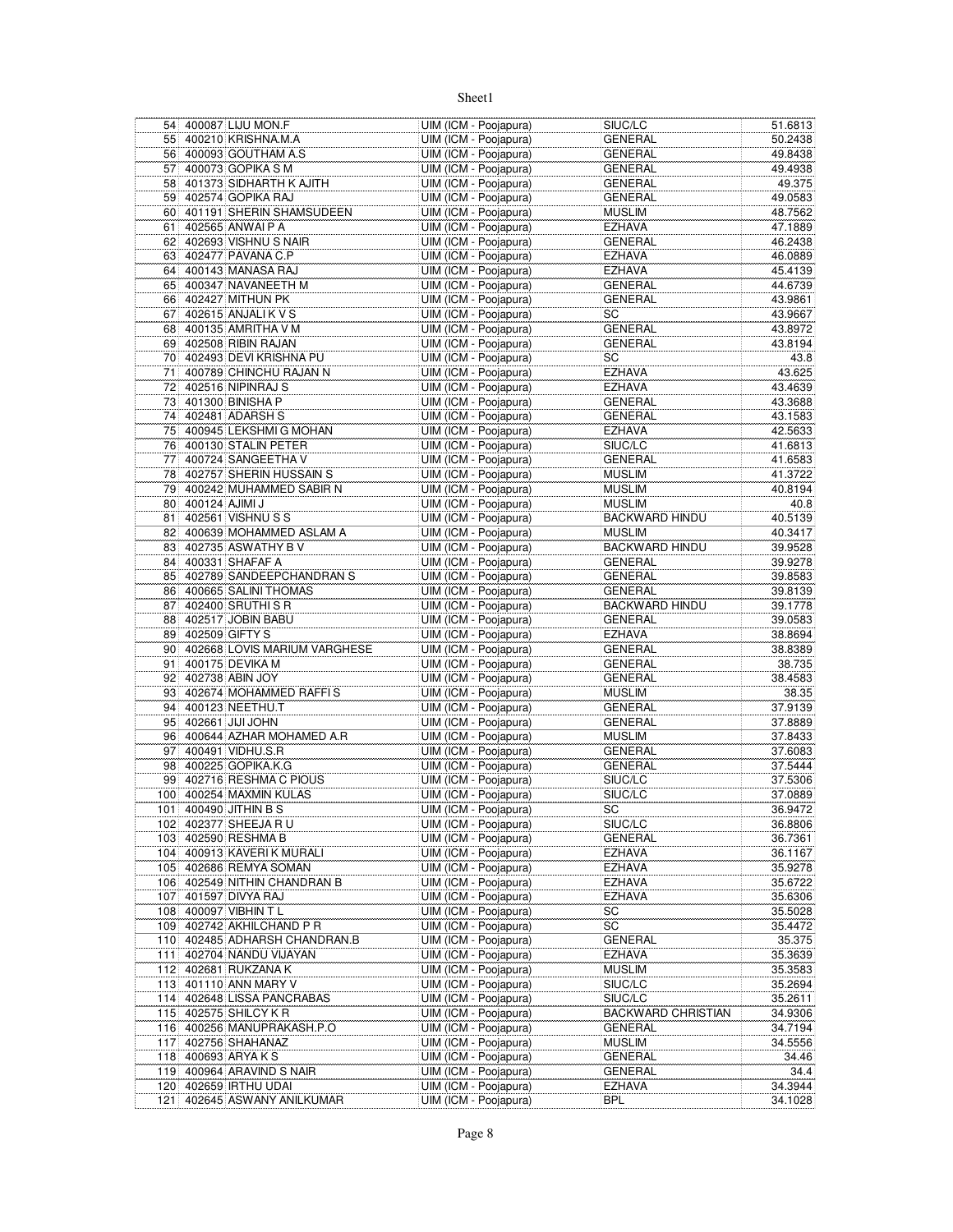|                | 122 402596 MOHAMMED AJIMSHAH S   | UIM (ICM - Poojapura)                          | <b>MUSLIM</b>         | 33.8611 |
|----------------|----------------------------------|------------------------------------------------|-----------------------|---------|
|                | 123 402760 SHAFEEK HUSSAIN S     | UIM (ICM - Poojapura)                          | <b>MUSLIM</b>         | 33.4972 |
|                | 124 400069 AISWARYAMOHAN         | UIM (ICM - Poojapura)                          | <b>GENERAL</b>        | 33.1944 |
|                | 125 400350 ALU LISSA SAMUEL      | UIM (ICM - Poojapura)                          | GENERAL               | 33.1111 |
|                | 126 402362 SIVASOORYA.M.S        | UIM (ICM - Poojapura)                          | EZHAVA                | 33.0583 |
|                | 127 400224 ARUN BABU ETTAPPATTU  | UIM (ICM - Poojapura)                          | EZHAVA                | 33.0278 |
|                | 128 402492 GOLDIRAJ RL           | UIM (ICM - Poojapura)                          | BPL                   | 33.0194 |
|                | 129 402351 MAHIMA.M              | UIM (ICM - Poojapura)                          | <b>EZHAVA</b>         | 32.8472 |
|                | 130 402564 ARATHY AP             | UIM (ICM - Poojapura)                          | SC                    | 32.4472 |
| 131            | 400303 SHARAN DAS                | UIM (ICM - Poojapura)                          | SIUC/LC               | 32.3194 |
|                | 132 402542 SHAHANA J S           | UIM (ICM - Poojapura)                          | GENERAL               | 32.2389 |
|                | 133 400322 MOHAMMED IJAS A       | UIM (ICM - Poojapura)                          | <b>MUSLIM</b>         | 32.0472 |
|                | 134 401268 PARVATHY G P          | UIM (ICM - Poojapura)                          | <b>GENERAL</b>        | 31.6694 |
|                | 135 402627 SHAHUL KHAN BADUSHA   | UIM (ICM - Poojapura)                          | <b>MUSLIM</b>         | 31.3778 |
|                | 136 400754 ALEENA JOSEPH         |                                                | <b>GENERAL</b>        |         |
|                | 137 402680 SARANIMA TK           | UIM (ICM - Poojapura)                          |                       | 31.0167 |
|                |                                  | UIM (ICM - Poojapura)<br>UIM (ICM - Poojapura) | SC                    | 30.9306 |
|                | 138 400185 VISHNU M              |                                                | GENERAL               | 30.7083 |
|                | 139 402623 ANJANA KRISHNA S      | UIM (ICM - Poojapura)                          | GENERAL               | 30.6861 |
|                | 140 402708 ASHIMA F              | UIM (ICM - Poojapura)                          | SIUC/LC               | 30.4361 |
|                | 141 400261 VISHNU A.S            | UIM (ICM - Poojapura)                          | GENERAL               | 30.2056 |
|                | 142 400815 PARVATHY CHANDRAN     | UIM (ICM - Poojapura)                          | EZHAVA                | 29.9167 |
|                | 143 402655 ATHIRA U              | UIM (ICM - Poojapura)                          | <b>GENERAL</b>        | 29.6611 |
|                | 144 402511 SRUTHI G S            | UIM (ICM - Poojapura)                          | <b>GENERAL</b>        | 29.6333 |
|                | 145 400446 SHAHANA S             | UIM (ICM - Poojapura)                          | <b>MUSLIM</b>         | 29.6211 |
|                | 146 400753 ATHULYA SOBHAN        | UIM (ICM - Poojapura)                          | EZHAVA                | 29.2889 |
|                | 147 400444 JANCY J A             | UIM (ICM - Poojapura)                          | SIUC/LC               | 29.2861 |
|                | 148 400565 SHILPA JOHN           | UIM (ICM - Poojapura)                          | <b>GENERAL</b>        | 28.8794 |
|                | 149 400287 POOJA PUSHPAN         | UIM (ICM - Poojapura)                          | GENERAL               | 28.8111 |
|                | 150 402598 MOHAMMED SAJIMSHAH S  | UIM (ICM - Poojapura)                          | <b>MUSLIM</b>         | 28.7611 |
|                | 151 400324 ASWATHY S.S           | UIM (ICM - Poojapura)                          | EZHAVA                | 28.635  |
|                | 152 400918 GOPAN.R               | UIM (ICM - Poojapura)                          | GENERAL               | 28.575  |
|                | 153 400589 REVATHY G S           | UIM (ICM - Poojapura)                          | <b>BACKWARD HINDU</b> | 28.2572 |
|                | 154 402662 KAVYA MOHAN P         | UIM (ICM - Poojapura)                          | <b>GENERAL</b>        | 28.1222 |
| 155            | 400138 ANJANA ANIL L             | UIM (ICM - Poojapura)                          | <b>GENERAL</b>        | 28.0778 |
|                | 156 402657 ANEESA M S            | UIM (ICM - Poojapura)                          | GENERAL               | 28.0583 |
|                | 157 401410 SILPA RAJ S           | UIM (ICM - Poojapura)                          | GENERAL               | 27.9417 |
|                | 158 400662 MUHAMMED SUHAIL S     | UIM (ICM - Poojapura)                          | <b>MUSLIM</b>         | 27.9372 |
|                | 159 400342 SAINA M               | UIM (ICM - Poojapura)                          | <b>MUSLIM</b>         | 27.8833 |
|                | 160 402719 PRIYA L               | UIM (ICM - Poojapura)                          | SC                    | 27.6083 |
|                | 161 401024 NICKY R VIJAY         | UIM (ICM - Poojapura)                          | <b>BPL</b>            | 27.4667 |
|                | 162 400476 ARCHANA A R           | UIM (ICM - Poojapura)                          | <b>BACKWARD HINDU</b> | 27.1194 |
|                | 163 400633 JOBIN ALBY            | UIM (ICM - Poojapura)                          | BPL                   | 26.8556 |
| 164            | 400704 KIRAN KRISHNA R           | UIM (ICM - Poojapura)                          | <b>BACKWARD HINDU</b> | 26.85   |
|                | 165 401217 NITHIN R              | UIM (ICM - Poojapura)                          | SC                    | 25.6215 |
|                | 166 402405 BINSY GREGORIOUS      | UIM (ICM - Poojapura)                          | GENERAL               | 25.5098 |
|                | 167 400142 SYAMA KRISHNAN        | UIM (ICM - Poojapura)                          | GENERAL               | 25.4083 |
|                | 168 402602 NAVANEETH KRISHNA B R | UIM (ICM - Poojapura)                          | <b>GENERAL</b>        | 25.3694 |
|                |                                  | UIM (ICM - Poojapura)                          |                       |         |
|                | 169 401673 AJANA NAZAR           |                                                | <b>MUSLIM</b>         | 25.3639 |
|                | 170 400198 VAISHAK S NAIR        | UIM (ICM - Poojapura)                          | GENERAL               | 25.0028 |
| 171            | 400120 ANJU VASANTHAN G          | UIM (ICM - Poojapura)                          | BPL                   | 24.7889 |
| 172            | 402749 AMAL SASTHA P             | UIM (ICM - Poojapura)                          | BACKWARD HINDU        | 24.5306 |
|                | 173 400747 KAVITHA S             | UIM (ICM - Poojapura)                          | <b>BACKWARD HINDU</b> | 24.3667 |
|                | 174 400353 SUMINA N M            | UIM (ICM - Poojapura)                          | <b>MUSLIM</b>         | 23.8833 |
|                | 175 402593 SHANU MON S           | UIM (ICM - Poojapura)                          | SC                    | 23.5806 |
|                | 176 400309 ANTONY S              | UIM (ICM - Poojapura)                          | SIUC/LC               | 23.5361 |
| 177            | 400265 MUNEERA BEEVI             | UIM (ICM - Poojapura)                          | MUSLIM                | 23.4861 |
|                | 178 400658 ASHFAQ AHAMMED P      | UIM (ICM - Poojapura)                          | <b>MUSLIM</b>         | 23.2028 |
|                | 179 400344 ANUSHA ASOKAN         | UIM (ICM - Poojapura)                          | BACKWARD HINDU        | 22.5667 |
| 180            | 402555 ARAVIND A                 | UIM (ICM - Poojapura)                          | SC                    | 21.4528 |
| 181            | 402605 MUHAMMED RISHAN I         | UIM (ICM - Poojapura)                          | <b>MUSLIM</b>         | 20.8444 |
| 182            | 400362 ASHARAF A                 | UIM (ICM - Poojapura)                          | <b>MUSLIM</b>         | 20.525  |
|                | 183 400094 HARSHA VIJAYAN        | UIM (ICM - Poojapura)                          | SC                    | 19.9972 |
| 184            | 400629 SUBIN S                   | UIM (ICM - Poojapura)                          | GENERAL               | 19.2489 |
|                | 185 401179 AKHIL P J             | UIM (ICM - Poojapura)                          | SC                    | 19.0111 |
|                | 186 400468 ATHIRA M S            | UIM (ICM - Poojapura)                          | <b>GENERAL</b>        | 18.3472 |
| 187            | 401167 ANUMOL V R                | UIM (ICM - Poojapura)                          | SC                    | 18.3194 |
| 1 <sup>1</sup> | 400167 GEETHU BABU               | UIM, Varkala                                   | <b>GENERAL</b>        | 79.7188 |
|                | 2 400508 GREESHMA M R            | UIM, Varkala                                   | GENERAL               | 77.7388 |
|                |                                  |                                                |                       |         |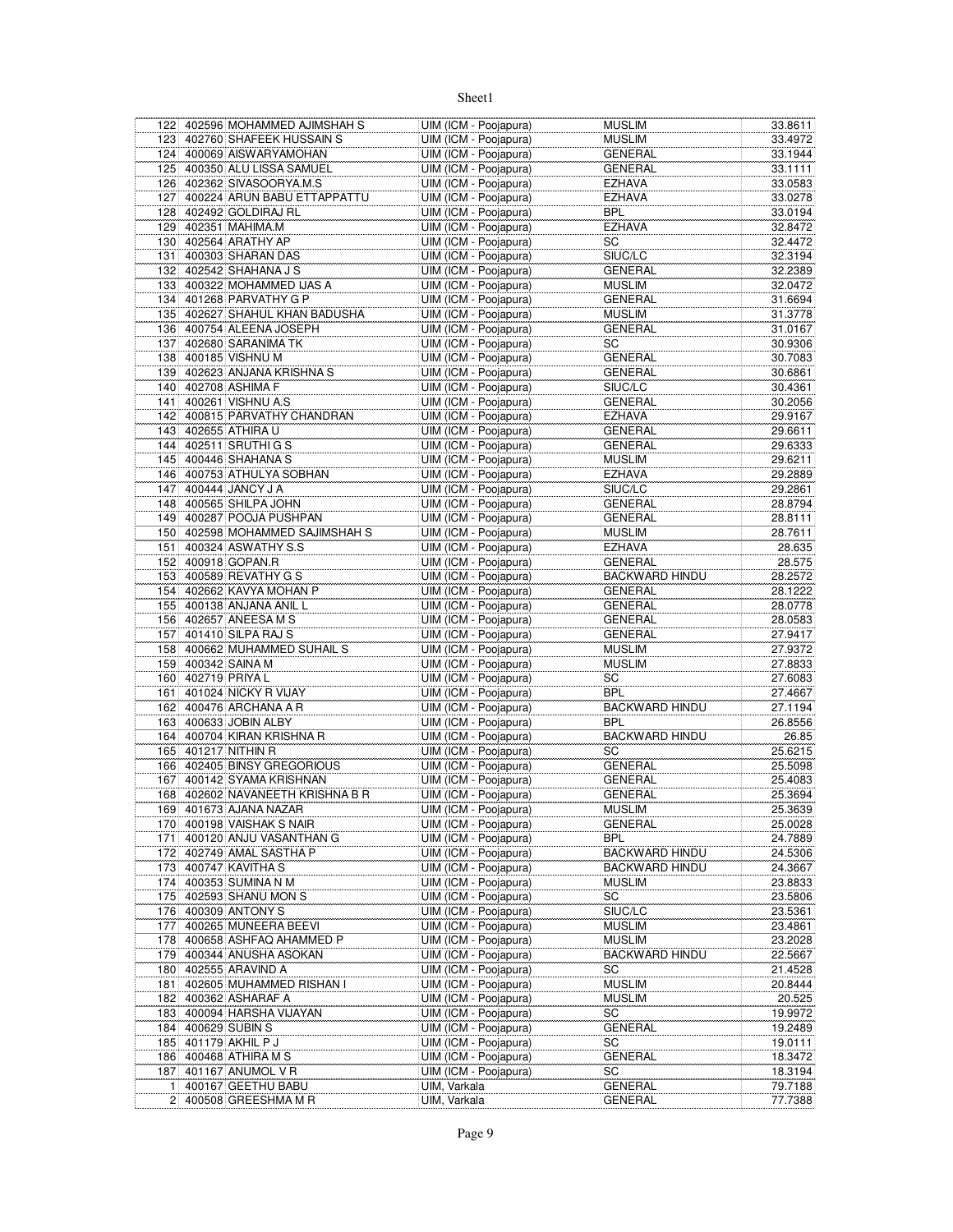|     |                 | 3 402705 MOHAMED HASHIK ASHRAF                | UIM, Varkala                 | <b>MUSLIM</b>                  | 77.5312            |
|-----|-----------------|-----------------------------------------------|------------------------------|--------------------------------|--------------------|
|     |                 | 4 401356 SRINIVAS PAI A                       | UIM, Varkala                 | <b>GENERAL</b>                 | 74.4688            |
|     |                 | 5 401063 GRESHMA ELIZABETH GEORGE             | UIM, Varkala                 | SIUC/LC                        | 73.3862            |
|     |                 | 6 400958 ANUSHA JAYAN S                       | UIM, Varkala                 | <b>GENERAL</b>                 | 72.5687            |
| 71  |                 | 400084 SUMESH S PILLAI                        | UIM, Varkala                 | <b>GENERAL</b>                 | 72.1937            |
|     |                 | 8 400117 POOJA C U                            | UIM, Varkala                 | <b>EZHAVA</b>                  | 71.6687            |
|     |                 | 9 401125 MIDHUN K M                           | UIM. Varkala                 | <b>EZHAVA</b>                  | 70.1437            |
|     |                 | 10 400190 POOJA MOHAN                         | UIM, Varkala                 | <b>EZHAVA</b>                  | 69.7937            |
| 11  | 400042 JIJI B J |                                               | UIM, Varkala                 | <b>BACKWARD HINDU</b>          | 69.6613            |
|     |                 | 12 400531 ROSHNA A SAFAR                      | UIM, Varkala                 | <b>MUSLIM</b>                  | 69.0938            |
|     |                 | 13 401092 HANDRIYA NOEL                       | UIM, Varkala                 | <b>BACKWARD CHRISTIAN</b>      | 67.9362            |
|     |                 | 14 400245 HEPPA RAJEEV                        | UIM, Varkala                 | <b>GENERAL</b>                 | 67.8163            |
|     |                 | 15 400351 SYAM KUMAR, S                       | UIM, Varkala                 | <b>EZHAVA</b>                  | 67.6038            |
|     |                 | 16 401545 THASNEEN KHAN                       | UIM, Varkala                 | <b>MUSLIM</b>                  | 67.3063            |
|     |                 | 17 400846 ARATHY P NAIR                       | UIM, Varkala                 | <b>BPL</b>                     | 66.7688            |
|     |                 | 18 400436 ASHLY MOHAN                         | UIM, Varkala                 | SC                             | 66.6438            |
|     |                 | 19 400484 MANUJA MANOHARAN S                  | UIM, Varkala                 | <b>GENERAL</b>                 | 65.6488            |
|     |                 | 20 400592 VIJITHA VARGHESE                    | UIM, Varkala                 | SIUC/LC                        | 65.5813            |
|     |                 | 21 400410 RESHMA S                            | UIM, Varkala                 | <b>EZHAVA</b>                  | 65.0062            |
|     |                 | 22 400966 SANJU KRISHNA S                     | UIM, Varkala                 | <b>GENERAL</b>                 | 64.9187            |
|     |                 | 23 400758 AMALDEV C                           | UIM, Varkala                 | SC                             | 64.5062            |
|     |                 | 24 402727 ABIN THOMAS                         | UIM, Varkala                 | GENERAL                        | 64.2194            |
|     |                 | 25 400862 ATHUL JR                            | UIM, Varkala                 | SC                             | 64.2188            |
|     |                 | 26 400538 KAVYA MURALI                        | UIM, Varkala                 | <b>GENERAL</b>                 | 63.9062            |
|     |                 | 27 400990 SARATH S<br>28 400663 NAYANTHARA KV | UIM, Varkala                 | <b>BPL</b>                     | 63.7437            |
|     |                 | 29 401623 GAYATHRITS                          | UIM, Varkala                 | <b>EZHAVA</b><br><b>EZHAVA</b> | 63.6063<br>63.1812 |
|     |                 | 30 400182 ARYA JAYAPRAKASH                    | UIM, Varkala                 | <b>EZHAVA</b>                  | 62.8438            |
|     |                 | 31 400086 ARSHA S                             | UIM, Varkala                 | <b>EZHAVA</b>                  | 62.7188            |
|     |                 | 32 402580 NIDHIN KUMAR H                      | UIM, Varkala                 | <b>GENERAL</b>                 | 62.5187            |
|     |                 | 33 400752 SREEKUTTY.M                         | UIM, Varkala<br>UIM, Varkala | <b>BACKWARD HINDU</b>          | 62.4938            |
|     |                 | 34 401443 SUDHI RAJ                           | UIM, Varkala                 | <b>EZHAVA</b>                  | 62.3625            |
|     |                 | 35 400034 VANDANA RAJEEV                      | UIM, Varkala                 | <b>GENERAL</b>                 | 62.1937            |
|     |                 | 36 401275 SHYMA F                             | UIM, Varkala                 | <b>MUSLIM</b>                  | 61.0563            |
|     |                 | 37 400894 SRUTHY B S                          | UIM, Varkala                 | <b>GENERAL</b>                 | 60.7562            |
|     |                 | 38 400532 NEETHU L                            | UIM, Varkala                 | <b>GENERAL</b>                 | 60.6188            |
|     |                 | 39 400402 P RESHMA                            | UIM, Varkala                 | <b>GENERAL</b>                 | 59.9813            |
|     |                 | 40 400219 PRANAV S KUMAR                      | UIM, Varkala                 | <b>EZHAVA</b>                  | 59.9313            |
|     |                 | 41 400617 REVATHY S R                         | UIM, Varkala                 | <b>BPL</b>                     | 59.6188            |
|     |                 | 42 401088 DIVYAMOL PB                         | UIM, Varkala                 | <b>EZHAVA</b>                  | 59.4863            |
| 43  |                 | 401061 AMAL RAJ S                             | UIM, Varkala                 | <b>EZHAVA</b>                  | 59.1813            |
|     |                 | 44 400361 DARSANA.S                           | UIM, Varkala                 | <b>EZHAVA</b>                  | 58.9562            |
|     |                 | 45 402414 JITHIN SK                           | UIM, Varkala                 | <b>GENERAL</b>                 | 58.6438            |
|     |                 | 46 400207 CHRISTOPHER JOHN                    | UIM, Varkala                 | SIUC/LC                        | 58.6062            |
|     |                 | 47 400191 AMINA S                             | UIM, Varkala                 | <b>MUSLIM</b>                  | 58.5063            |
|     |                 | 48 400615 SIYAZ R                             | UIM, Varkala                 | <b>MUSLIM</b>                  | 58.1188            |
|     |                 | 49 400236 NIVYA G                             | UIM, Varkala                 | <b>GENERAL</b>                 | 57.7938            |
|     |                 | 50 400622 SWATHIS                             | UIM, Varkala                 | <b>GENERAL</b>                 | 57.7162            |
|     |                 | 51 400554 NEENA S KUMAR                       | UIM, Varkala                 | BACKWARD HINDU                 | 57.0412            |
| 52  |                 | 400879 FAHARUDEEN A                           | UIM, Varkala                 | BPL                            | 56.4188            |
|     |                 | 53 400128 PRIYANKA PL                         | UIM, Varkala                 | <b>EZHAVA</b>                  | 56.1813            |
|     |                 | 54 402412 SRUTHY M R                          | UIM, Varkala                 | <b>BACKWARD HINDU</b>          | 55.5813            |
|     |                 | 55 400187 KIRAN SANKAR A G                    | UIM, Varkala                 | <b>BACKWARD HINDU</b>          | 55.4563            |
|     |                 | 56 402769 ASMINA SHEIKH S                     | UIM, Varkala                 | <b>MUSLIM</b>                  | 54.8778            |
|     |                 | 57 400651 SHILPA K R                          | UIM, Varkala                 | GENERAL                        | 54.6437            |
|     |                 | 58 400784 LEKSHMI B                           | UIM, Varkala                 | SC                             | 54.5312            |
|     |                 | 59 400791 ARDRA RAJ                           | UIM, Varkala                 | <b>BPL</b>                     | 54.1688            |
|     |                 | 60 401059 SANITHA V S                         | UIM, Varkala                 | <b>BACKWARD HINDU</b>          | 54.1188            |
| 61  |                 | 400961 YESUDASAN J                            | UIM, Varkala                 | SIUC/LC                        | 52.9688            |
|     |                 | 62 402579 DANIA ELAN J S                      | UIM, Varkala                 | GENERAL                        | 52.0472            |
|     |                 | 63 400179 ROMI AJITH                          | UIM, Varkala                 | <b>MUSLIM</b>                  | 50.125             |
|     |                 | 64 400073 GOPIKA S M                          | UIM, Varkala                 | GENERAL                        | 49.4938            |
|     |                 | 65 401191 SHERIN SHAMSUDEEN                   | UIM, Varkala                 | <b>MUSLIM</b>                  | 48.7562            |
|     |                 | 66 402552 AKHIL V SEKHAR                      | UIM, Varkala                 | GENERAL                        | 47.1528            |
|     |                 | 67 402693 VISHNU S NAIR                       | UIM, Varkala                 | GENERAL                        | 46.2438            |
| 681 |                 | 400143 MANASA RAJ                             | UIM, Varkala                 | <b>EZHAVA</b>                  | 45.4139            |
|     |                 | 69 402493 DEVI KRISHNA PU                     | UIM, Varkala                 | SC                             | 43.8               |
|     |                 | 70 402516 NIPINRAJ S                          | UIM, Varkala                 | <b>EZHAVA</b>                  | 43.4639            |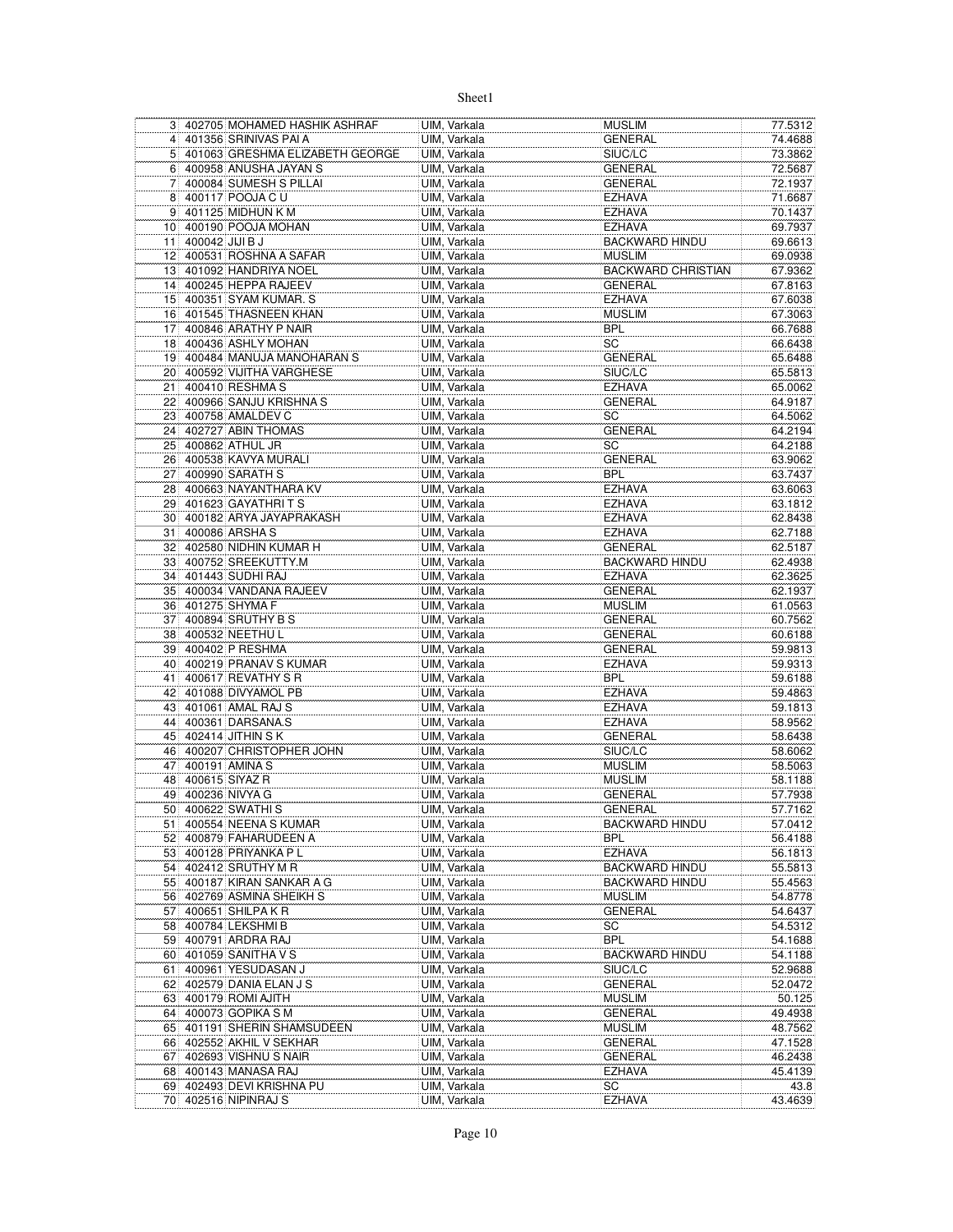|                 |                   | 71 401300 BINISHA P                                  | UIM, Varkala                 | <b>GENERAL</b>                  | 43.3688            |
|-----------------|-------------------|------------------------------------------------------|------------------------------|---------------------------------|--------------------|
|                 |                   | 72 400945 LEKSHMIG MOHAN                             | UIM, Varkala                 | <b>EZHAVA</b>                   | 42.5633            |
|                 |                   | 73 402759 APARNA P P                                 | UIM, Varkala                 | <b>EZHAVA</b>                   | 41.0889            |
|                 | 74 400124 AJIMI J |                                                      | UIM, Varkala                 | <b>MUSLIM</b>                   | 40.8               |
|                 |                   | 75 402561 VISHNU S S                                 | UIM, Varkala                 | <b>BACKWARD HINDU</b>           | 40.5139            |
|                 |                   | 76 400639 MOHAMMED ASLAM A                           | UIM, Varkala                 | <b>MUSLIM</b>                   | 40.3417            |
| 77              |                   | 402576 ASWATHI SATHEESAN                             | UIM. Varkala                 | SC                              | 40.1444            |
|                 |                   | 78 402735 ASWATHY B V                                | UIM, Varkala                 | <b>BACKWARD HINDU</b>           | 39.9528            |
| 79              |                   | 402789 SANDEEPCHANDRAN S                             | UIM, Varkala                 | <b>GENERAL</b>                  | 39.8583            |
|                 |                   | 80 400665 SALINI THOMAS                              | UIM, Varkala                 | <b>GENERAL</b>                  | 39.8139            |
| 81              |                   | 402400 SRUTHI S R                                    | UIM, Varkala                 | <b>BACKWARD HINDU</b>           | 39.1778            |
| 82              |                   | 402509 GIFTY S                                       | UIM, Varkala                 | <b>EZHAVA</b>                   | 38.8694            |
|                 |                   | 83 400175 DEVIKA M                                   | UIM, Varkala                 | <b>GENERAL</b>                  | 38.735             |
| 84              |                   | 402758 ATHIRA T K                                    | UIM, Varkala                 | <b>EZHAVA</b>                   | 38.5306            |
|                 |                   | 85 402674 MOHAMMED RAFFIS                            | UIM, Varkala                 | <b>MUSLIM</b>                   | 38.35              |
| 86              |                   | 400123 NEETHU.T                                      | UIM, Varkala                 | <b>GENERAL</b>                  | 37.9139            |
| 87              |                   | 400644 AZHAR MOHAMED A.R                             | UIM, Varkala                 | <b>MUSLIM</b>                   | 37.8433            |
|                 |                   | 88 402716 RESHMA C PIOUS                             | UIM, Varkala                 | SIUC/LC                         | 37.5306            |
|                 |                   | 89 402682 RESHMA K G                                 | UIM, Varkala                 | <b>EZHAVA</b>                   | 37.4444            |
| 90 <sup>1</sup> |                   | 402685 MAYA KRISHNAN K                               | UIM, Varkala                 | <b>GENERAL</b>                  | 37.1139            |
| 91              |                   | 400254 MAXMIN KULAS                                  | UIM, Varkala                 | SIUC/LC                         | 37.0889            |
| 92              |                   | 400490 JITHIN B S                                    | UIM. Varkala                 | SC                              | 36.9472            |
| 93              |                   | 402377 SHEEJA R U                                    | UIM, Varkala                 | SIUC/LC                         | 36.8806            |
| 94              |                   | 400624 SUGA PRIYA                                    | UIM, Varkala                 | <b>BACKWARD HINDU</b>           | 36.7361            |
| 95              |                   | 400913 KAVERIK MURALI                                | UIM, Varkala                 | <b>EZHAVA</b>                   | 36.1167            |
|                 |                   | 96 402686 REMYA SOMAN                                | UIM, Varkala                 | <b>EZHAVA</b>                   | 35.9278            |
| 97              |                   | 402549 NITHIN CHANDRAN B                             | UIM, Varkala                 | <b>EZHAVA</b>                   | 35.6722            |
|                 |                   | 98 401597 DIVYA RAJ                                  | UIM, Varkala                 | <b>EZHAVA</b>                   | 35.6306            |
|                 |                   | 99 400097 VIBHIN TL                                  | UIM, Varkala                 | SC                              | 35.5028            |
|                 |                   | 100 402742 AKHILCHAND P R                            | UIM, Varkala                 | SC                              | 35.4472            |
|                 |                   | 101 402681 RUKZANA K                                 | UIM. Varkala                 | <b>MUSLIM</b>                   | 35.3583            |
| 102             |                   | 402648 LISSA PANCRABAS                               | UIM, Varkala                 | SIUC/LC                         | 35.2611            |
|                 |                   | 103 400416 SACHIN SOMAN                              | UIM, Varkala                 | <b>GENERAL</b>                  | 34.9194            |
|                 |                   | 104 400693 ARYA K S                                  | UIM, Varkala                 | <b>GENERAL</b>                  | 34.46              |
|                 |                   | 105 400964 ARAVIND S NAIR                            | UIM, Varkala                 | <b>GENERAL</b>                  | 34.4               |
|                 |                   | 106 402659 IRTHU UDAI                                | UIM, Varkala                 | <b>EZHAVA</b>                   | 34.3944            |
| 107             |                   | 402645 ASWANY ANILKUMAR                              | UIM, Varkala                 | <b>BPL</b>                      | 34.1028            |
|                 |                   | 108 402596 MOHAMMED AJIMSHAH S                       | UIM, Varkala                 | <b>MUSLIM</b>                   | 33.8611            |
| 109             |                   | 400069 AISWARYAMOHAN                                 | UIM, Varkala                 | <b>GENERAL</b>                  | 33.1944            |
|                 |                   | 110 402362 SIVASOORYA.M.S                            | UIM, Varkala                 | <b>EZHAVA</b>                   | 33.0583            |
| 111             |                   | 400224 ARUN BABU ETTAPPATTU                          | UIM, Varkala                 |                                 |                    |
|                 |                   |                                                      |                              | <b>EZHAVA</b>                   | 33.0278            |
|                 |                   | 112 402351 MAHIMA.M                                  | UIM, Varkala                 | <b>EZHAVA</b>                   | 32.8472            |
|                 |                   | 113 402494 ANJALI B                                  | UIM, Varkala                 | <b>GENERAL</b>                  | 32.7528            |
|                 |                   | 114 400303 SHARAN DAS                                | UIM, Varkala                 | SIUC/LC                         | 32.3194            |
|                 |                   | 115 401268 PARVATHY G P                              | UIM, Varkala                 | <b>GENERAL</b>                  | 31.6694            |
|                 |                   | 116 400250 JASMINE JOY                               | UIM, Varkala                 | <b>GENERAL</b>                  | 31.4694            |
|                 |                   | 117 402627 SHAHUL KHAN BADUSHA                       | UIM, Varkala                 | <b>MUSLIM</b>                   | 31.3778            |
|                 |                   | 118 400221 ANSON P JOHNSON                           | UIM, Varkala                 | <b>BPL</b>                      | 31.1417            |
|                 |                   | 119 400754 ALEENA JOSEPH                             | UIM, Varkala                 | <b>GENERAL</b>                  | 31.0167            |
|                 |                   | 120 402680 SARANIMA TK                               | UIM, Varkala                 | SC                              | 30.9306            |
|                 |                   | 121 400261 VISHNU A.S                                | UIM, Varkala                 | <b>GENERAL</b>                  | 30.2056            |
|                 |                   | 122 400267 REMYA S                                   | UIM, Varkala                 | <b>BPL</b>                      | 30.1444            |
|                 |                   | 123 402754 AMAL SURESH                               | UIM, Varkala                 | SC                              | 30.1411            |
| 124             |                   | 400815 PARVATHY CHANDRAN                             | UIM, Varkala                 | <b>EZHAVA</b>                   | 29.9167            |
| 125             |                   | 402655 ATHIRA U                                      | UIM, Varkala                 | GENERAL                         | 29.6611            |
|                 |                   | 126 400446 SHAHANA S                                 | UIM, Varkala                 | <b>MUSLIM</b>                   | 29.6211            |
| 127             |                   | 401395 LEKSHMI B                                     | UIM, Varkala                 | <b>BACKWARD HINDU</b>           | 29.4083            |
|                 |                   | 128 400753 ATHULYA SOBHAN                            | UIM, Varkala                 | <b>EZHAVA</b>                   | 29.2889            |
|                 |                   | 129 400444 JANCY J A                                 | UIM, Varkala                 | SIUC/LC                         | 29.2861            |
|                 |                   | 130 400114 RESHMA RAVIKUMAR                          | UIM, Varkala                 | <b>BACKWARD HINDU</b>           | 28.9306            |
| 131             |                   | 400565 SHILPA JOHN                                   | UIM, Varkala                 | <b>GENERAL</b>                  | 28.8794            |
|                 |                   | 132 401526 MEENU RENJAN                              | UIM, Varkala                 | <b>EZHAVA</b>                   | 28.816             |
|                 |                   | 133 400287 POOJA PUSHPAN                             | UIM, Varkala                 | <b>GENERAL</b>                  | 28.8111            |
| 134             |                   | 402598 MOHAMMED SAJIMSHAH S                          | UIM, Varkala                 | <b>MUSLIM</b>                   | 28.7611            |
|                 |                   | 135 400324 ASWATHY S.S                               | UIM, Varkala                 | <b>EZHAVA</b>                   | 28.635             |
| 136             |                   | 400589 REVATHY G S                                   | UIM, Varkala                 | <b>BACKWARD HINDU</b>           | 28.2572            |
| 137             |                   | 400138 ANJANA ANIL L<br>138 400662 MUHAMMED SUHAIL S | UIM, Varkala<br>UIM, Varkala | <b>GENERAL</b><br><b>MUSLIM</b> | 28.0778<br>27.9372 |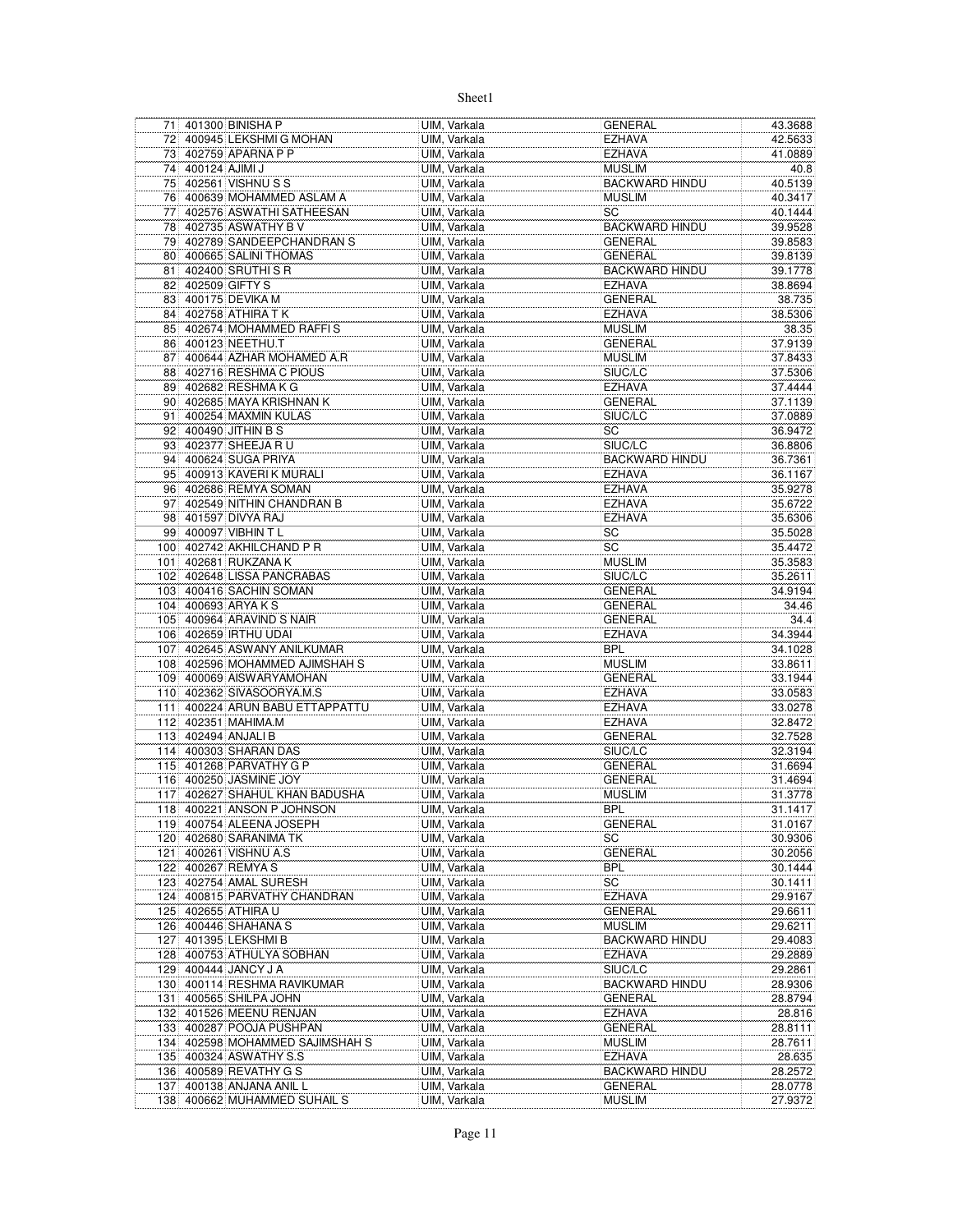|                |                    | 139 400164 THANUJA RAJ           | UIM, Varkala | <b>EZHAVA</b>             | 27.8889 |
|----------------|--------------------|----------------------------------|--------------|---------------------------|---------|
|                |                    | 140 400342 SAINA M               | UIM, Varkala | <b>MUSLIM</b>             | 27.8833 |
|                |                    | 141 402719 PRIYA L               | UIM, Varkala | SC                        | 27.6083 |
|                |                    | 142 401024 NICKY R VIJAY         | UIM, Varkala | <b>BPL</b>                | 27.4667 |
|                |                    | 143 401062 THASNI A              | UIM, Varkala | <b>MUSLIM</b>             | 26.65   |
|                |                    | 144 400514 ARUN S                | UIM. Varkala | <b>EZHAVA</b>             | 26.1944 |
|                |                    | 145 400142 SYAMA KRISHNAN        | UIM, Varkala | <b>GENERAL</b>            | 25.4083 |
|                |                    | 146 402602 NAVANEETH KRISHNA B R | UIM, Varkala | <b>GENERAL</b>            | 25.3694 |
|                |                    | 147 402749 AMAL SASTHA P         | UIM, Varkala | <b>BACKWARD HINDU</b>     | 24.5306 |
|                |                    | 148 402593 SHANU MON S           | UIM, Varkala | SC                        | 23.5806 |
|                |                    | 149 400309 ANTONY S              | UIM, Varkala | SIUC/LC                   | 23.5361 |
|                |                    | 150 400344 ANUSHA ASOKAN         | UIM, Varkala | <b>BACKWARD HINDU</b>     | 22.5667 |
|                |                    | 151 402555 ARAVIND A             |              | SC                        | 21.4528 |
|                |                    |                                  | UIM, Varkala |                           |         |
|                |                    | 152 402605 MUHAMMED RISHAN I     | UIM, Varkala | <b>MUSLIM</b>             | 20.8444 |
|                |                    | 153 400094 HARSHA VIJAYAN        | UIM, Varkala | SC                        | 19.9972 |
|                |                    | 154 401179 AKHIL P J             | UIM, Varkala | SC                        | 19.0111 |
|                |                    | 155 400809 SUKANYA SL            | UIM, Varkala | SC                        | 18.6722 |
|                |                    | 156 401167 ANUMOL V R            | UIM, Varkala | SC                        | 18.3194 |
|                |                    | 157 400286 DEVIKA P              | UIM, Varkala | <b>EZHAVA</b>             | 16.8461 |
|                |                    | 158 400616 SREE HARIJJ           | UIM, Varkala | <b>EZHAVA</b>             | 16.7572 |
| 11             |                    | 401214 ACHU DAS                  | UIM, Kollam  | <b>EZHAVA</b>             | 87.2312 |
|                |                    | 2 400508 GREESHMA M R            | UIM, Kollam  | <b>GENERAL</b>            | 77.7388 |
|                |                    | 3 402705 MOHAMED HASHIK ASHRAF   | UIM, Kollam  | <b>MUSLIM</b>             | 77.5312 |
| 4 <sup>1</sup> |                    | 401063 GRESHMA ELIZABETH GEORGE  | UIM, Kollam  | SIUC/LC                   | 73.3862 |
|                |                    | 5 400084 SUMESH S PILLAI         | UIM, Kollam  | <b>GENERAL</b>            | 72.1937 |
|                |                    | 6 400117 POOJA C U               | UIM, Kollam  | <b>EZHAVA</b>             | 71.6687 |
| $\overline{7}$ |                    | 400949 VIVEK K                   | UIM, Kollam  | <b>GENERAL</b>            | 70.7063 |
|                |                    | 8 401125 MIDHUN K M              | UIM, Kollam  | <b>EZHAVA</b>             | 70.1437 |
|                |                    | 9 401066 GEETHU PRAKASH          | UIM, Kollam  | <b>EZHAVA</b>             | 70.1312 |
|                |                    | 10 400190 POOJA MOHAN            | UIM, Kollam  | <b>EZHAVA</b>             | 69.7937 |
|                | 11 400042 JJJJ B J |                                  | UIM, Kollam  | <b>BACKWARD HINDU</b>     | 69.6613 |
|                |                    | 12 400539 GOPIKA.G.K             | UIM, Kollam  | <b>GENERAL</b>            | 69.6537 |
|                |                    | 13 400531 ROSHNA A SAFAR         | UIM, Kollam  | <b>MUSLIM</b>             | 69.0938 |
|                |                    | 14 400528 AJMAL FAIZY            | UIM, Kollam  | <b>GENERAL</b>            | 68.2688 |
|                |                    | 15 401092 HANDRIYA NOEL          | UIM, Kollam  | <b>BACKWARD CHRISTIAN</b> | 67.9362 |
|                |                    | 16 400245 HEPPA RAJEEV           | UIM, Kollam  | <b>GENERAL</b>            | 67.8163 |
|                |                    | 17 400351 SYAM KUMAR. S          | UIM, Kollam  | <b>EZHAVA</b>             | 67.6038 |
|                |                    | 18 400498 SHAMINA WAHAB          | UIM, Kollam  | <b>MUSLIM</b>             | 67.5088 |
|                |                    | 19 401545 THASNEEN KHAN          | UIM, Kollam  | <b>MUSLIM</b>             | 67.3063 |
|                | 20 400253 JIYAS.K  |                                  | UIM, Kollam  | <b>MUSLIM</b>             | 67.0437 |
|                |                    |                                  |              |                           |         |
| 21             |                    | 400846 ARATHY P NAIR             | UIM, Kollam  | <b>BPL</b>                | 66.7688 |
|                |                    | 22 400897 AMJITH.AK              | UIM, Kollam  | <b>BPL</b>                | 66.6738 |
|                |                    | 23 400436 ASHLY MOHAN            | UIM, Kollam  | <b>SC</b>                 | 66.6438 |
|                |                    | 24 401118 RAHUL S                | UIM, Kollam  | <b>EZHAVA</b>             | 65.835  |
|                |                    | 25 401639 PRAMOD PV              | UIM, Kollam  | <b>BACKWARD HINDU</b>     | 65.8063 |
|                |                    | 26 400484 MANUJA MANOHARAN S     | UIM. Kollam  | <b>GENERAL</b>            | 65.6488 |
|                |                    | 27 400410 RESHMA S               | UIM, Kollam  | <b>EZHAVA</b>             | 65.0062 |
|                |                    | 28 402778 RENCHU R               | UIM, Kollam  | <b>EZHAVA</b>             | 64.9938 |
|                |                    | 29 402545 VINEETHA S WARRIER     | UIM, Kollam  | <b>GENERAL</b>            | 64.7312 |
|                |                    | 30 402349 VANI VIJAYAN           | UIM, Kollam  | <b>BACKWARD HINDU</b>     | 64.4688 |
|                |                    | 31 400862 ATHUL JR               | UIM, Kollam  | SC                        | 64.2188 |
|                |                    | 32 401019 ASWATHY RAJ            | UIM, Kollam  | <b>BACKWARD HINDU</b>     | 64.1438 |
|                |                    | 33 400538 KAVYA MURALI           | UIM, Kollam  | <b>GENERAL</b>            | 63.9062 |
|                |                    | 34 400990 SARATH S               | UIM, Kollam  | <b>BPL</b>                | 63.7437 |
|                |                    | 35 400663 NAYANTHARA KV          | UIM, Kollam  | <b>EZHAVA</b>             | 63.6063 |
|                |                    | 36 401623 GAYATHRITS             | UIM, Kollam  | <b>EZHAVA</b>             | 63.1812 |
|                |                    | 37 400262 ASWANI DEV             | UIM. Kollam  | <b>EZHAVA</b>             | 62.9437 |
|                |                    | 38 400182 ARYA JAYAPRAKASH       | UIM, Kollam  | <b>EZHAVA</b>             | 62.8438 |
|                |                    | 39 400086 ARSHAS                 | UIM, Kollam  | <b>EZHAVA</b>             | 62.7188 |
|                |                    | 40 401064 ALFIYA SIDHIK          | UIM, Kollam  | <b>MUSLIM</b>             | 62.6312 |
| 41             |                    | 400752 SREEKUTTY.M               | UIM, Kollam  | <b>BACKWARD HINDU</b>     | 62.4938 |
|                |                    | 42 401443 SUDHI RAJ              | UIM, Kollam  | <b>EZHAVA</b>             | 62.3625 |
|                |                    | 43 400034 VANDANA RAJEEV         | UIM, Kollam  | GENERAL                   | 62.1937 |
|                |                    | 44 400532 NEETHU L               | UIM, Kollam  | <b>GENERAL</b>            | 60.6188 |
|                |                    | 45 400402 P RESHMA               | UIM, Kollam  | GENERAL                   | 59.9813 |
|                |                    | 46 400219 PRANAV S KUMAR         | UIM, Kollam  | <b>EZHAVA</b>             | 59.9313 |
|                |                    | 47 401088 DIVYAMOL PB            | UIM, Kollam  | <b>EZHAVA</b>             | 59.4863 |
|                |                    | 48 401343 ATHIRA BENNY           | UIM, Kollam  | BPL                       | 59.4813 |
|                |                    |                                  |              |                           |         |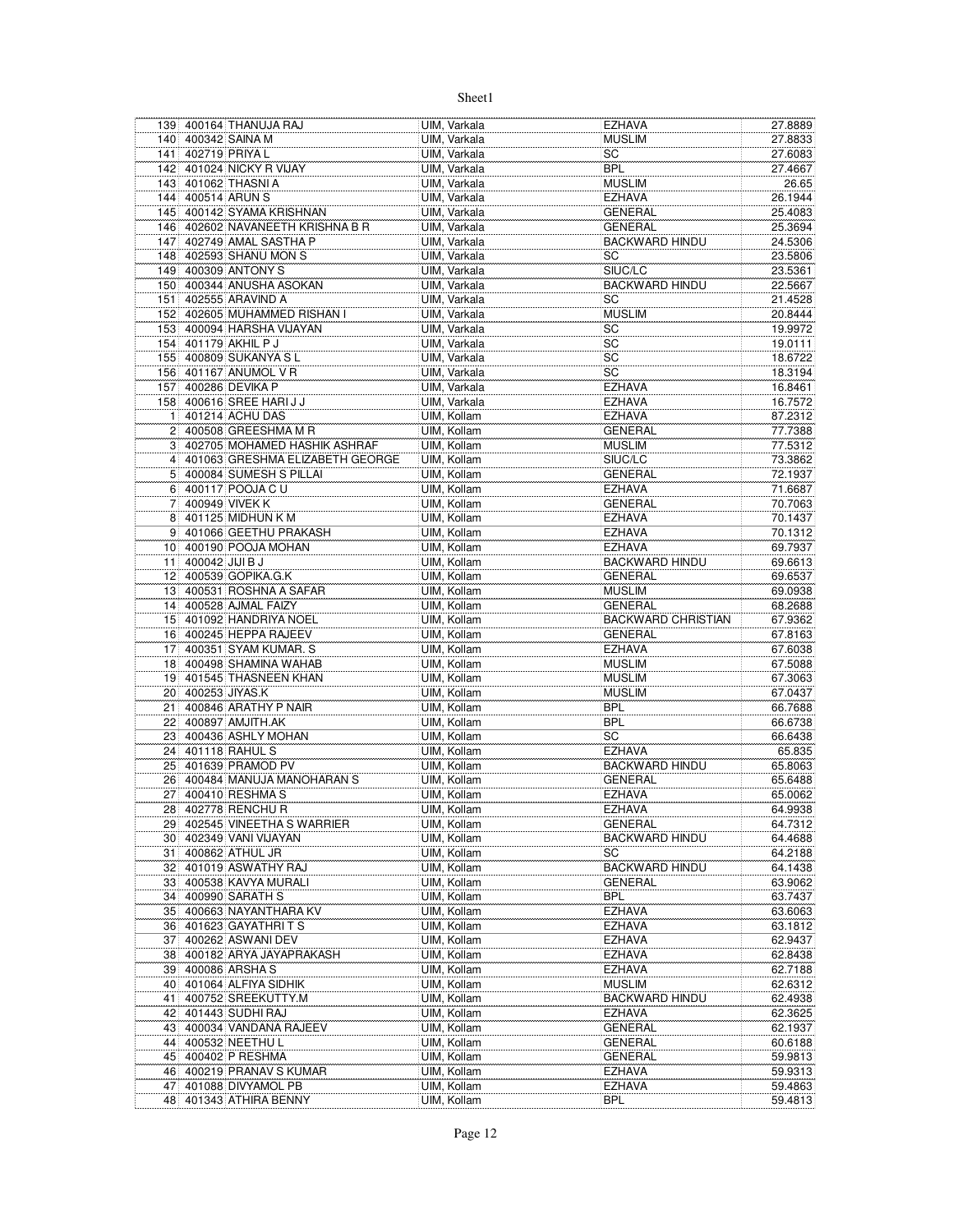|                 |                    | 49 401061 AMAL RAJ S          | UIM, Kollam | <b>EZHAVA</b>         | 59.1813 |
|-----------------|--------------------|-------------------------------|-------------|-----------------------|---------|
| 50              |                    | 400361 DARSANA.S              | UIM, Kollam | <b>EZHAVA</b>         | 58.9562 |
| 51              |                    | 400207 CHRISTOPHER JOHN       | UIM, Kollam | SIUC/LC               | 58.6062 |
| 52 <sup>1</sup> |                    | 400191 AMINA S                | UIM, Kollam | <b>MUSLIM</b>         | 58.5063 |
| 53              |                    | 401160 ANANTHU MOHAN          | UIM, Kollam | <b>GENERAL</b>        | 58.2063 |
| 54              |                    | 400236 NIVYA G                | UIM, Kollam | <b>GENERAL</b>        | 57.7938 |
|                 |                    | 55 400622 SWATHIS             | UIM, Kollam | GENERAL               | 57.7162 |
|                 |                    | 56 401018 JAISY P JOHNSON     | UIM, Kollam | <b>GENERAL</b>        | 57.6063 |
| 57 <sup>1</sup> |                    | 400080 NANDU MOHAN            | UIM, Kollam | SC                    | 56.8438 |
| 58              |                    | 400883 VISHN PRASAD S         | UIM, Kollam | <b>GENERAL</b>        | 56.7113 |
|                 |                    | 59 401551 PREETHI K NAIR      | UIM, Kollam | <b>GENERAL</b>        | 56.65   |
|                 |                    | 60 400879 FAHARUDEEN A        | UIM, Kollam | <b>BPL</b>            | 56.4188 |
| 61              |                    | 402407 NAYANA S NATH          |             | <b>GENERAL</b>        | 56.375  |
|                 |                    | 400128 PRIYANKA PL            | UIM, Kollam |                       |         |
| 62              |                    |                               | UIM, Kollam | <b>EZHAVA</b>         | 56.1813 |
| 63              |                    | 402384 VARSHA MERIN VARGHESE  | UIM, Kollam | <b>BPL</b>            | 55.6688 |
| 64              |                    | 400187 KIRAN SANKAR A G       | UIM, Kollam | <b>BACKWARD HINDU</b> | 55.4563 |
|                 |                    | 65 402650 VEENA DEV L         | UIM, Kollam | <b>EZHAVA</b>         | 55.025  |
| 66              |                    | 402769 ASMINA SHEIKH S        | UIM, Kollam | <b>MUSLIM</b>         | 54.8778 |
| 67              |                    | 400651 SHILPA K R             | UIM, Kollam | <b>GENERAL</b>        | 54.6437 |
| 68              |                    | 400784 LEKSHMI B              | UIM, Kollam | SC                    | 54.5312 |
|                 |                    | 69 401059 SANITHA V S         | UIM, Kollam | <b>BACKWARD HINDU</b> | 54.1188 |
| 70              |                    | 400721 SAJNA S                | UIM, Kollam | <b>MUSLIM</b>         | 53.5312 |
| 71              |                    | 400466 HASSAIN S              | UIM, Kollam | <b>MUSLIM</b>         | 53.3913 |
| 72              |                    | 402406 ARYA S                 | UIM, Kollam | <b>BPL</b>            | 53.1    |
| 73              |                    | 400961 YESUDASAN J            | UIM, Kollam | SIUC/LC               | 52.9688 |
| 74              |                    | 400237 SEETHALAKSHMIPS        | UIM. Kollam | <b>BPL</b>            | 52.3917 |
| 75              |                    | 402579 DANIA ELAN J S         | UIM, Kollam | <b>GENERAL</b>        | 52.0472 |
|                 |                    | 76 400087 LIJU MON.F          | UIM, Kollam | SIUC/LC               | 51.6813 |
| 77              |                    | 400210 KRISHNA.M.A            | UIM, Kollam | <b>GENERAL</b>        | 50.2438 |
| 78              |                    | 400179 ROMI AJITH             | UIM. Kollam | <b>MUSLIM</b>         | 50.125  |
| 79              |                    | 400093 GOUTHAM A.S            | UIM, Kollam | <b>GENERAL</b>        | 49.8438 |
|                 |                    | 80 400073 GOPIKA S M          | UIM, Kollam | GENERAL               | 49.4938 |
| 81              |                    | 401373 SIDHARTH K AJITH       | UIM, Kollam | <b>GENERAL</b>        | 49.375  |
| 82              |                    | 401191 SHERIN SHAMSUDEEN      | UIM, Kollam | <b>MUSLIM</b>         | 48.7562 |
| 83              |                    | 400465 HUSSAIN S              | UIM, Kollam | <b>MUSLIM</b>         | 48.1287 |
| 84              |                    | 402544 JIMI AJAY              | UIM, Kollam | <b>EZHAVA</b>         | 47.5833 |
|                 |                    | 85 402552 AKHIL V SEKHAR      | UIM, Kollam | <b>GENERAL</b>        | 47.1528 |
| 86              |                    | 401159 AMAL S                 | UIM, Kollam | <b>BACKWARD HINDU</b> | 46.9313 |
| 87              |                    | 402586 ASWANI V PILLAI        | UIM, Kollam | <b>BPL</b>            | 46.5833 |
|                 |                    | 88 402693 VISHNU S NAIR       | UIM, Kollam | <b>GENERAL</b>        | 46.2438 |
| 89              |                    | 402477 PAVANA C.P             | UIM, Kollam | <b>EZHAVA</b>         | 46.0889 |
|                 |                    | 90 402539 S JYOTHIS           | UIM, Kollam | <b>EZHAVA</b>         | 45.9167 |
|                 |                    |                               |             |                       |         |
| 911             |                    | 400143 MANASA RAJ             | UIM, Kollam | <b>EZHAVA</b>         | 45.4139 |
|                 |                    | 92 400135 AMRITHA V M         | UIM, Kollam | <b>GENERAL</b>        | 43.8972 |
|                 |                    | 93 402508 RIBIN RAJAN         | UIM, Kollam | <b>GENERAL</b>        | 43.8194 |
|                 |                    | 94 402493 DEVI KRISHNA PU     | UIM, Kollam | SC                    | 43.8    |
| 95              |                    | 400789 CHINCHU RAJAN N        | UIM, Kollam | <b>EZHAVA</b>         | 43.625  |
|                 |                    | 96 401300 BINISHA P           | UIM, Kollam | <b>GENERAL</b>        | 43.3688 |
|                 |                    | 97 401721 VISHNU V A          | UIM, Kollam | <b>GENERAL</b>        | 43.2994 |
|                 |                    | 98 402510 ASHNA A N           | UIM, Kollam | <b>MUSLIM</b>         | 42.7972 |
|                 |                    | 99 400945 LEKSHMI G MOHAN     | UIM. Kollam | <b>EZHAVA</b>         | 42.5633 |
|                 |                    | 100 400415 DAISE MARIA THOMAS | UIM, Kollam | <b>GENERAL</b>        | 42.3875 |
|                 |                    | 101 401347 GOVIND .S          | UIM, Kollam | <b>GENERAL</b>        | 41.9194 |
|                 |                    | 102 402780 RADHIKA KRISHNAN R | UIM, Kollam | GENERAL               | 41.725  |
|                 |                    | 103 400130 STALIN PETER       | UIM, Kollam | SIUC/LC               | 41.6813 |
| 104             |                    | 402759 APARNA P P             | UIM, Kollam | <b>EZHAVA</b>         | 41.0889 |
|                 | 105 400124 AJIMI J |                               | UIM. Kollam | <b>MUSLIM</b>         | 40.8    |
|                 |                    | 106 400447 MAYA PANICKER      | UIM, Kollam | <b>GENERAL</b>        | 40.5611 |
| 107             |                    | 402561 VISHNU S S             | UIM, Kollam | <b>BACKWARD HINDU</b> | 40.5139 |
|                 |                    | 108 402576 ASWATHI SATHEESAN  | UIM, Kollam | SC                    | 40.1444 |
|                 |                    | 109 402735 ASWATHY B V        | UIM, Kollam | <b>BACKWARD HINDU</b> | 39.9528 |
|                 |                    | 110 402789 SANDEEPCHANDRAN S  | UIM, Kollam | <b>GENERAL</b>        | 39.8583 |
| 111             |                    | 400665 SALINI THOMAS          | UIM, Kollam | <b>GENERAL</b>        | 39.8139 |
|                 |                    | 112 402400 SRUTHI SR          | UIM, Kollam | <b>BACKWARD HINDU</b> | 39.1778 |
|                 |                    | 113 402517 JOBIN BABU         | UIM, Kollam | <b>GENERAL</b>        | 39.0583 |
| 114             |                    | 401711 CHINNU MOHANAN         | UIM, Kollam | <b>EZHAVA</b>         | 38.9    |
| 115             |                    | 402509 GIFTY S                | UIM, Kollam | <b>EZHAVA</b>         | 38.8694 |
|                 |                    | 116 402644 GOPU M             | UIM, Kollam | SC                    | 38.8472 |
|                 |                    |                               |             |                       |         |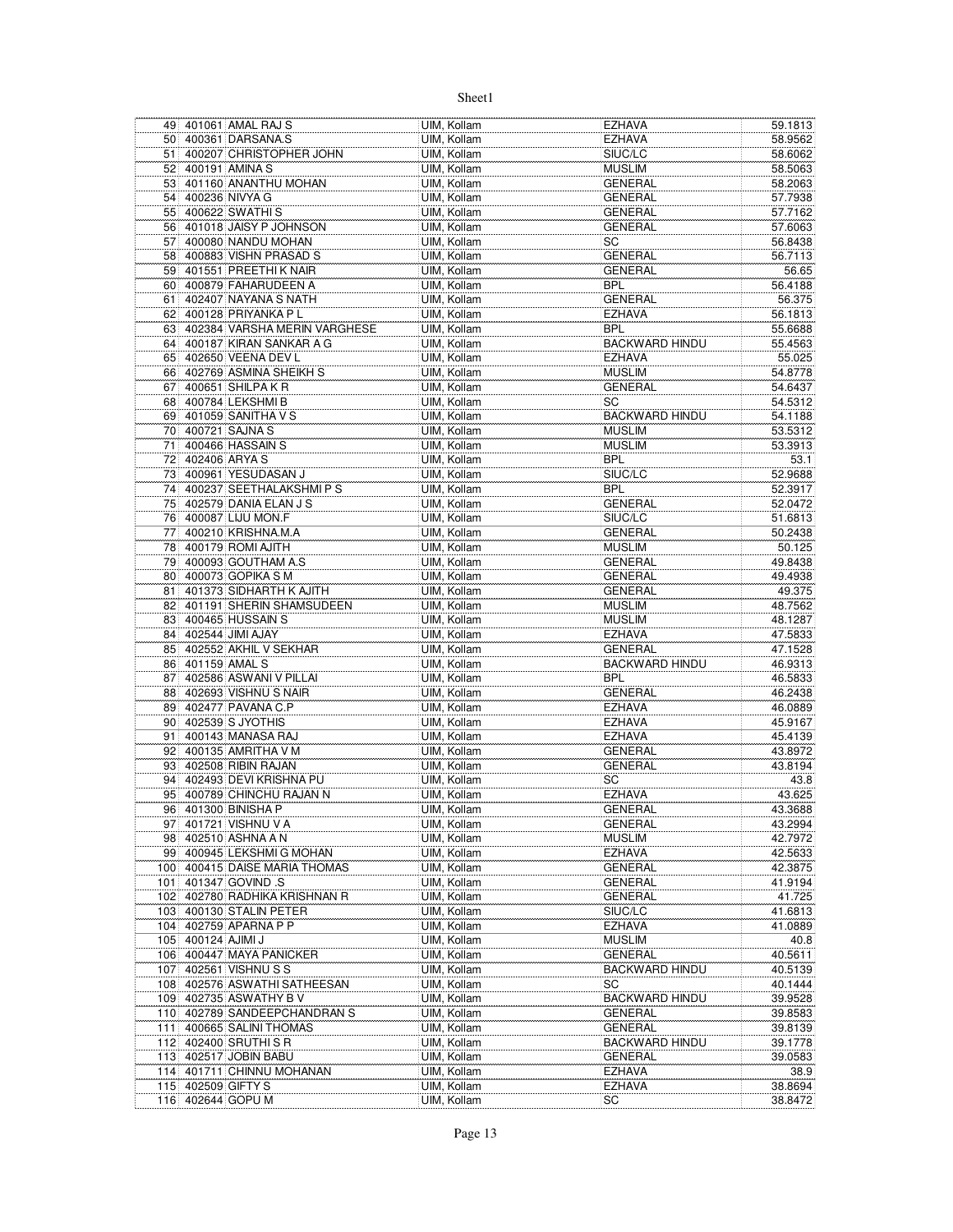|     | 117 400500 MANJIMA M S                     | UIM, Kollam | <b>GENERAL</b>            | 38.7139 |
|-----|--------------------------------------------|-------------|---------------------------|---------|
|     | 118 402758 ATHIRA T K                      | UIM, Kollam | EZHAVA                    | 38.5306 |
|     | 119 402738 ABIN JOY                        | UIM, Kollam | <b>GENERAL</b>            | 38.4583 |
|     | 120 402674 MOHAMMED RAFFIS                 | UIM, Kollam | <b>MUSLIM</b>             | 38.35   |
|     | 121 400123 NEETHU.T                        | UIM, Kollam | <b>GENERAL</b>            | 37.9139 |
|     | 122 402661 JJJJ JOHN                       | UIM, Kollam | <b>GENERAL</b>            | 37.8889 |
|     | 123 402524 ANOOP A U                       | UIM, Kollam | <b>GENERAL</b>            | 37.5528 |
|     | 124 402716 RESHMA C PIOUS                  | UIM, Kollam | SIUC/LC                   | 37.5306 |
|     | 125 402682 RESHMA K G                      | UIM, Kollam | <b>EZHAVA</b>             | 37.4444 |
|     | 126 402685 MAYA KRISHNAN K                 | UIM, Kollam | <b>GENERAL</b>            | 37.1139 |
|     | 127 400254 MAXMIN KULAS                    | UIM, Kollam | SIUC/LC                   | 37.0889 |
|     | 128 400490 JITHIN B S                      | UIM, Kollam | SC                        | 36.9472 |
|     | 129 402377 SHEEJA R U                      | UIM, Kollam | SIUC/LC                   |         |
|     |                                            | UIM. Kollam |                           | 36.8806 |
|     | 130 400234 ATHISH M NAIR                   |             | <b>GENERAL</b>            | 36.8611 |
|     | 131 400913 KAVERIK MURALI                  | UIM, Kollam | <b>EZHAVA</b>             | 36.1167 |
|     | 132 402686 REMYA SOMAN                     | UIM, Kollam | <b>EZHAVA</b>             | 35.9278 |
|     | 133 402549 NITHIN CHANDRAN B               | UIM, Kollam | <b>EZHAVA</b>             | 35.6722 |
|     | 134 401597 DIVYA RAJ                       | UIM, Kollam | <b>EZHAVA</b>             | 35.6306 |
|     | 135 402485 ADHARSH CHANDRAN.B              | UIM, Kollam | <b>GENERAL</b>            | 35.375  |
|     | 136 401175 KARTHIKA L                      | UIM, Kollam | <b>BACKWARD HINDU</b>     | 35.3333 |
|     | 137 402648 LISSA PANCRABAS                 | UIM, Kollam | SIUC/LC                   | 35.2611 |
|     | 138 402575 SHILCY K R                      | UIM, Kollam | <b>BACKWARD CHRISTIAN</b> | 34.9306 |
|     | 139 400416 SACHIN SOMAN                    | UIM, Kollam | <b>GENERAL</b>            | 34.9194 |
|     | 140 402702 ANCY ACHANKUNJU                 | UIM, Kollam | <b>GENERAL</b>            | 34.7611 |
| 141 | 400693 ARYAKS                              | UIM, Kollam | <b>GENERAL</b>            | 34.46   |
|     | 142 400964 ARAVIND S NAIR                  | UIM, Kollam | <b>GENERAL</b>            | 34.4    |
|     | 143 402659 IRTHU UDAI                      | UIM, Kollam | EZHAVA                    | 34.3944 |
|     | 144 401387 VISHNU UDAYAN                   | UIM, Kollam | <b>BACKWARD HINDU</b>     | 34.3528 |
|     | 145 400388 HARIS A                         | UIM, Kollam | <b>MUSLIM</b>             | 34.0861 |
|     | 146 402596 MOHAMMED AJIMSHAH S             | UIM, Kollam | <b>MUSLIM</b>             | 33.8611 |
|     | 147 400350 ALU LISSA SAMUEL                | UIM, Kollam | <b>GENERAL</b>            | 33.1111 |
|     | 148 402362 SIVASOORYA.M.S                  | UIM, Kollam | <b>EZHAVA</b>             | 33.0583 |
|     | 149 400224 ARUN BABU ETTAPPATTU            | UIM, Kollam | <b>EZHAVA</b>             | 33.0278 |
|     | 150 402492 GOLDIRAJ RL                     | UIM, Kollam | <b>BPL</b>                | 33.0194 |
|     | 151 402351 MAHIMA.M                        | UIM, Kollam | <b>EZHAVA</b>             | 32.8472 |
|     | 152 402494 ANJALI B                        | UIM, Kollam | <b>GENERAL</b>            | 32.7528 |
|     | 153 402728 ANILA S SALIMKUMAR              | UIM, Kollam | SC                        | 32.4861 |
|     | 154 400303 SHARAN DAS                      | UIM, Kollam | SIUC/LC                   | 32.3194 |
|     | 155 402710 ASWATHY KRISHNA E M             | UIM, Kollam | EZHAVA                    | 32.1139 |
|     | 156 402507 LIBIN SAM BABY                  | UIM, Kollam | <b>GENERAL</b>            | 32.0611 |
| 157 | 402589 ANJU SREENIVASAN                    | UIM, Kollam | <b>EZHAVA</b>             | 31.9606 |
|     | 158 400250 JASMINE JOY                     | UIM, Kollam | <b>GENERAL</b>            | 31.4694 |
|     | 159 400378 ARYA J.S                        | UIM, Kollam | <b>GENERAL</b>            | 31.425  |
|     | 160 402627 SHAHUL KHAN BADUSHA             |             | <b>MUSLIM</b>             | 31.3778 |
|     |                                            | UIM, Kollam |                           |         |
| 161 | 402619 NISHA I<br>162 400566 GOPIKA V NAIR | UIM, Kollam | <b>BACKWARD HINDU</b>     | 31.3278 |
|     |                                            | UIM, Kollam | BPL                       | 31.1639 |
|     | 163 400088 ANJU ANIYAN                     | UIM, Kollam | <b>GENERAL</b>            | 30.8333 |
|     | 164 402623 ANJANA KRISHNA S                | UIM, Kollam | <b>GENERAL</b>            | 30.6861 |
|     | 165 402525 RANIN RAJ                       | UIM, Kollam | GENERAL                   | 30.4944 |
|     | 166 402708 ASHIMA F                        | UIM, Kollam | SIUC/LC                   | 30.4361 |
|     | 167 400261 VISHNU A.S                      | UIM, Kollam | <b>GENERAL</b>            | 30.2056 |
|     | 168 400267 REMYA S                         | UIM, Kollam | BPL                       | 30.1444 |
|     | 169 402754 AMAL SURESH                     | UIM, Kollam | SC                        | 30.1411 |
|     | 170 402655 ATHIRA U                        | UIM. Kollam | <b>GENERAL</b>            | 29.6611 |
|     | 171 400546 IRENE NETTO                     | UIM, Kollam | <b>BACKWARD CHRISTIAN</b> | 29.6444 |
|     | 172 402511 SRUTHI G S                      | UIM, Kollam | <b>GENERAL</b>            | 29.6333 |
| 173 | 400446 SHAHANA S                           | UIM, Kollam | <b>MUSLIM</b>             | 29.6211 |
|     | 174 400387 VISHNU C                        | UIM, Kollam | <b>BPL</b>                | 29.3194 |
|     | 175 400753 ATHULYA SOBHAN                  | UIM, Kollam | <b>EZHAVA</b>             | 29.2889 |
|     | 176 400444 JANCY J A                       | UIM, Kollam | SIUC/LC                   | 29.2861 |
| 177 | 402649 RAHUL R. NANDAN                     | UIM, Kollam | <b>GENERAL</b>            | 28.9556 |
|     | 178 400114 RESHMA RAVIKUMAR                | UIM, Kollam | <b>BACKWARD HINDU</b>     | 28.9306 |
|     | 179 400565 SHILPA JOHN                     | UIM, Kollam | <b>GENERAL</b>            | 28.8794 |
|     | 180 400937 ATHIRA M.V                      | UIM, Kollam | <b>EZHAVA</b>             | 28.875  |
| 181 | 401526 MEENU RENJAN                        | UIM, Kollam | <b>EZHAVA</b>             | 28.816  |
| 182 | 400287 POOJA PUSHPAN                       | UIM, Kollam | GENERAL                   | 28.8111 |
|     | 183 402598 MOHAMMED SAJIMSHAH S            | UIM, Kollam | <b>MUSLIM</b>             | 28.7611 |
|     | 184 402538 AKHIL KRISHNAN.N                | UIM, Kollam | GENERAL                   | 28.6472 |
|     |                                            |             |                           |         |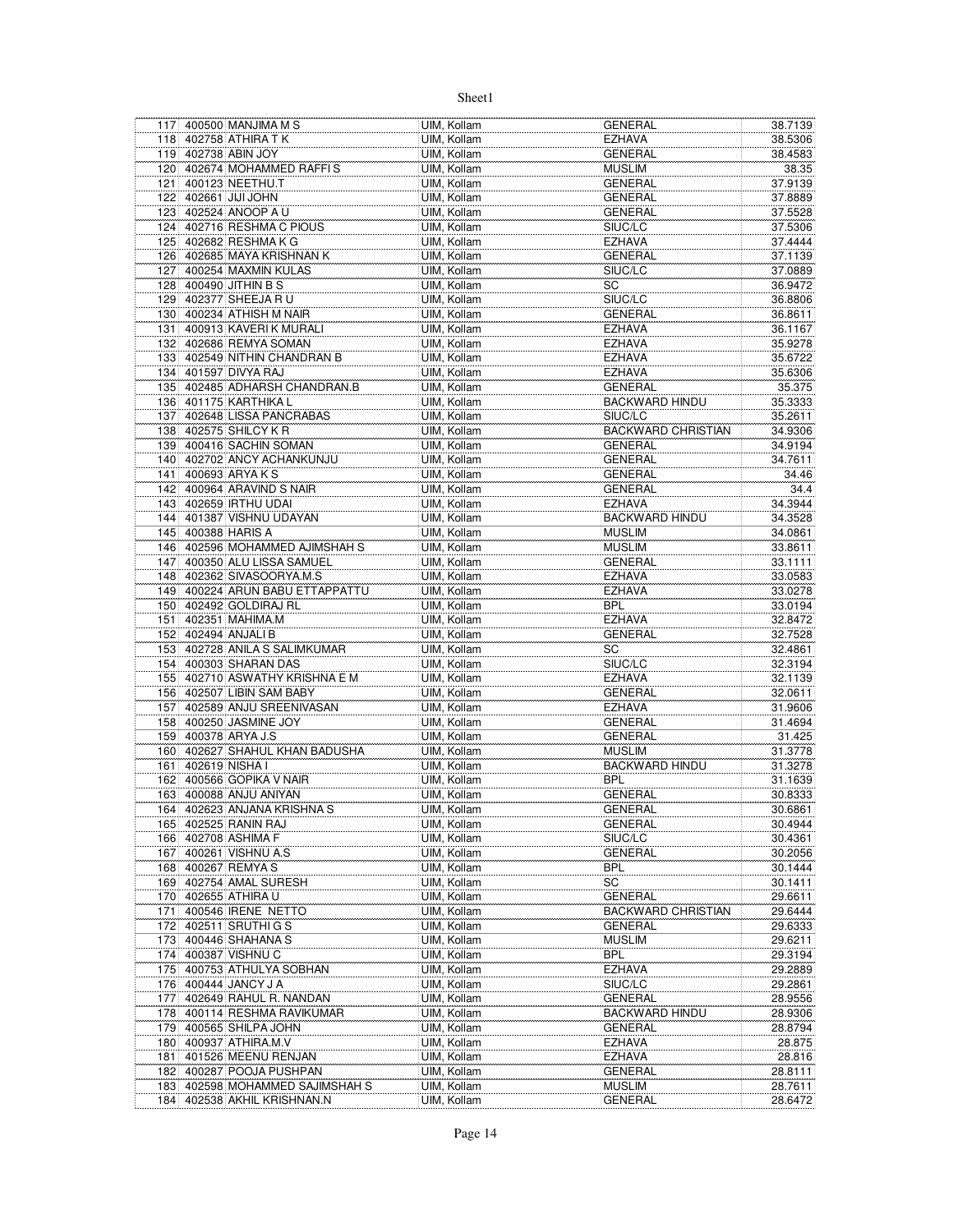|                |                   | 185 400324 ASWATHY S.S                             | UIM, Kollam                  | <b>EZHAVA</b>             | 28.635             |
|----------------|-------------------|----------------------------------------------------|------------------------------|---------------------------|--------------------|
|                |                   | 186 400918 GOPAN.R                                 | UIM, Kollam                  | <b>GENERAL</b>            | 28.575             |
|                |                   | 187 400243 THANSI A                                | UIM, Kollam                  | <b>MUSLIM</b>             | 28.4889            |
|                |                   | 188 400379 MERLIN SAMSON                           | UIM, Kollam                  | <b>GENERAL</b>            | 28.4167            |
|                |                   | 189 400589 REVATHY G S                             | UIM, Kollam                  | <b>BACKWARD HINDU</b>     | 28.2572            |
|                |                   | 190 400457 AMEENA LATHEEF                          | UIM. Kollam                  | <b>MUSLIM</b>             | 28.0289            |
|                |                   | 191 401410 SILPA RAJ S                             | UIM, Kollam                  | <b>GENERAL</b>            | 27.9417            |
|                |                   | 192 400662 MUHAMMED SUHAIL S                       | UIM. Kollam                  | <b>MUSLIM</b>             | 27.9372            |
|                |                   | 193 400164 THANUJA RAJ                             | UIM, Kollam                  | <b>EZHAVA</b>             | 27.8889            |
|                |                   | 194 400342 SAINA M                                 | UIM, Kollam                  | <b>MUSLIM</b>             | 27.8833            |
|                |                   | 195 402719 PRIYA L                                 | UIM, Kollam                  | SC                        | 27.6083            |
|                |                   | 196 401024 NICKY R VIJAY                           | UIM, Kollam                  | <b>BPL</b>                | 27.4667            |
|                |                   | 197 401104 MEERA GOPALAN                           | UIM, Kollam                  | SC                        | 27.3944            |
|                |                   | 198 402519 REMYA RAJENDRAN                         | UIM, Kollam                  | <b>EZHAVA</b>             | 27.0556            |
|                |                   | 199 401062 THASNI A                                | UIM, Kollam                  | <b>MUSLIM</b>             | 26.65              |
|                |                   | 200 400514 ARUN S                                  | UIM, Kollam                  | <b>EZHAVA</b>             | 26.1944            |
| 201            |                   | 402717 MAHAMOOD H                                  | UIM, Kollam                  | <b>MUSLIM</b>             | 25.8194            |
|                |                   | 202 402405 BINSY GREGORIOUS                        | UIM, Kollam                  | <b>GENERAL</b>            | 25.5098            |
|                |                   | 203 400142 SYAMA KRISHNAN                          | UIM, Kollam                  | <b>GENERAL</b>            | 25.4083            |
|                |                   | 204 402602 NAVANEETH KRISHNA B R                   | UIM, Kollam                  | <b>GENERAL</b>            | 25.3694            |
|                |                   | 205 401673 AJANA NAZAR                             | UIM, Kollam                  | <b>MUSLIM</b>             | 25.3639            |
|                |                   | 206 402749 AMAL SASTHA P                           | UIM, Kollam                  | <b>BACKWARD HINDU</b>     | 24.5306            |
|                |                   | 207 402593 SHANU MON S                             | UIM. Kollam                  | SC                        | 23.5806            |
|                |                   | 208 400658 ASHFAQ AHAMMED P                        | UIM, Kollam                  | <b>MUSLIM</b>             | 23.2028            |
| 209            |                   | 400344 ANUSHA ASOKAN                               | UIM, Kollam                  | <b>BACKWARD HINDU</b>     | 22.5667            |
|                |                   | 210 400612 SARANIA S                               | UIM, Kollam                  | <b>BACKWARD HINDU</b>     | 21.725             |
|                |                   | 211 402555 ARAVIND A                               | UIM, Kollam                  | SC                        | 21.4528            |
|                |                   | 212 402605 MUHAMMED RISHAN I                       | UIM, Kollam                  | <b>MUSLIM</b>             | 20.8444            |
|                |                   | 213 401179 AKHIL P J                               | UIM, Kollam                  | SC                        | 19.0111            |
|                |                   | 214 400468 ATHIRA M S                              | UIM, Kollam                  | <b>GENERAL</b>            | 18.3472            |
|                |                   | 215 401167 ANUMOL V R                              | UIM, Kollam                  | SC                        | 18.3194            |
|                |                   | 216 400616 SREE HARIJJ                             | UIM, Kollam                  | <b>EZHAVA</b>             | 16.7572            |
| 11             |                   | 401063 GRESHMA ELIZABETH GEORGE                    | UIM, Kundara                 | SIUC/LC                   | 73.3862            |
| 2 <sup>1</sup> |                   | 400958 ANUSHA JAYAN S                              | UIM, Kundara                 | <b>GENERAL</b>            | 72.5687            |
|                |                   | 3 400117 POOJA C U                                 | UIM, Kundara                 | EZHAVA                    | 71.6687            |
|                |                   | 4 401125 MIDHUN K M                                | UIM, Kundara                 | EZHAVA                    | 70.1437            |
|                |                   | 5 400190 POOJA MOHAN                               | UIM, Kundara                 | EZHAVA                    | 69.7937            |
|                | 6 400042 JJJJ B J |                                                    | UIM, Kundara                 | BACKWARD HINDU            | 69.6613            |
| 7              |                   | 400539 GOPIKA.G.K                                  | UIM, Kundara                 | <b>GENERAL</b>            | 69.6537            |
|                |                   | 8 401092 HANDRIYA NOEL                             | UIM, Kundara                 | <b>BACKWARD CHRISTIAN</b> | 67.9362            |
|                |                   | 9 400245 HEPPA RAJEEV<br>10 401545 THASNEEN KHAN   | UIM, Kundara                 | <b>GENERAL</b>            | 67.8163            |
|                |                   |                                                    | UIM, Kundara                 | <b>MUSLIM</b>             | 67.3063            |
|                |                   | 11 400484 MANUJA MANOHARAN S<br>12 400410 RESHMA S | UIM, Kundara                 | GENERAL                   | 65.6488            |
|                |                   |                                                    | UIM, Kundara                 | <b>EZHAVA</b>             | 65.0062            |
|                |                   | 13 402545 VINEETHA S WARRIER<br>14 400862 ATHUL JR | UIM, Kundara                 | <b>GENERAL</b>            | 64.7312            |
|                |                   |                                                    | UIM, Kundara                 | SC                        | 64.2188            |
|                |                   | 15 400990 SARATH S                                 | UIM, Kundara                 | <b>BPL</b>                | 63.7437            |
|                |                   | 16 400182 ARYA JAYAPRAKASH                         | UIM, Kundara<br>UIM, Kundara | <b>EZHAVA</b>             | 62.8438            |
|                |                   | 17 400086 ARSHA S                                  |                              | <b>EZHAVA</b><br>MUSLIM   | 62.7188            |
| 18             |                   | 401064 ALFIYA SIDHIK<br>19 402580 NIDHIN KUMAR H   | UIM, Kundara<br>UIM, Kundara | <b>GENERAL</b>            | 62.6312<br>62.5187 |
|                |                   | 20 401443 SUDHI RAJ                                | UIM, Kundara                 | EZHAVA                    | 62.3625            |
|                |                   | 21 400034 VANDANA RAJEEV                           | UIM, Kundara                 | GENERAL                   | 62.1937            |
|                |                   | 22 400402 P RESHMA                                 | UIM, Kundara                 | <b>GENERAL</b>            | 59.9813            |
|                |                   | 23 400219 PRANAV S KUMAR                           | UIM, Kundara                 | <b>EZHAVA</b>             | 59.9313            |
|                |                   | 24 400361 DARSANA.S                                | UIM, Kundara                 | EZHAVA                    | 58.9562            |
|                |                   | 25 400207 CHRISTOPHER JOHN                         | UIM, Kundara                 | SIUC/LC                   | 58.6062            |
|                |                   | 26 400191 AMINA S                                  | UIM, Kundara                 | <b>MUSLIM</b>             | 58.5063            |
| 27             |                   | 401160 ANANTHU MOHAN                               | UIM, Kundara                 | GENERAL                   | 58.2063            |
|                |                   | 28 400622 SWATHIS                                  | UIM, Kundara                 | GENERAL                   | 57.7162            |
|                |                   | 29 400080 NANDU MOHAN                              | UIM, Kundara                 | SC                        | 56.8438            |
|                |                   | 30 400883 VISHN PRASAD S                           | UIM, Kundara                 | <b>GENERAL</b>            | 56.7113            |
| 31             |                   | 400879 FAHARUDEEN A                                | UIM, Kundara                 | <b>BPL</b>                | 56.4188            |
|                |                   | 32 400187 KIRAN SANKAR A G                         | UIM, Kundara                 | BACKWARD HINDU            | 55.4563            |
|                |                   | 33 400203 JERIN JOSEPH                             | UIM, Kundara                 | GENERAL                   | 52.1937            |
| 34             |                   | 400087 LIJU MON.F                                  | UIM, Kundara                 | SIUC/LC                   | 51.6813            |
|                |                   | 35 400210 KRISHNA.M.A                              | UIM, Kundara                 | <b>GENERAL</b>            | 50.2438            |
|                |                   | 36 400073 GOPIKA S M                               | UIM, Kundara                 | GENERAL                   | 49.4938            |
|                |                   |                                                    |                              |                           |                    |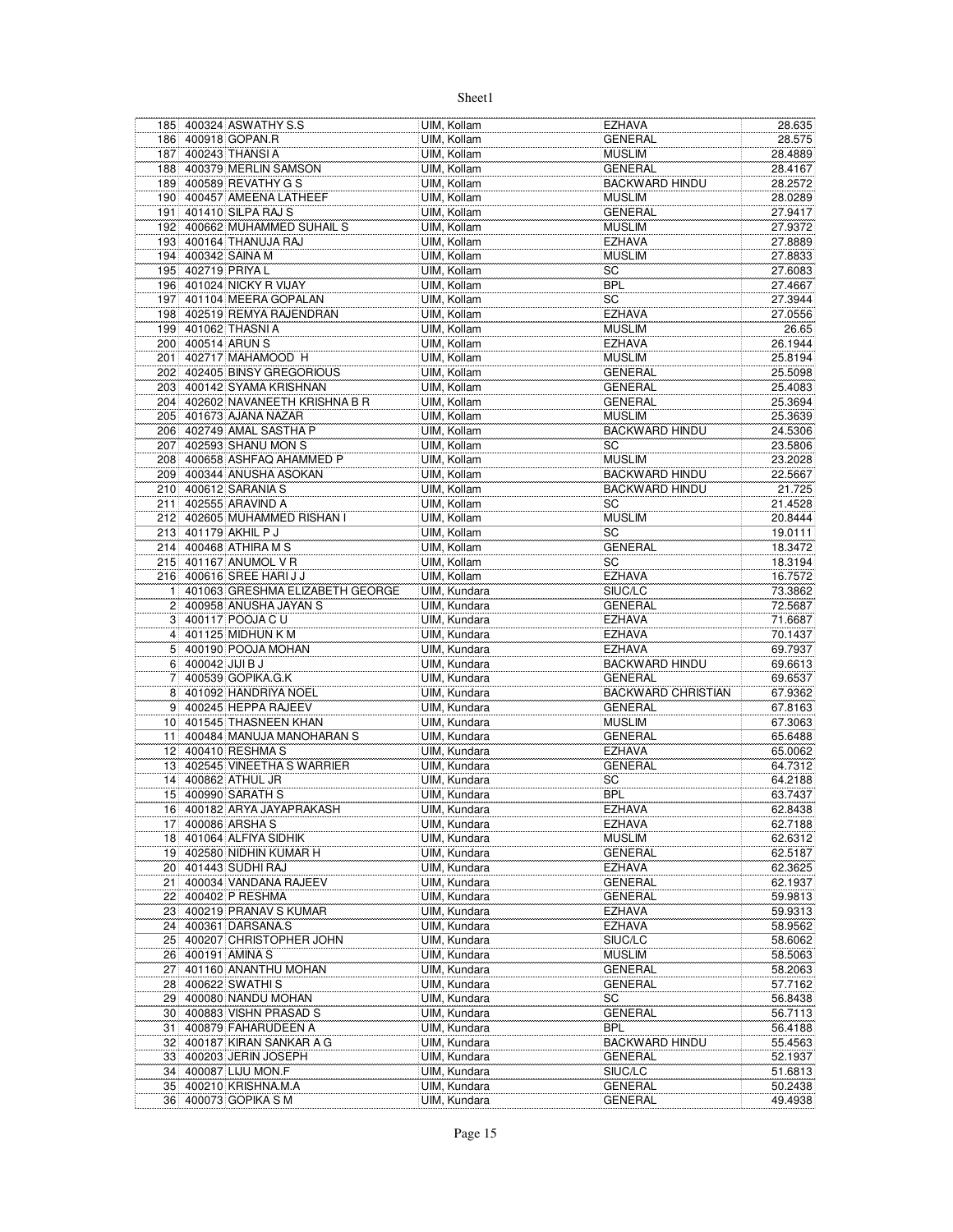|    |                   | 37 402544 JIMI AJAY                         | UIM, Kundara                 | <b>EZHAVA</b>                              | 47.5833            |
|----|-------------------|---------------------------------------------|------------------------------|--------------------------------------------|--------------------|
|    |                   | 38 402552 AKHIL V SEKHAR                    | UIM, Kundara                 | <b>GENERAL</b>                             | 47.1528            |
|    | 39 401159 AMAL S  |                                             | UIM, Kundara                 | <b>BACKWARD HINDU</b>                      | 46.9313            |
|    |                   | 40 402693 VISHNU S NAIR                     | UIM, Kundara                 | <b>GENERAL</b>                             | 46.2438            |
| 41 |                   | 402539 S JYOTHIS                            | UIM, Kundara                 | <b>EZHAVA</b>                              | 45.9167            |
| 42 |                   | 402508 RIBIN RAJAN                          | UIM, Kundara                 | <b>GENERAL</b>                             | 43.8194            |
| 43 |                   | 401300 BINISHA P                            | UIM, Kundara                 | <b>GENERAL</b>                             | 43.3688            |
|    |                   | 44 401721 VISHNU V A                        | UIM, Kundara                 | <b>GENERAL</b>                             | 43.2994            |
|    |                   | 45 402510 ASHNA A N                         | UIM, Kundara                 | <b>MUSLIM</b>                              | 42.7972            |
|    |                   | 46 400945 LEKSHMIG MOHAN                    | UIM, Kundara                 | <b>EZHAVA</b>                              | 42.5633            |
| 47 |                   | 400415 DAISE MARIA THOMAS                   | UIM, Kundara                 | <b>GENERAL</b>                             | 42.3875            |
| 48 |                   | 401347 GOVIND S                             | UIM, Kundara                 | <b>GENERAL</b>                             | 41.9194            |
|    | 49 400124 AJIMI J |                                             | UIM. Kundara                 | <b>MUSLIM</b>                              | 40.8               |
|    |                   | 50 402576 ASWATHI SATHEESAN                 | UIM, Kundara                 | SC                                         | 40.1444            |
| 51 |                   | 402789 SANDEEPCHANDRAN S                    | UIM, Kundara                 | <b>GENERAL</b>                             | 39.8583            |
| 52 |                   | 402517 JOBIN BABU                           | UIM, Kundara                 | <b>GENERAL</b>                             | 39.0583            |
|    |                   | 53 402644 GOPU M                            | UIM, Kundara                 | SC                                         | 38.8472            |
|    |                   | 54 400500 MANJIMA M S                       | UIM, Kundara                 | <b>GENERAL</b>                             | 38.7139            |
|    |                   | 55 400123 NEETHU.T                          | UIM, Kundara                 | <b>GENERAL</b>                             | 37.9139            |
|    |                   | 56 402784 JYOTHI.S                          | UIM, Kundara                 | <b>BACKWARD HINDU</b>                      | 37.7778            |
| 57 |                   | 402524 ANOOP A U                            | UIM, Kundara<br>UIM. Kundara | <b>GENERAL</b>                             | 37.5528            |
|    |                   | 58 400381 JIJIN FREDY<br>59 402682 RESHMAKG | UIM. Kundara                 | <b>BACKWARD CHRISTIAN</b><br><b>EZHAVA</b> | 37.4722<br>37.4444 |
|    |                   | 60 402685 MAYA KRISHNAN K                   | UIM, Kundara                 | <b>GENERAL</b>                             | 37.1139            |
| 61 |                   | 402377 SHEEJA R U                           | UIM, Kundara                 | SIUC/LC                                    | 36.8806            |
|    |                   | 62 402485 ADHARSH CHANDRAN.B                | UIM, Kundara                 | <b>GENERAL</b>                             | 35.375             |
|    |                   | 63 402702 ANCY ACHANKUNJU                   | UIM, Kundara                 | <b>GENERAL</b>                             | 34.7611            |
|    |                   | 64 400964 ARAVIND S NAIR                    | UIM, Kundara                 | <b>GENERAL</b>                             | 34.4               |
|    |                   | 65 401387 VISHNU UDAYAN                     | UIM, Kundara                 | <b>BACKWARD HINDU</b>                      | 34.3528            |
|    |                   | 66 400388 HARIS A                           | UIM. Kundara                 | <b>MUSLIM</b>                              | 34.0861            |
| 67 |                   | 400350 ALU LISSA SAMUEL                     | UIM, Kundara                 | <b>GENERAL</b>                             | 33.1111            |
|    |                   | 68 402362 SIVASOORYA.M.S                    | UIM, Kundara                 | <b>EZHAVA</b>                              | 33.0583            |
|    |                   | 69 402492 GOLDIRAJ RL                       | UIM, Kundara                 | <b>BPL</b>                                 | 33.0194            |
|    |                   | 70 402351 MAHIMA.M                          | UIM, Kundara                 | <b>EZHAVA</b>                              | 32.8472            |
|    |                   | 71 402494 ANJALI B                          | UIM, Kundara                 | <b>GENERAL</b>                             | 32.7528            |
|    |                   | 72 402728 ANILA S SALIMKUMAR                | UIM, Kundara                 | SC                                         | 32.4861            |
|    |                   | 73 402507 LIBIN SAM BABY                    | UIM, Kundara                 | <b>GENERAL</b>                             | 32.0611            |
|    |                   | 74 402589 ANJU SREENIVASAN                  | UIM, Kundara                 | <b>EZHAVA</b>                              | 31.9606            |
| 75 |                   | 402619 NISHA I                              | UIM, Kundara                 | <b>BACKWARD HINDU</b>                      | 31.3278            |
|    |                   | 76 400088 ANJU ANIYAN                       | UIM, Kundara                 | <b>GENERAL</b>                             | 30.8333            |
| 77 |                   | 402525 RANIN RAJ                            | UIM, Kundara                 | <b>GENERAL</b>                             | 30.4944            |
|    |                   | 78 402708 ASHIMA F                          | UIM, Kundara                 | SIUC/LC                                    | 30.4361            |
|    |                   | 79 400267 REMYA S                           | UIM, Kundara                 | BPL                                        | 30.1444            |
|    |                   | 80 402754 AMAL SURESH                       | UIM, Kundara                 | SC                                         | 30.1411            |
|    |                   | 81 400387 VISHNU C<br>400444 JANCY J A      | UIM, Kundara<br>UIM, Kundara | <b>BPL</b><br>SIUC/LC                      | 29.3194<br>29.2861 |
| 82 |                   | 83 402649 RAHUL R. NANDAN                   | UIM, Kundara                 | <b>GENERAL</b>                             | 28.9556            |
|    |                   | 84 400114 RESHMA RAVIKUMAR                  | UIM, Kundara                 | <b>BACKWARD HINDU</b>                      | 28.9306            |
|    |                   | 85 401526 MEENU RENJAN                      | UIM, Kundara                 | <b>EZHAVA</b>                              | 28.816             |
|    |                   | 86 400287 POOJA PUSHPAN                     | UIM, Kundara                 | GENERAL                                    | 28.8111            |
|    |                   | 87 402538 AKHIL KRISHNAN.N                  | UIM, Kundara                 | GENERAL                                    | 28.6472            |
|    |                   | 88 400324 ASWATHY S.S                       | UIM, Kundara                 | <b>EZHAVA</b>                              | 28.635             |
|    |                   | 89 400243 THANSI A                          | UIM, Kundara                 | <b>MUSLIM</b>                              | 28.4889            |
|    |                   | 90 400379 MERLIN SAMSON                     | UIM, Kundara                 | <b>GENERAL</b>                             | 28.4167            |
| 91 |                   | 400589 REVATHY G S                          | UIM, Kundara                 | <b>BACKWARD HINDU</b>                      | 28.2572            |
|    |                   | 92 400457 AMEENA LATHEEF                    | UIM, Kundara                 | <b>MUSLIM</b>                              | 28.0289            |
|    |                   | 93 400662 MUHAMMED SUHAIL S                 | UIM, Kundara                 | <b>MUSLIM</b>                              | 27.9372            |
|    |                   | 94 400164 THANUJA RAJ                       | UIM, Kundara                 | <b>EZHAVA</b>                              | 27.8889            |
|    |                   | 95 402771 CHIPPY MURALI                     | UIM, Kundara                 | <b>EZHAVA</b>                              | 27.8611            |
|    | 96 402719 PRIYA L |                                             | UIM, Kundara                 | SC                                         | 27.6083            |
|    |                   | 97 402519 REMYA RAJENDRAN                   | UIM, Kundara                 | <b>EZHAVA</b>                              | 27.0556            |
|    |                   | 98 400633 JOBIN ALBY                        | UIM, Kundara                 | <b>BPL</b>                                 | 26.8556            |
|    |                   | 99 401062 THASNI A                          | UIM, Kundara                 | <b>MUSLIM</b>                              | 26.65              |
|    |                   | 100 402717 MAHAMOOD H                       | UIM, Kundara                 | <b>MUSLIM</b>                              | 25.8194            |
|    |                   | 101 402602 NAVANEETH KRISHNA B R            | UIM, Kundara                 | GENERAL                                    | 25.3694            |
|    |                   | 102 401673 AJANA NAZAR                      | UIM, Kundara                 | <b>MUSLIM</b>                              | 25.3639            |
|    |                   | 103 402664 ANJITHA.M.S                      | UIM, Kundara                 | <b>GENERAL</b>                             | 25.1861            |
|    |                   | 104 402749 AMAL SASTHA P                    | UIM, Kundara                 | <b>BACKWARD HINDU</b>                      | 24.5306            |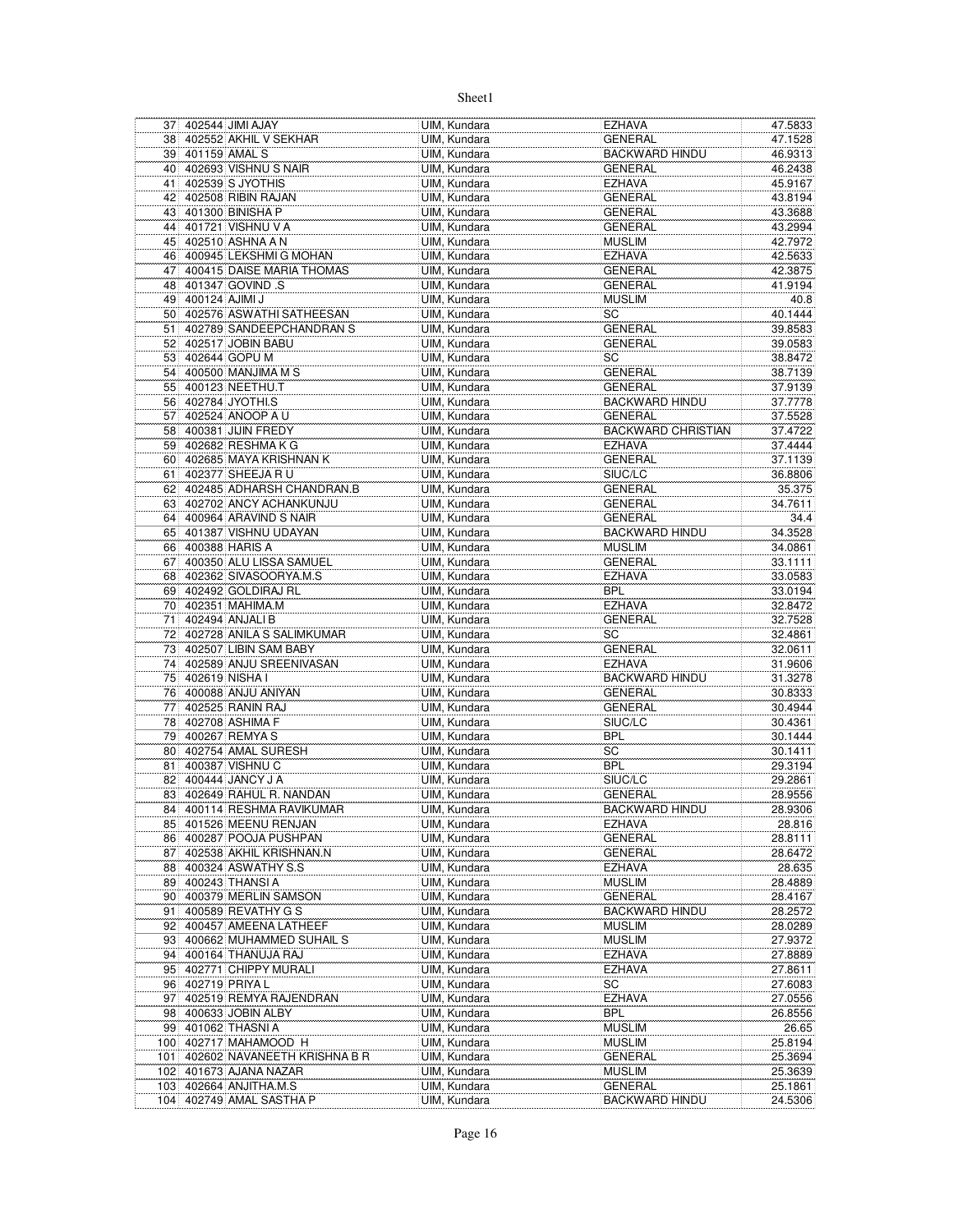|                                  |                  | 105 400612 SARANIA S                               | UIM, Kundara                 | <b>BACKWARD HINDU</b>           | 21.725             |
|----------------------------------|------------------|----------------------------------------------------|------------------------------|---------------------------------|--------------------|
|                                  |                  | 106 401179 AKHIL P J                               | UIM, Kundara                 | <b>SC</b>                       | 19.0111            |
|                                  |                  | 107 400468 ATHIRA M S                              | UIM, Kundara                 | <b>GENERAL</b>                  | 18.3472            |
|                                  |                  | 108 401167 ANUMOL V R                              | UIM, Kundara                 | SC                              | 18.3194            |
| 11                               |                  | 400958 ANUSHA JAYAN S                              | UIM, Punalur                 | <b>GENERAL</b>                  | 72.5687            |
| 2                                |                  | 400084 SUMESH S PILLAI                             | UIM, Punalur                 | <b>GENERAL</b>                  | 72.1937            |
|                                  |                  | 3 401125 MIDHUN K M                                | UIM, Punalur                 | <b>EZHAVA</b>                   | 70.1437            |
|                                  |                  | 4 400190 POOJA MOHAN                               | UIM, Punalur                 | <b>EZHAVA</b>                   | 69.7937            |
|                                  |                  | 5 400528 AJMAL FAIZY                               | UIM, Punalur                 | <b>GENERAL</b>                  | 68.2688            |
|                                  |                  | 6 400897 AMJITH.AK                                 | UIM, Punalur                 | <b>BPL</b>                      | 66.6738            |
| 7 <sup>1</sup><br>8 <sup>1</sup> |                  | 401118 RAHUL S<br>400410 RESHMA S                  | UIM, Punalur                 | <b>EZHAVA</b>                   | 65.835<br>65.0062  |
|                                  |                  | 9 402545 VINEETHA S WARRIER                        | UIM, Punalur<br>UIM, Punalur | <b>EZHAVA</b><br><b>GENERAL</b> | 64.7312            |
|                                  |                  | 10 401019 ASWATHY RAJ                              | UIM, Punalur                 | <b>BACKWARD HINDU</b>           | 64.1438            |
| 11                               |                  | 400785 CHINDHU RAJ                                 | UIM, Punalur                 | <b>GENERAL</b>                  | 63.7312            |
|                                  |                  | 12 400182 ARYA JAYAPRAKASH                         | UIM, Punalur                 | <b>EZHAVA</b>                   | 62.8438            |
|                                  |                  | 13 400086 ARSHAS                                   | UIM, Punalur                 | <b>EZHAVA</b>                   | 62.7188            |
|                                  |                  | 14 401443 SUDHI RAJ                                | UIM, Punalur                 | <b>EZHAVA</b>                   | 62.3625            |
|                                  |                  | 15 400034 VANDANA RAJEEV                           | UIM, Punalur                 | GENERAL                         | 62.1937            |
|                                  |                  | 16 400402 P RESHMA                                 | UIM, Punalur                 | <b>GENERAL</b>                  | 59.9813            |
|                                  |                  | 17 400219 PRANAV S KUMAR                           | UIM, Punalur                 | <b>EZHAVA</b>                   | 59.9313            |
|                                  |                  | 18 401088 DIVYAMOL PB                              | UIM, Punalur                 | <b>EZHAVA</b>                   | 59.4863            |
| 19                               |                  | 400361 DARSANA.S                                   | UIM, Punalur                 | <b>EZHAVA</b>                   | 58.9562            |
|                                  |                  | 20 401295 REVANTH RAJU                             | UIM, Punalur                 | SC                              | 58.7812            |
| 21                               |                  | 400207 CHRISTOPHER JOHN                            | UIM, Punalur                 | SIUC/LC                         | 58.6062            |
|                                  |                  | 22 400191 AMINA S                                  | UIM, Punalur                 | <b>MUSLIM</b>                   | 58.5063            |
|                                  |                  | 23 401160 ANANTHU MOHAN                            | UIM, Punalur                 | <b>GENERAL</b>                  | 58.2063            |
| 24                               |                  | 400236 NIVYA G                                     | UIM, Punalur                 | <b>GENERAL</b>                  | 57.7938            |
|                                  |                  | 25 400622 SWATHIS                                  | UIM, Punalur                 | <b>GENERAL</b>                  | 57.7162            |
|                                  |                  | 26 401018 JAISY P JOHNSON<br>27 400080 NANDU MOHAN | UIM, Punalur<br>UIM, Punalur | <b>GENERAL</b><br>SC            | 57.6063<br>56.8438 |
| 28                               |                  | 400883 VISHN PRASAD S                              |                              | <b>GENERAL</b>                  | 56.7113            |
|                                  |                  | 29 401551 PREETHI K NAIR                           | UIM, Punalur<br>UIM, Punalur | <b>GENERAL</b>                  | 56.65              |
|                                  |                  | 30 402407 NAYANA S NATH                            | UIM, Punalur                 | <b>GENERAL</b>                  | 56.375             |
|                                  |                  | 31 400187 KIRAN SANKAR A G                         | UIM, Punalur                 | <b>BACKWARD HINDU</b>           | 55.4563            |
|                                  |                  | 32 402650 VEENA DEV L                              | UIM, Punalur                 | <b>EZHAVA</b>                   | 55.025             |
|                                  |                  | 33 402769 ASMINA SHEIKH S                          | UIM, Punalur                 | <b>MUSLIM</b>                   | 54.8778            |
|                                  |                  | 34 401059 SANITHA V S                              | UIM, Punalur                 | <b>BACKWARD HINDU</b>           | 54.1188            |
| 35 <sup>2</sup>                  |                  | 400466 HASSAIN S                                   | UIM, Punalur                 | <b>MUSLIM</b>                   | 53.3913            |
|                                  | 36 402406 ARYA S |                                                    | UIM, Punalur                 | <b>BPL</b>                      | 53.1               |
| 37                               |                  | 400465 HUSSAIN S                                   | UIM, Punalur                 | <b>MUSLIM</b>                   | 48.1287            |
|                                  |                  | 38 402544 JIMI AJAY                                | UIM, Punalur                 | <b>EZHAVA</b>                   | 47.5833            |
|                                  |                  | 39 402552 AKHIL V SEKHAR                           | UIM, Punalur                 | <b>GENERAL</b>                  | 47.1528            |
|                                  | 40 401159 AMAL S |                                                    | UIM, Punalur                 | <b>BACKWARD HINDU</b>           | 46.9313            |
|                                  |                  | 41 402693 VISHNU S NAIR                            | UIM, Punalur                 | <b>GENERAL</b>                  | 46.2438            |
|                                  |                  | 42 402508 RIBIN RAJAN                              | UIM, Punalur                 | <b>GENERAL</b>                  | 43.8194            |
|                                  |                  | 43 400415 DAISE MARIA THOMAS                       | <b>UIM. Punalur</b>          | <b>GENERAL</b>                  | 42.3875            |
|                                  |                  | 44 402576 ASWATHI SATHEESAN                        | UIM, Punalur                 | SC                              | 40.1444            |
|                                  |                  | 45 400331 SHAFAF A<br>46 402789 SANDEEPCHANDRAN S  | UIM, Punalur<br>UIM, Punalur | GENERAL<br>GENERAL              | 39.9278<br>39.8583 |
|                                  |                  | 47 400500 MANJIMA M S                              | UIM, Punalur                 | GENERAL                         | 38.7139            |
|                                  |                  | 48 402738 ABIN JOY                                 | UIM, Punalur                 | GENERAL                         | 38.4583            |
|                                  |                  | 49 400123 NEETHU.T                                 | UIM, Punalur                 | <b>GENERAL</b>                  | 37.9139            |
|                                  |                  | 50 402784 JYOTHI.S                                 | UIM, Punalur                 | <b>BACKWARD HINDU</b>           | 37.7778            |
| 51                               |                  | 402524 ANOOP A U                                   | <b>UIM. Punalur</b>          | <b>GENERAL</b>                  | 37.5528            |
|                                  |                  | 52 400254 MAXMIN KULAS                             | UIM, Punalur                 | SIUC/LC                         | 37.0889            |
|                                  |                  | 53 400234 ATHISH M NAIR                            | UIM, Punalur                 | GENERAL                         | 36.8611            |
|                                  |                  | 54 402485 ADHARSH CHANDRAN.B                       | UIM, Punalur                 | <b>GENERAL</b>                  | 35.375             |
|                                  |                  | 55 401175 KARTHIKA L                               | UIM, Punalur                 | <b>BACKWARD HINDU</b>           | 35.3333            |
|                                  |                  | 56 400416 SACHIN SOMAN                             | UIM, Punalur                 | <b>GENERAL</b>                  | 34.9194            |
|                                  |                  | 57 402702 ANCY ACHANKUNJU                          | UIM, Punalur                 | GENERAL                         | 34.7611            |
|                                  |                  | 58 400964 ARAVIND S NAIR                           | UIM, Punalur                 | GENERAL                         | 34.4               |
|                                  |                  | 59 402659 IRTHU UDAI                               | UIM, Punalur                 | <b>EZHAVA</b>                   | 34.3944            |
|                                  |                  | 60 400388 HARIS A                                  | UIM, Punalur                 | <b>MUSLIM</b>                   | 34.0861            |
|                                  |                  | 61 402362 SIVASOORYA.M.S<br>62 402492 GOLDIRAJ RL  | UIM, Punalur<br>UIM, Punalur | <b>EZHAVA</b><br><b>BPL</b>     | 33.0583<br>33.0194 |
|                                  |                  | 63 402351 MAHIMA.M                                 | UIM, Punalur                 | <b>EZHAVA</b>                   | 32.8472            |
|                                  |                  | 64 402728 ANILA S SALIMKUMAR                       | <b>UIM, Punalur</b>          | SC                              | 32.4861            |
|                                  |                  |                                                    |                              |                                 |                    |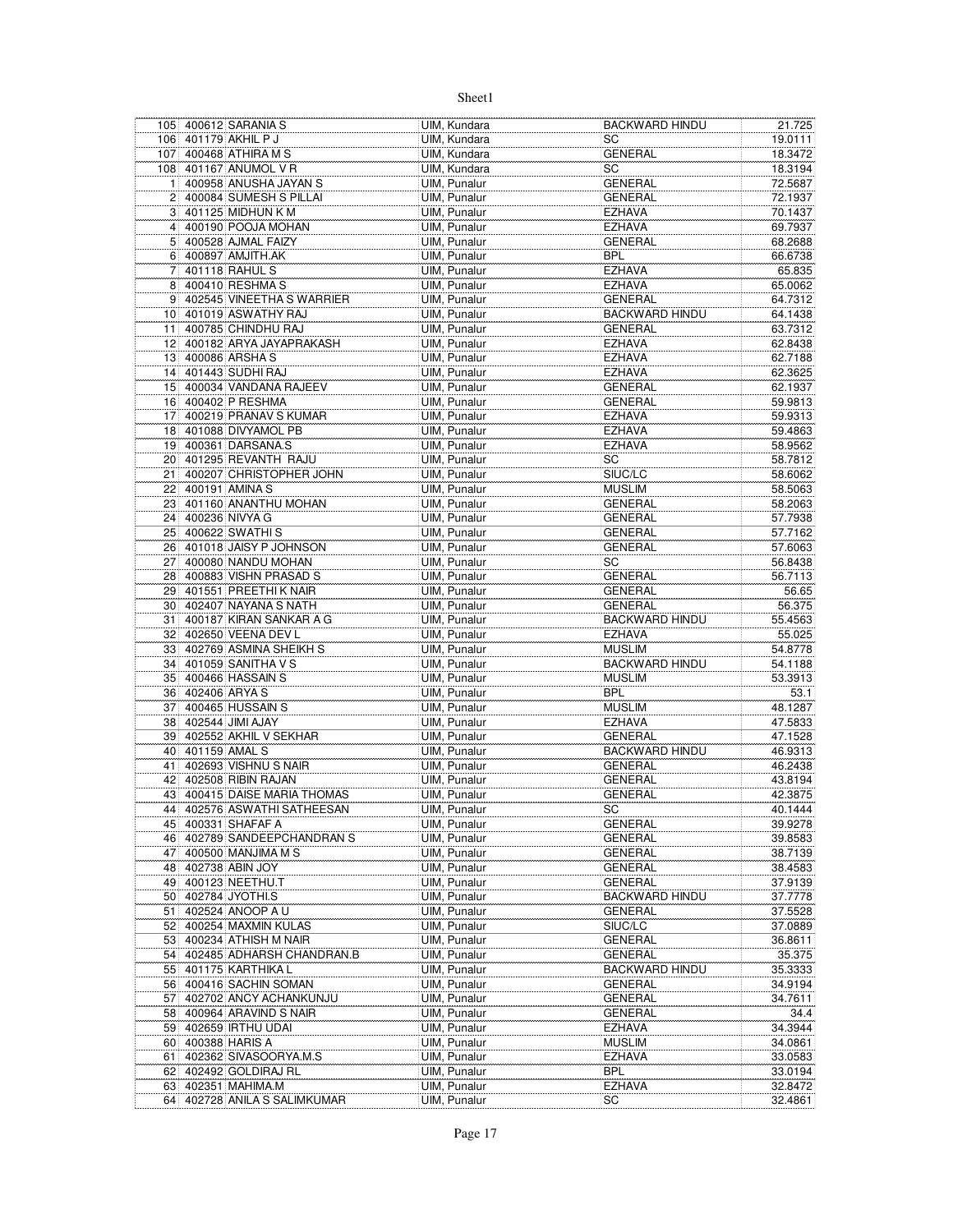|                 |                    | 65 402710 ASWATHY KRISHNA E M                  | UIM, Punalur             | <b>EZHAVA</b>                    | 32.1139            |
|-----------------|--------------------|------------------------------------------------|--------------------------|----------------------------------|--------------------|
|                 |                    | 66 402589 ANJU SREENIVASAN                     | UIM, Punalur             | <b>EZHAVA</b>                    | 31.9606            |
| 67              |                    | 402619 NISHA I                                 | UIM, Punalur             | <b>BACKWARD HINDU</b>            | 31.3278            |
| 68              |                    | 400566 GOPIKA V NAIR                           | UIM, Punalur             | <b>BPL</b>                       | 31.1639            |
|                 |                    | 69 400088 ANJU ANIYAN                          | UIM, Punalur             | <b>GENERAL</b>                   | 30.8333            |
|                 |                    | 70 402623 ANJANA KRISHNA S                     | UIM, Punalur             | <b>GENERAL</b>                   | 30.6861            |
| 71              |                    | 402525 RANIN RAJ                               | <b>UIM. Punalur</b>      | <b>GENERAL</b>                   | 30.4944            |
| 72              |                    | 402708 ASHIMA F                                | UIM, Punalur             | SIUC/LC                          | 30.4361            |
| 73              |                    | 400261 VISHNU A.S                              | UIM, Punalur             | <b>GENERAL</b>                   | 30.2056            |
|                 |                    | 74 400387 VISHNU C                             | UIM, Punalur             | <b>BPL</b>                       | 29.3194            |
| 75              |                    | 400444 JANCY J A                               | UIM, Punalur             | SIUC/LC                          | 29.2861            |
| 76              |                    | 400114 RESHMA RAVIKUMAR                        | UIM, Punalur             | <b>BACKWARD HINDU</b>            | 28.9306            |
| 77              |                    | 401526 MEENU RENJAN                            | UIM, Punalur             | <b>EZHAVA</b>                    | 28.816             |
| 78              |                    | 400324 ASWATHY S.S                             | UIM, Punalur             | <b>EZHAVA</b>                    | 28.635             |
|                 |                    | 79 400243 THANSI A                             | UIM, Punalur             | <b>MUSLIM</b>                    | 28.4889            |
| 80              |                    | 400379 MERLIN SAMSON                           | UIM, Punalur             | <b>GENERAL</b>                   | 28.4167            |
| 81              |                    | 402376 ASHA ASHOK                              | UIM, Punalur             | <b>BPL</b>                       | 28.3194            |
| 82              |                    | 400589 REVATHY G S                             | UIM, Punalur             | <b>BACKWARD HINDU</b>            | 28.2572            |
|                 |                    | 83 400662 MUHAMMED SUHAIL S                    | UIM, Punalur             | <b>MUSLIM</b>                    | 27.9372            |
| 84              |                    | 400164 THANUJA RAJ                             | UIM, Punalur             | <b>EZHAVA</b>                    | 27.8889            |
|                 |                    | 85 400342 SAINA M                              | UIM, Punalur             | <b>MUSLIM</b>                    | 27.8833            |
|                 |                    | 86 402771 CHIPPY MURALI                        | <b>UIM. Punalur</b>      | <b>EZHAVA</b>                    | 27.8611            |
| 871             |                    | 402719 PRIYA L                                 | UIM, Punalur             | SC                               | 27.6083            |
| 88              |                    | 401351 ANISHA ANIL                             | UIM, Punalur             | <b>EZHAVA</b>                    | 27.5694            |
| 89              |                    | 402519 REMYA RAJENDRAN                         | UIM, Punalur             | <b>EZHAVA</b>                    | 27.0556            |
|                 |                    | 90 401062 THASNI A                             | UIM, Punalur             | <b>MUSLIM</b>                    | 26.65              |
| 91              |                    | 402717 MAHAMOOD H                              | UIM, Punalur             | <b>MUSLIM</b>                    | 25.8194            |
| 92              |                    | 402602 NAVANEETH KRISHNA B R                   | UIM, Punalur             | <b>GENERAL</b>                   | 25.3694            |
| 93              |                    | 401673 AJANA NAZAR                             | UIM, Punalur             | <b>MUSLIM</b>                    | 25.3639            |
| 94              |                    | 400309 ANTONY S                                | UIM, Punalur             | SIUC/LC                          | 23.5361            |
|                 |                    | 95 400612 SARANIA S                            | UIM, Punalur             | <b>BACKWARD HINDU</b>            | 21.725             |
| 96              |                    | 401179 AKHIL P J                               | UIM, Punalur             | SC                               | 19.0111            |
| 97              |                    | 401167 ANUMOL V R                              | UIM, Punalur             | SC                               | 18.3194            |
| 11              |                    | 401214 ACHU DAS                                | UIM, Adoor               | <b>EZHAVA</b>                    | 87.2312            |
| 2               |                    | 400257 POURNAMI PILLAI                         | UIM, Adoor               | <b>GENERAL</b>                   | 80.6188            |
|                 |                    | 3 402638 ASWATHY SUTHAN                        | UIM, Adoor               | <b>EZHAVA</b>                    | 76.5               |
| $\frac{4}{ }$   |                    | 401063 GRESHMA ELIZABETH GEORGE                | UIM, Adoor               | SIUC/LC                          | 73.3862            |
| 5 <sup>1</sup>  |                    | 400084 SUMESH S PILLAI                         | UIM, Adoor               | <b>GENERAL</b>                   | 72.1937            |
| 6               |                    | 400949 VIVEK K                                 | UIM, Adoor               | <b>GENERAL</b>                   | 70.7063            |
| $\overline{7}$  |                    | 401125 MIDHUN K M                              | UIM, Adoor               | <b>EZHAVA</b>                    | 70.1437            |
| 8               |                    | 401066 GEETHU PRAKASH                          | UIM, Adoor               | <b>EZHAVA</b>                    | 70.1312            |
|                 |                    | 9 400190 POOJA MOHAN                           | UIM, Adoor               | <b>EZHAVA</b>                    | 69.7937            |
|                 | 10 400042 JJJJ B J |                                                | UIM, Adoor               | <b>BACKWARD HINDU</b>            | 69.6613            |
|                 |                    | 11 400528 AJMAL FAIZY                          | UIM, Adoor               | <b>GENERAL</b>                   | 68.2688            |
|                 |                    | 12 401092 HANDRIYA NOEL                        | UIM, Adoor               | <b>BACKWARD CHRISTIAN</b>        | 67.9362            |
| 13              |                    | 400245 HEPPA RAJEEV                            | UIM, Adoor               | <b>GENERAL</b>                   | 67.8163            |
|                 |                    | 14 401583 JHENY JOHNS                          | UIM, Adoor               | <b>GENERAL</b>                   | 67.2375            |
|                 |                    |                                                |                          |                                  |                    |
|                 |                    | 15 400897 AMJITH.AK                            | UIM, Adoor               | <b>BPL</b>                       | 66.6738            |
|                 |                    | 16 400436 ASHLY MOHAN                          | UIM, Adoor               | SC                               | 66.6438            |
| 17 <sup>1</sup> |                    | 401118 RAHUL S                                 | UIM, Adoor               | <b>EZHAVA</b>                    | 65.835             |
|                 |                    | 18 400484 MANUJA MANOHARAN S                   | UIM, Adoor               | <b>GENERAL</b>                   | 65.6488            |
|                 |                    | 19 400592 VIJITHA VARGHESE                     | UIM, Adoor               | SIUC/LC                          | 65.5813            |
|                 |                    | 20 400410 RESHMA S                             | UIM, Adoor               | <b>EZHAVA</b>                    | 65.0062            |
| 21              |                    | 402778 RENCHU R                                | UIM, Adoor               | <b>EZHAVA</b>                    | 64.9938            |
|                 |                    | 22 400758 AMALDEV C                            | UIM, Adoor               | SC                               | 64.5062            |
|                 |                    | 23 402349 VANI VIJAYAN                         | UIM, Adoor               | <b>BACKWARD HINDU</b>            | 64.4688            |
| 24              |                    | 402727 ABIN THOMAS                             | UIM. Adoor               | <b>GENERAL</b>                   | 64.2194            |
|                 |                    | 25 401019 ASWATHY RAJ                          | UIM, Adoor               | <b>BACKWARD HINDU</b>            | 64.1438            |
|                 |                    | 26 400538 KAVYA MURALI                         | UIM, Adoor               | GENERAL                          | 63.9062            |
|                 |                    | 27 400785 CHINDHU RAJ                          | UIM, Adoor               | <b>GENERAL</b>                   | 63.7312            |
|                 |                    | 28 400262 ASWANI DEV                           | UIM, Adoor               | <b>EZHAVA</b>                    | 62.9437            |
|                 |                    | 29 400182 ARYA JAYAPRAKASH                     | UIM, Adoor               | <b>EZHAVA</b>                    | 62.8438            |
|                 |                    | 30 400086 ARSHA S                              | UIM, Adoor               | <b>EZHAVA</b>                    | 62.7188            |
| 31              |                    | 401064 ALFIYA SIDHIK                           | UIM, Adoor               | <b>MUSLIM</b>                    | 62.6312            |
|                 |                    | 32 402580 NIDHIN KUMAR H                       | UIM, Adoor               | <b>GENERAL</b>                   | 62.5187            |
| 33              |                    | 401443 SUDHI RAJ                               | UIM, Adoor               | <b>EZHAVA</b>                    | 62.3625            |
|                 |                    | 34 400034 VANDANA RAJEEV<br>35 400532 NEETHU L | UIM, Adoor<br>UIM, Adoor | <b>GENERAL</b><br><b>GENERAL</b> | 62.1937<br>60.6188 |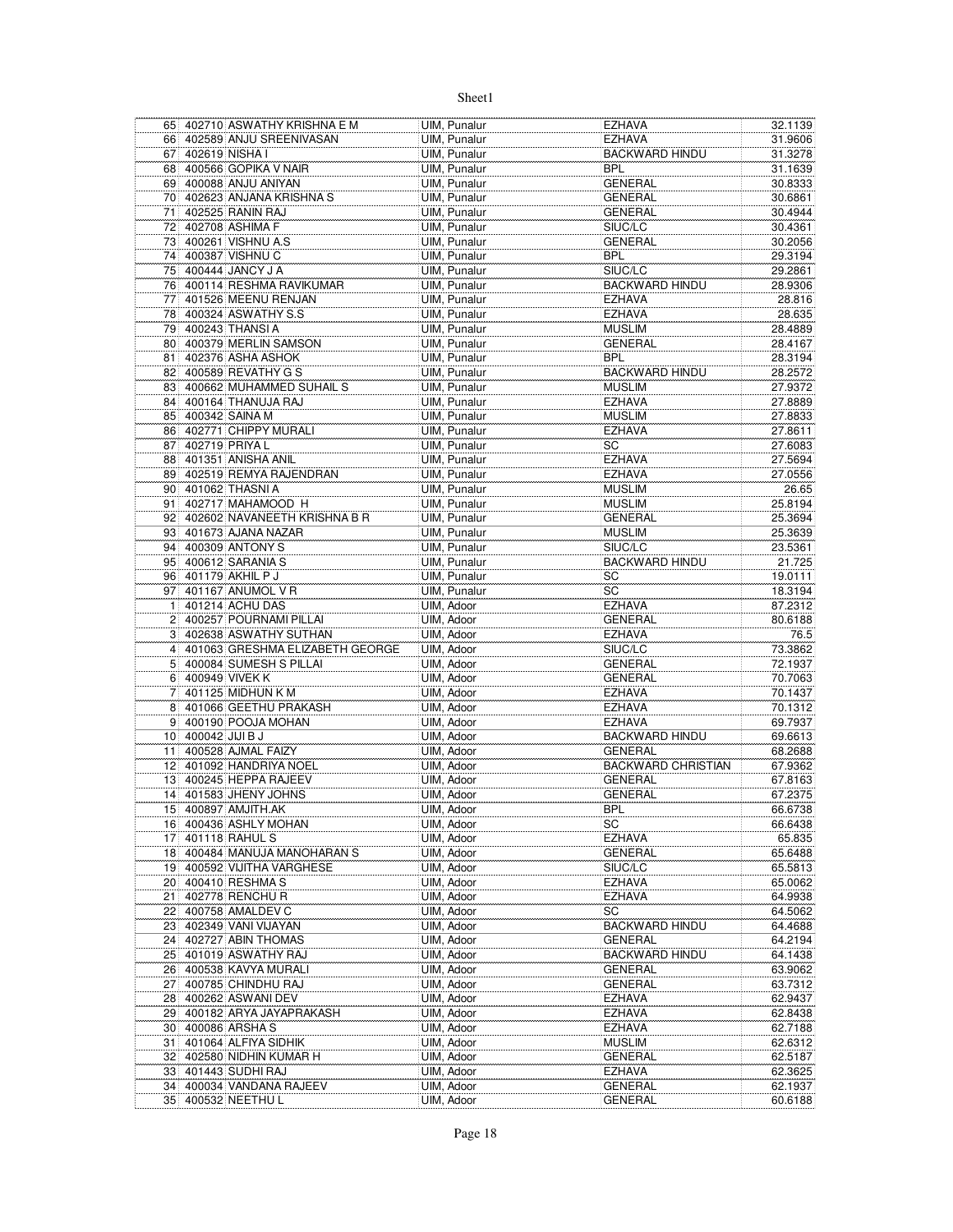|     |                  | 36 400402 P RESHMA              | UIM, Adoor               | GENERAL               | 59.9813 |
|-----|------------------|---------------------------------|--------------------------|-----------------------|---------|
|     |                  | 37 401088 DIVYAMOL PB           | UIM, Adoor               | <b>EZHAVA</b>         | 59.4863 |
|     |                  | 38 401343 ATHIRA BENNY          | UIM, Adoor               | <b>BPL</b>            | 59.4813 |
|     |                  | 39 400361 DARSANA.S             | UIM, Adoor               | <b>EZHAVA</b>         | 58.9562 |
|     |                  | 40 400207 CHRISTOPHER JOHN      | UIM, Adoor               | SIUC/LC               | 58.6062 |
| 41  |                  | 400260 ASWATHY K                | UIM, Adoor               | <b>GENERAL</b>        | 58.5687 |
| 42  |                  | 400191 AMINA S                  | UIM, Adoor               | <b>MUSLIM</b>         | 58.5063 |
|     |                  | 43 401160 ANANTHU MOHAN         | UIM, Adoor               | GENERAL               | 58.2063 |
|     |                  | 44 400622 SWATHIS               | UIM, Adoor               | <b>GENERAL</b>        | 57.7162 |
|     |                  | 45 401018 JAISY P JOHNSON       | UIM, Adoor               | GENERAL               | 57.6063 |
|     |                  | 46 400554 NEENA S KUMAR         | UIM, Adoor               | BACKWARD HINDU        | 57.0412 |
| 47  |                  | 400080 NANDU MOHAN              | UIM, Adoor               | SC                    | 56.8438 |
|     |                  | 48 401551 PREETHI K NAIR        | UIM, Adoor               | <b>GENERAL</b>        | 56.65   |
|     |                  | 49 402407 NAYANA S NATH         |                          |                       |         |
|     |                  |                                 | UIM, Adoor               | <b>GENERAL</b>        | 56.375  |
|     |                  | 50 400187 KIRAN SANKAR A G      | UIM, Adoor               | <b>BACKWARD HINDU</b> | 55.4563 |
| 51  |                  | 402650 VEENA DEV L              | UIM, Adoor               | <b>EZHAVA</b>         | 55.025  |
|     |                  | 52 400651 SHILPA K R            | UIM, Adoor               | <b>GENERAL</b>        | 54.6437 |
|     |                  | 53 401059 SANITHA V S           | UIM, Adoor               | BACKWARD HINDU        | 54.1188 |
|     |                  | 54 400891 MEENU SHAJI           | UIM, Adoor               | EZHAVA                | 53.9438 |
|     |                  | 55 400466 HASSAIN S             | UIM, Adoor               | <b>MUSLIM</b>         | 53.3913 |
|     | 56 402406 ARYA S |                                 | UIM, Adoor               | <b>BPL</b>            | 53.1    |
|     |                  | 57 400237 SEETHALAKSHMIPS       | UIM, Adoor               | <b>BPL</b>            | 52.3917 |
|     |                  | 58 400203 JERIN JOSEPH          | UIM, Adoor               | <b>GENERAL</b>        | 52.1937 |
|     |                  | 59 402579 DANIA ELAN J S        | UIM, Adoor               | <b>GENERAL</b>        | 52.0472 |
|     |                  | 60 400087 LIJU MON.F            | UIM, Adoor               | SIUC/LC               | 51.6813 |
|     |                  | 61 400465 HUSSAIN S             | UIM, Adoor               | <b>MUSLIM</b>         | 48.1287 |
|     |                  | 62 402544 JIMI AJAY             | UIM, Adoor               | EZHAVA                | 47.5833 |
|     |                  | 63 402552 AKHIL V SEKHAR        | UIM, Adoor               | <b>GENERAL</b>        | 47.1528 |
| 64  | 401159 AMAL S    |                                 | UIM, Adoor               | BACKWARD HINDU        | 46.9313 |
|     |                  | 65 402586 ASWANI V PILLAI       | UIM, Adoor               | BPL                   | 46.5833 |
|     |                  | 66 402693 VISHNU S NAIR         | UIM, Adoor               | <b>GENERAL</b>        | 46.2438 |
| 67  |                  | 402539 S JYOTHIS                | UIM, Adoor               | <b>EZHAVA</b>         | 45.9167 |
|     |                  | 68 402396 ELDHO GEORGE          | UIM, Adoor               | <b>GENERAL</b>        | 44.2167 |
|     |                  | 69 402493 DEVI KRISHNA PU       | UIM, Adoor               | SC                    | 43.8    |
|     |                  | 70 400028 SNEHA THAMPI          | UIM, Adoor               | GENERAL               | 42.95   |
| 71  |                  | 402510 ASHNA A N                | UIM, Adoor               | <b>MUSLIM</b>         | 42.7972 |
|     |                  | 72 400415 DAISE MARIA THOMAS    | UIM, Adoor               | GENERAL               | 42.3875 |
|     |                  | 73 401347 GOVIND .S             | UIM, Adoor               | GENERAL               | 41.9194 |
|     |                  | 74 402780 RADHIKA KRISHNAN R    | UIM, Adoor               | <b>GENERAL</b>        | 41.725  |
|     |                  | 75 402759 APARNA P P            | UIM, Adoor               | <b>EZHAVA</b>         | 41.0889 |
| 76  |                  | 402722 LAVANYA M                |                          | <b>GENERAL</b>        |         |
|     |                  | 400242 MUHAMMED SABIR N         | UIM, Adoor<br>UIM, Adoor | <b>MUSLIM</b>         | 40.8889 |
| 77  |                  |                                 |                          |                       | 40.8194 |
|     |                  | 78 400447 MAYA PANICKER         | UIM, Adoor               | <b>GENERAL</b>        | 40.5611 |
|     |                  | 79 402561 VISHNU S S            | UIM, Adoor               | <b>BACKWARD HINDU</b> | 40.5139 |
|     |                  | 80 400331 SHAFAF A              | UIM, Adoor               | <b>GENERAL</b>        | 39.9278 |
| 81  |                  | 402789 SANDEEPCHANDRAN S        | UIM, Adoor               | GENERAL               | 39.8583 |
|     |                  | 82 401711 CHINNU MOHANAN        | UIM, Adoor               | <b>EZHAVA</b>         | 38.9    |
|     |                  | 83 402644 GOPU M                | UIM, Adoor               | SC                    | 38.8472 |
|     |                  | 84 402668 LOVIS MARIUM VARGHESE | UIM, Adoor               | GENERAL               | 38.8389 |
|     |                  | 85 400175 DEVIKA M              | UIM, Adoor               | GENERAL               | 38.735  |
|     |                  | 86 400500 MANJIMA M S           | UIM, Adoor               | GENERAL               | 38.7139 |
|     |                  | 87 402758 ATHIRA TK             | UIM, Adoor               | EZHAVA                | 38.5306 |
|     |                  | 88 402738 ABIN JOY              | UIM, Adoor               | <b>GENERAL</b>        | 38.4583 |
|     |                  | 89 402674 MOHAMMED RAFFIS       | UIM, Adoor               | <b>MUSLIM</b>         | 38.35   |
|     |                  | 90 400123 NEETHU.T              | UIM, Adoor               | GENERAL               | 37.9139 |
|     |                  | 91 402784 JYOTHI.S              | UIM, Adoor               | <b>BACKWARD HINDU</b> | 37.7778 |
| 92  |                  | 402524 ANOOP A U                | UIM, Adoor               | GENERAL               | 37.5528 |
|     |                  | 93 402377 SHEEJA R U            | UIM, Adoor               | SIUC/LC               | 36.8806 |
|     |                  | 94 400234 ATHISH M NAIR         | UIM, Adoor               | <b>GENERAL</b>        | 36.8611 |
|     |                  | 95 402590 RESHMA B              | UIM, Adoor               | GENERAL               | 36.7361 |
|     |                  | 96 400913 KAVERIK MURALI        | UIM, Adoor               | EZHAVA                | 36.1167 |
|     |                  | 97 402485 ADHARSH CHANDRAN.B    | UIM, Adoor               | GENERAL               | 35.375  |
|     |                  | 98 401175 KARTHIKA L            | UIM, Adoor               | <b>BACKWARD HINDU</b> | 35.3333 |
|     |                  | 99 402702 ANCY ACHANKUNJU       | UIM, Adoor               | GENERAL               | 34.7611 |
|     |                  | 100 400964 ARAVIND S NAIR       | UIM, Adoor               | GENERAL               | 34.4    |
| 101 |                  | 400388 HARIS A                  | UIM, Adoor               | <b>MUSLIM</b>         | 34.0861 |
|     |                  | 102 400152 AMAL BABU G          | UIM, Adoor               | BPL                   | 33.2917 |
|     |                  | 103 400069 AISWARYAMOHAN        | UIM, Adoor               | GENERAL               | 33.1944 |
|     |                  |                                 |                          |                       |         |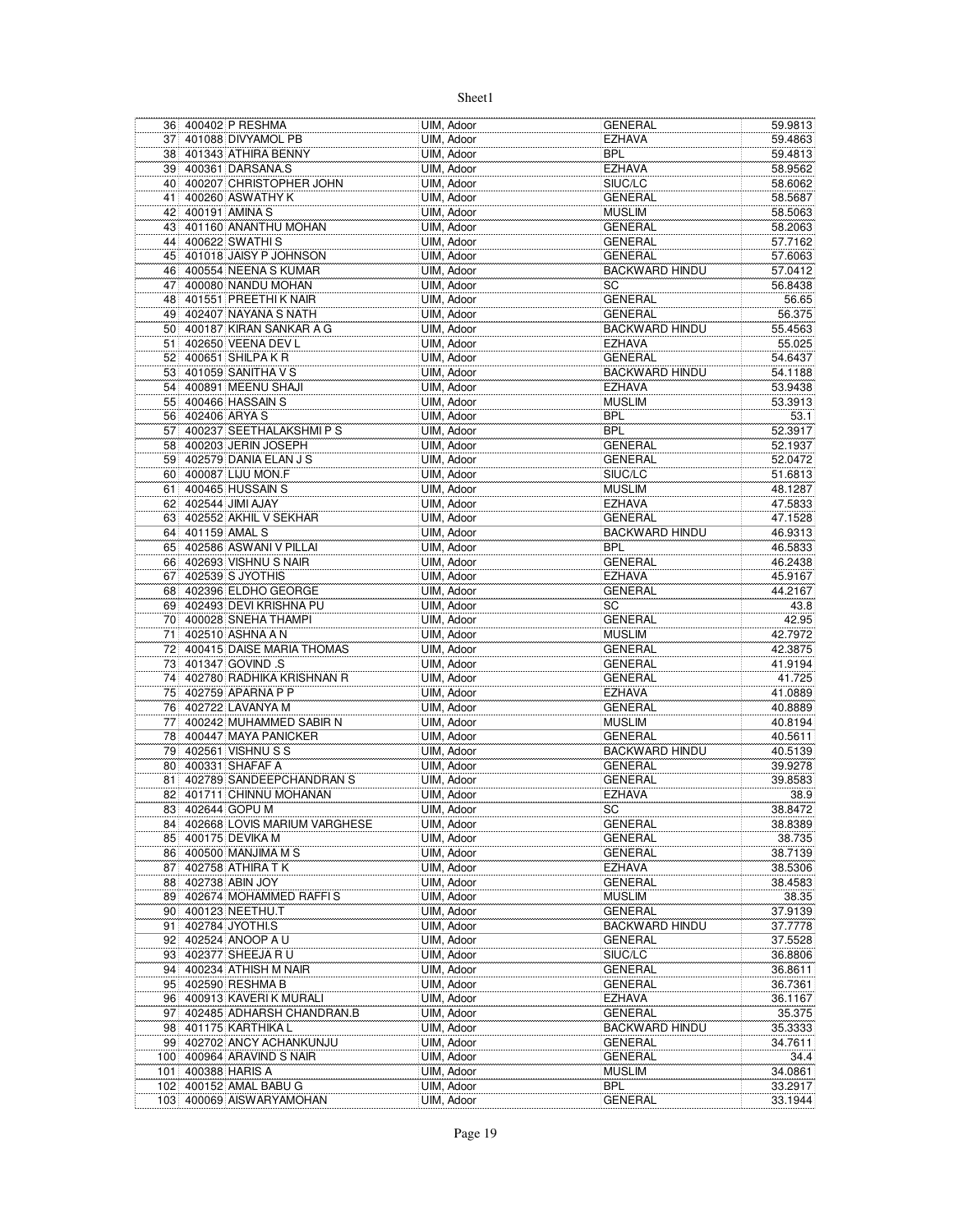|                |                    | 104 400350 ALU LISSA SAMUEL      | UIM, Adoor     | GENERAL               | 33.1111 |
|----------------|--------------------|----------------------------------|----------------|-----------------------|---------|
|                |                    | 105 402362 SIVASOORYA.M.S        | UIM, Adoor     | EZHAVA                | 33.0583 |
|                |                    | 106 402492 GOLDIRAJ RL           | UIM, Adoor     | <b>BPL</b>            | 33.0194 |
|                |                    | 107 402351 MAHIMA.M              | UIM, Adoor     | EZHAVA                | 32.8472 |
|                |                    | 108 402710 ASWATHY KRISHNA E M   | UIM, Adoor     | EZHAVA                | 32.1139 |
|                |                    | 109 402507 LIBIN SAM BABY        | UIM, Adoor     | <b>GENERAL</b>        | 32.0611 |
|                |                    | 110 402589 ANJU SREENIVASAN      | UIM, Adoor     | <b>EZHAVA</b>         | 31.9606 |
|                |                    | 111 400193 HASEENA H             | UIM, Adoor     | <b>GENERAL</b>        | 31.8361 |
|                |                    | 112 400250 JASMINE JOY           | UIM, Adoor     | <b>GENERAL</b>        | 31.4694 |
|                |                    | 113 400378 ARYA J.S              | UIM, Adoor     | <b>GENERAL</b>        | 31.425  |
|                |                    | 114 402627 SHAHUL KHAN BADUSHA   | UIM, Adoor     | <b>MUSLIM</b>         | 31.3778 |
|                | 115 402619 NISHA I |                                  | UIM, Adoor     | <b>BACKWARD HINDU</b> | 31.3278 |
|                |                    | 116 400566 GOPIKA V NAIR         |                |                       |         |
|                |                    |                                  | UIM, Adoor     | BPL                   | 31.1639 |
|                |                    | 117 400221 ANSON P JOHNSON       | UIM. Adoor     | <b>BPL</b>            | 31.1417 |
|                |                    | 118 402725 VEENA KRISHNAN J      | UIM, Adoor     | <b>GENERAL</b>        | 30.9861 |
|                |                    | 119 400088 ANJU ANIYAN           | UIM, Adoor     | <b>GENERAL</b>        | 30.8333 |
|                |                    | 120 402623 ANJANA KRISHNA S      | UIM, Adoor     | <b>GENERAL</b>        | 30.6861 |
|                |                    | 121 400267 REMYA S               | UIM, Adoor     | BPL                   | 30.1444 |
|                |                    | 122 400546 IRENE NETTO           | UIM, Adoor     | BACKWARD CHRISTIAN    | 29.6444 |
|                |                    | 123 402511 SRUTHI G S            | UIM, Adoor     | <b>GENERAL</b>        | 29.6333 |
|                |                    | 124 400387 VISHNU C              | UIM, Adoor     | BPL                   | 29.3194 |
|                |                    | 125 400444 JANCY J A             | UIM, Adoor     | SIUC/LC               | 29.2861 |
|                |                    | 126 400114 RESHMA RAVIKUMAR      | UIM, Adoor     | <b>BACKWARD HINDU</b> | 28.9306 |
|                |                    | 127 401526 MEENU RENJAN          | UIM, Adoor     | <b>EZHAVA</b>         | 28.816  |
|                |                    | 128 400287 POOJA PUSHPAN         | UIM, Adoor     | GENERAL               | 28.8111 |
|                |                    | 129 402538 AKHIL KRISHNAN.N      | UIM, Adoor     | <b>GENERAL</b>        | 28.6472 |
|                |                    | 130 400243 THANSI A              | UIM, Adoor     | <b>MUSLIM</b>         | 28.4889 |
|                |                    | 131 400379 MERLIN SAMSON         | UIM, Adoor     | GENERAL               | 28.4167 |
|                |                    | 132 402376 ASHA ASHOK            | UIM, Adoor     | <b>BPL</b>            | 28.3194 |
|                |                    | 133 400589 REVATHY G S           | UIM, Adoor     | BACKWARD HINDU        | 28.2572 |
|                |                    | 134 400457 AMEENA LATHEEF        | UIM. Adoor     | <b>MUSLIM</b>         | 28.0289 |
|                |                    | 135 400662 MUHAMMED SUHAIL S     | UIM, Adoor     | <b>MUSLIM</b>         | 27.9372 |
|                |                    | 136 400164 THANUJA RAJ           | UIM, Adoor     | <b>EZHAVA</b>         | 27.8889 |
|                |                    | 137 400342 SAINA M               | UIM, Adoor     | <b>MUSLIM</b>         | 27.8833 |
|                |                    | 138 402771 CHIPPY MURALI         | UIM, Adoor     | <b>EZHAVA</b>         | 27.8611 |
|                | 139 402719 PRIYA L |                                  | UIM, Adoor     | SC                    | 27.6083 |
|                |                    | 140 401351 ANISHA ANIL           | UIM, Adoor     | <b>EZHAVA</b>         | 27.5694 |
|                |                    | 141 401104 MEERA GOPALAN         | UIM, Adoor     | SC                    | 27.3944 |
|                |                    | 142 402519 REMYA RAJENDRAN       | UIM, Adoor     | <b>EZHAVA</b>         | 27.0556 |
|                |                    | 143 400228 ASHNA NAZAR           | UIM, Adoor     | <b>GENERAL</b>        | 26.4306 |
|                |                    | 144 400514 ARUN S                | UIM, Adoor     | <b>EZHAVA</b>         | 26.1944 |
|                |                    | 145 400671 BHAGYALEKSHMIN        | UIM, Adoor     | <b>EZHAVA</b>         | 25.8472 |
|                |                    | 146 402717 MAHAMOOD H            | UIM, Adoor     | <b>MUSLIM</b>         | 25.8194 |
|                |                    | 147 400076 ASWATHY TS            | UIM, Adoor     |                       | 25.5972 |
|                |                    |                                  |                | EZHAVA                |         |
|                |                    | 148 402602 NAVANEETH KRISHNA B R | UIM, Adoor     | <b>GENERAL</b>        | 25.3694 |
|                |                    | 149 401673 AJANA NAZAR           | UIM, Adoor     | <b>MUSLIM</b>         | 25.3639 |
|                |                    | 150 400658 ASHFAQ AHAMMED P      | UIM, Adoor     | <b>MUSLIM</b>         | 23.2028 |
|                |                    | 151 400344 ANUSHA ASOKAN         | UIM, Adoor     | BACKWARD HINDU        | 22.5667 |
|                |                    | 152 400612 SARANIA S             | UIM, Adoor     | BACKWARD HINDU        | 21.725  |
| 11             |                    | 401214 ACHU DAS                  | UIM, Alappuzha | <b>EZHAVA</b>         | 87.2312 |
|                |                    | 2 400257 POURNAMI PILLAI         | UIM, Alappuzha | <b>GENERAL</b>        | 80.6188 |
|                |                    | 3 402638 ASWATHY SUTHAN          | UIM, Alappuzha | <b>EZHAVA</b>         | 76.5    |
|                |                    | 4 400109 CLEONA PAIVA            | UIM, Alappuzha | SIUC/LC               | 74.8812 |
| 5 <sup>1</sup> |                    | 400949 VIVEK K                   | UIM, Alappuzha | <b>GENERAL</b>        | 70.7063 |
|                |                    | 6 401125 MIDHUN K M              | UIM, Alappuzha | EZHAVA                | 70.1437 |
| 7              |                    | 401066 GEETHU PRAKASH            | UIM, Alappuzha | <b>EZHAVA</b>         | 70.1312 |
| 8              |                    | 400974 ASWIN VIJAY               | UIM, Alappuzha | SC                    | 70.0938 |
| 9              |                    | 400190 POOJA MOHAN               | UIM, Alappuzha | <b>EZHAVA</b>         | 69.7937 |
|                |                    | 10 400245 HEPPA RAJEEV           | UIM, Alappuzha | <b>GENERAL</b>        | 67.8163 |
|                |                    | 11 400351 SYAM KUMAR. S          | UIM, Alappuzha | <b>EZHAVA</b>         | 67.6038 |
| 12             |                    | 400498 SHAMINA WAHAB             | UIM, Alappuzha | <b>MUSLIM</b>         | 67.5088 |
|                |                    | 13 400436 ASHLY MOHAN            | UIM, Alappuzha | SC                    | 66.6438 |
|                |                    | 14 400592 VIJITHA VARGHESE       | UIM, Alappuzha | SIUC/LC               | 65.5813 |
|                |                    | 15 402778 RENCHU R               | UIM, Alappuzha | EZHAVA                | 64.9938 |
|                |                    | 16 400017 ARATHI RAMESAN         | UIM, Alappuzha | <b>EZHAVA</b>         | 64.7938 |
| 17             |                    | 402545 VINEETHA S WARRIER        | UIM, Alappuzha | <b>GENERAL</b>        | 64.7312 |
|                |                    | 18 400758 AMALDEV C              | UIM, Alappuzha | SC                    | 64.5062 |
|                |                    | 19 402349 VANI VIJAYAN           | UIM, Alappuzha | <b>BACKWARD HINDU</b> | 64.4688 |
|                |                    |                                  |                |                       |         |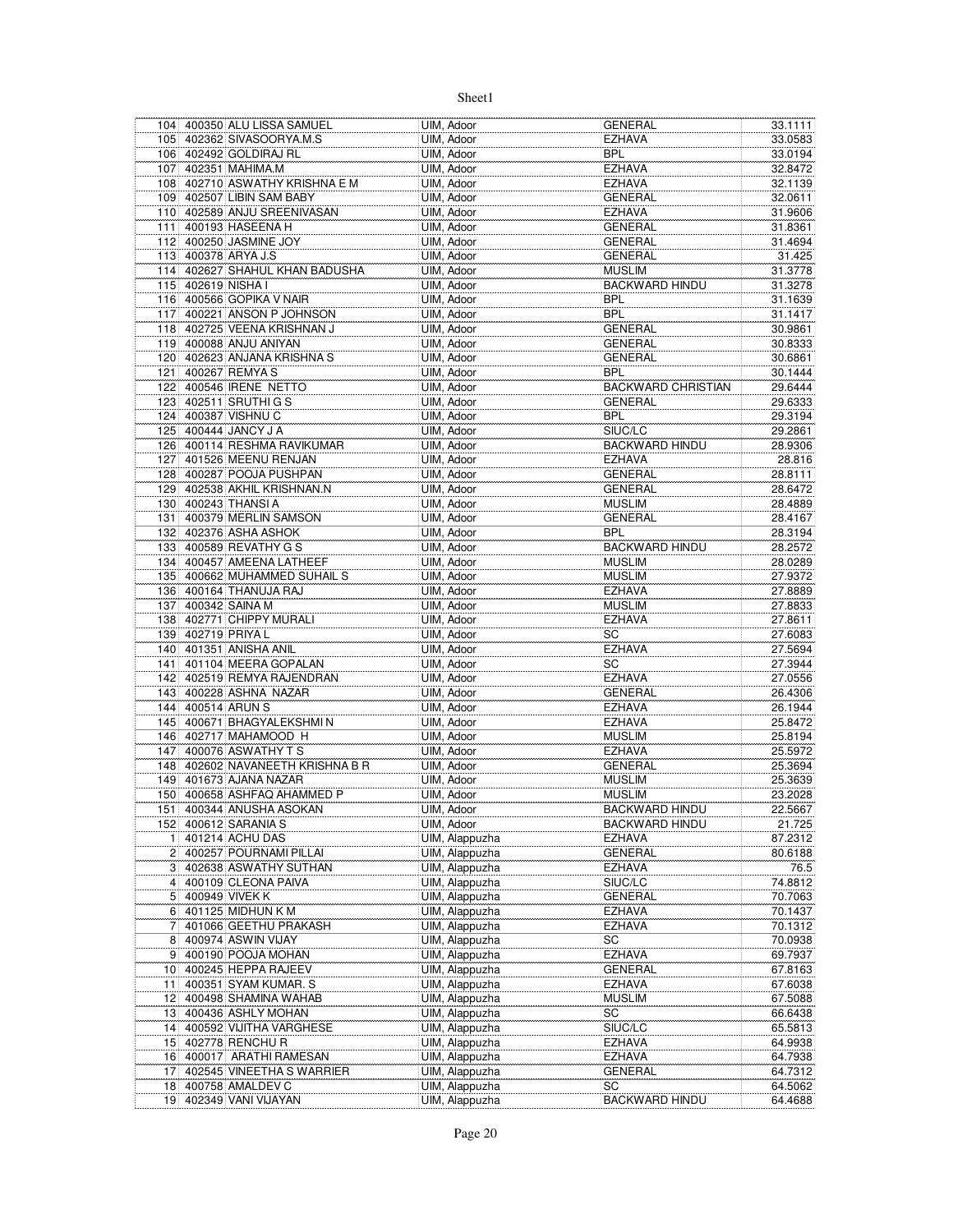|          | 20 402727 ABIN THOMAS                               | UIM, Alappuzha | <b>GENERAL</b>            | 64.2194            |
|----------|-----------------------------------------------------|----------------|---------------------------|--------------------|
| 21       | 401019 ASWATHY RAJ                                  | UIM, Alappuzha | <b>BACKWARD HINDU</b>     | 64.1438            |
| 22       | 400785 CHINDHU RAJ                                  | UIM, Alappuzha | <b>GENERAL</b>            | 63.7312            |
| 23       | 401623 GAYATHRITS                                   | UIM, Alappuzha | <b>EZHAVA</b>             | 63.1812            |
| 24       | 400262 ASWANI DEV                                   | UIM, Alappuzha | <b>EZHAVA</b>             | 62.9437            |
| 25       | 401649 SRUTHIK                                      | UIM, Alappuzha | <b>BPL</b>                | 62.8688            |
| 26       | 400182 ARYA JAYAPRAKASH                             | UIM, Alappuzha | <b>EZHAVA</b>             | 62.8438            |
| 27       | 400086 ARSHAS                                       | UIM, Alappuzha | <b>EZHAVA</b>             | 62.7188            |
| 28       | 401064 ALFIYA SIDHIK                                | UIM, Alappuzha | <b>MUSLIM</b>             | 62.6312            |
| 29       | 400752 SREEKUTTY.M                                  | UIM, Alappuzha | <b>BACKWARD HINDU</b>     | 62.4938            |
| 30       | 400034 VANDANA RAJEEV                               | UIM, Alappuzha | <b>GENERAL</b>            | 62.1937            |
| 31       | 400532 NEETHU L                                     | UIM, Alappuzha | <b>GENERAL</b>            |                    |
|          | 400219 PRANAV S KUMAR                               | UIM, Alappuzha | <b>EZHAVA</b>             | 60.6188<br>59.9313 |
| 32       |                                                     |                |                           |                    |
| 33       | 401343 ATHIRA BENNY                                 | UIM, Alappuzha | <b>BPL</b>                | 59.4813            |
| 34       | 400361 DARSANA.S                                    | UIM, Alappuzha | <b>EZHAVA</b>             | 58.9562            |
| 35       | 401295 REVANTH RAJU                                 | UIM, Alappuzha | SC                        | 58.7812            |
| 36       | 400207 CHRISTOPHER JOHN                             | UIM, Alappuzha | SIUC/LC                   | 58.6062            |
| 37       | 400260 ASWATHY K                                    | UIM, Alappuzha | <b>GENERAL</b>            | 58.5687            |
| 38       | 400191 AMINA S                                      | UIM, Alappuzha | <b>MUSLIM</b>             | 58.5063            |
| 39       | 401160 ANANTHU MOHAN                                | UIM, Alappuzha | <b>GENERAL</b>            | 58.2063            |
| 40       | 400236 NIVYA G                                      | UIM, Alappuzha | <b>GENERAL</b>            | 57.7938            |
| 41       | 401018 JAISY P JOHNSON                              | UIM, Alappuzha | <b>GENERAL</b>            | 57.6063            |
| 42       | 400554 NEENA S KUMAR                                | UIM, Alappuzha | <b>BACKWARD HINDU</b>     | 57.0412            |
| 43       | 400080 NANDU MOHAN                                  | UIM, Alappuzha | SC                        | 56.8438            |
| 44       | 400879 FAHARUDEEN A                                 | UIM, Alappuzha | <b>BPL</b>                | 56.4188            |
| 45       | 402384 VARSHA MERIN VARGHESE                        | UIM, Alappuzha | BPL                       | 55.6688            |
| 46       | 400187 KIRAN SANKAR A G                             | UIM, Alappuzha | <b>BACKWARD HINDU</b>     | 55.4563            |
| 47       | 400237 SEETHALAKSHMIPS                              | UIM, Alappuzha | <b>BPL</b>                | 52.3917            |
| 48       | 400087 LIJU MON.F                                   | UIM, Alappuzha | SIUC/LC                   | 51.6813            |
| 49       | 402552 AKHIL V SEKHAR                               | UIM, Alappuzha | <b>GENERAL</b>            | 47.1528            |
| 50       | 401159 AMAL S                                       | UIM, Alappuzha | <b>BACKWARD HINDU</b>     | 46.9313            |
| 51       | 402586 ASWANI V PILLAI                              | UIM, Alappuzha | <b>BPL</b>                | 46.5833            |
| 52       | 402693 VISHNU S NAIR                                | UIM, Alappuzha | <b>GENERAL</b>            | 46.2438            |
| 53       | 402477 PAVANA C.P                                   | UIM, Alappuzha | <b>EZHAVA</b>             | 46.0889            |
| 54       | 402396 ELDHO GEORGE                                 | UIM, Alappuzha | <b>GENERAL</b>            | 44.2167            |
| 55       | 401300 BINISHA P                                    | UIM, Alappuzha | <b>GENERAL</b>            | 43.3688            |
| 56       | 400945 LEKSHMIG MOHAN                               | UIM, Alappuzha | <b>EZHAVA</b>             | 42.5633            |
| 57       | 401347 GOVIND .S                                    | UIM, Alappuzha | <b>GENERAL</b>            | 41.9194            |
| 58       | 402780 RADHIKA KRISHNAN R                           | UIM, Alappuzha | <b>GENERAL</b>            | 41.725             |
| 59       | 400130 STALIN PETER                                 | UIM, Alappuzha | SIUC/LC                   | 41.6813            |
| 60       | 402759 APARNA P P                                   | UIM, Alappuzha | <b>EZHAVA</b>             | 41.0889            |
| 61       | 400242 MUHAMMED SABIR N                             | UIM, Alappuzha | <b>MUSLIM</b>             | 40.8194            |
| 62       | 400447 MAYA PANICKER                                | UIM, Alappuzha | <b>GENERAL</b>            | 40.5611            |
| 63       | 400331 SHAFAF A                                     | UIM, Alappuzha | <b>GENERAL</b>            | 39.9278            |
|          | 402789 SANDEEPCHANDRAN S                            | UIM, Alappuzha | <b>GENERAL</b>            |                    |
| 64<br>65 | 400665 SALINI THOMAS                                | UIM, Alappuzha | <b>GENERAL</b>            | 39.8583<br>39.8139 |
|          |                                                     |                |                           |                    |
| 66       | 402400 SRUTHI S R                                   | UIM, Alappuzha | <b>BACKWARD HINDU</b>     | 39.1778            |
| 67       | 401711 CHINNU MOHANAN                               | UIM, Alappuzha | <b>EZHAVA</b>             | 38.9               |
|          | 68 402644 GOPU M<br>69 402668 LOVIS MARIUM VARGHESE | UIM, Alappuzha | SC                        | 38.8472            |
|          |                                                     | UIM, Alappuzha | <b>GENERAL</b>            | 38.8389            |
|          | 70 402758 ATHIRA TK                                 | UIM, Alappuzha | <b>EZHAVA</b>             | 38.5306            |
| 71       | 402674 MOHAMMED RAFFIS                              | UIM, Alappuzha | <b>MUSLIM</b>             | 38.35              |
|          | 72 400123 NEETHU.T                                  | UIM, Alappuzha | GENERAL                   | 37.9139            |
|          | 73 402661 JJJJ JOHN                                 | UIM, Alappuzha | <b>GENERAL</b>            | 37.8889            |
| 74       | 402784 JYOTHI.S                                     | UIM, Alappuzha | <b>BACKWARD HINDU</b>     | 37.7778            |
| 75       | 402682 RESHMA K G                                   | UIM, Alappuzha | <b>EZHAVA</b>             | 37.4444            |
| 76       | 402685 MAYA KRISHNAN K                              | UIM, Alappuzha | <b>GENERAL</b>            | 37.1139            |
| 77       | 402590 RESHMA B                                     | UIM, Alappuzha | <b>GENERAL</b>            | 36.7361            |
|          | 78 400913 KAVERIK MURALI                            | UIM, Alappuzha | <b>EZHAVA</b>             | 36.1167            |
|          | 79 402686 REMYA SOMAN                               | UIM, Alappuzha | <b>EZHAVA</b>             | 35.9278            |
|          | 80 402485 ADHARSH CHANDRAN.B                        | UIM, Alappuzha | <b>GENERAL</b>            | 35.375             |
| 81       | 402575 SHILCY K R                                   | UIM, Alappuzha | <b>BACKWARD CHRISTIAN</b> | 34.9306            |
| 82       | 400256 MANUPRAKASH.P.O                              | UIM, Alappuzha | <b>GENERAL</b>            | 34.7194            |
| 83       | 400964 ARAVIND S NAIR                               | UIM, Alappuzha | GENERAL                   | 34.4               |
| 84       | 400388 HARIS A                                      | UIM, Alappuzha | <b>MUSLIM</b>             | 34.0861            |
| 85       | 400069 AISWARYAMOHAN                                | UIM, Alappuzha | GENERAL                   | 33.1944            |
|          | 86 402362 SIVASOORYA.M.S                            | UIM, Alappuzha | <b>EZHAVA</b>             | 33.0583            |
| 87       | 402351 MAHIMA.M                                     | UIM, Alappuzha | <b>EZHAVA</b>             | 32.8472            |
|          |                                                     |                |                           |                    |